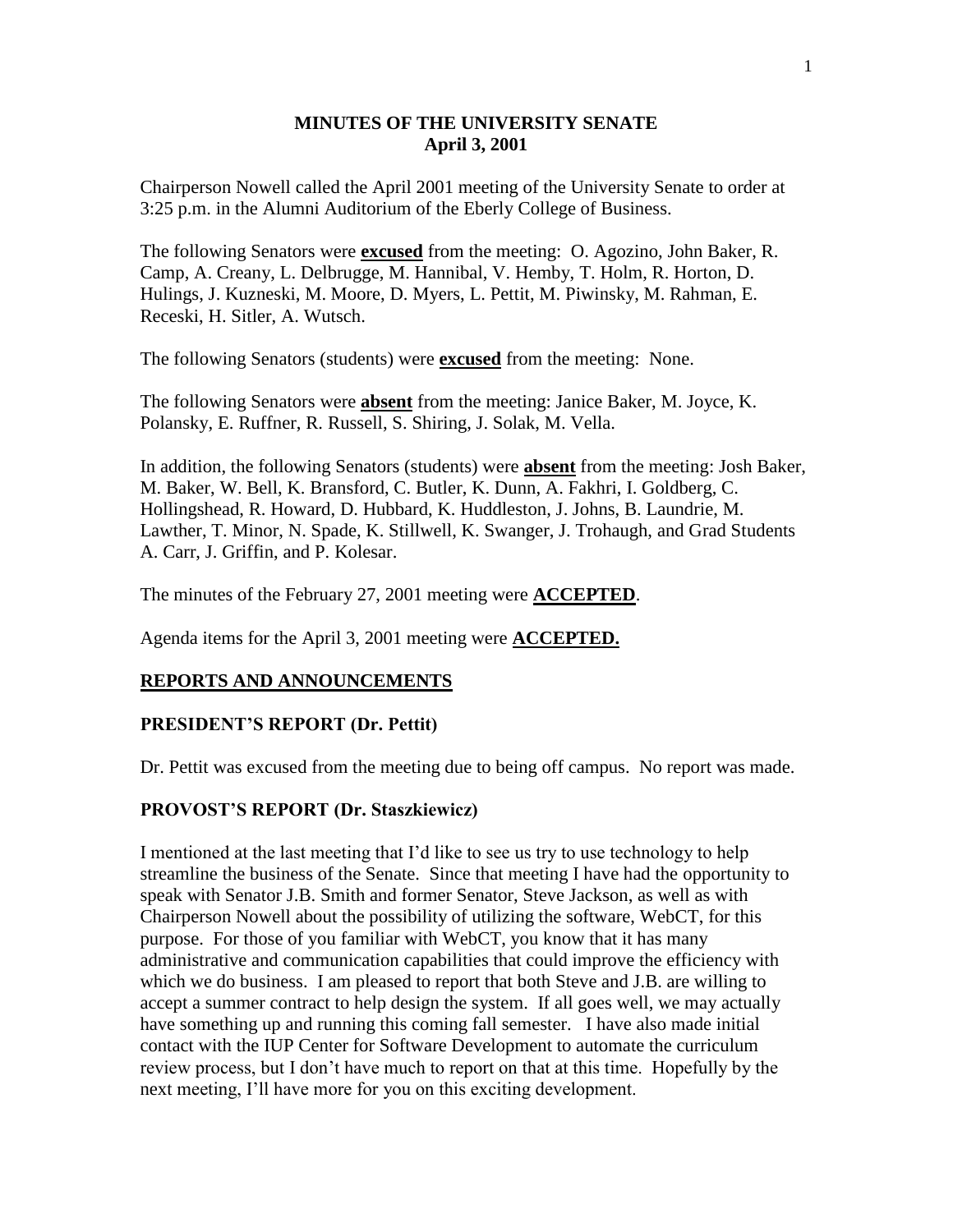I recognize that at today's meeting and at the May meeting, the Senate will be asked to transact an inordinate amount of business. Since many people have worked hard to get to the point of bringing proposals to the floor, I want to applaud their hard work and encourage all the senators to stay as long as it takes to reach closure on these items. Universities, because we are so locked into an academic year calendar, are often accused of being slow and of lacking in agility with regard to transacting important business. Many of my non-IUP friends often kid me about the difference between university time and real time. When we have a choice between completing business before we wind down for the summer or to wait till the following fall, we should put in the effort to complete the business as early as possible. In fact, I believe it is time to consider providing funding during the summer for some of our committees to continue to meet. Perhaps by doing so, we would be able to get action items on the agenda early in the fall semester. I am willing to commit funds for that this summer and encourage Dr. Nowell and the committee chairs to discuss this with me this semester.

#### **CHAIRPERSON'S REPORT (Dr. Nowell)**

I have nothing to report, but I do want to thank Senator Will Radell and the members of the Rules Committee for their energy and efforts that have been significant of late. Thank you Will! Thank you Rules Committee members!

#### **VICE CHAIRPERSON'S REPORT (Senator Joseph)**

Several reps from SC went to State System Advocacy day in Harrisburg to lobby our congress members for SSHE funding. They said it went very well and proved to be educational.

Residence life has gathered over 300 letters to send to our representatives to give SSHE funding for the sprinkler system in the residence halls

The anti-Indians nickname campaign continues, with APSCUF's official endorsement of the issue. Student Congress has also gathered over 300 letters stating that students will not contribute money to the school until the mascot name and nickname is changed. Susan Harjo will speak to the campus on May 1st shortly after the senate meeting!

Meeting of the masses went extremely well, and we thank everyone who attended. Issues such as the mascot, recycling, and the advising system came into question, and hopefully progress can be made on each of these. Thanks to Laura Cramer and her PR committee for putting this together.

Student Congress elections, as well as the activities fee referendum will take place during the week of April 16-23 on-line.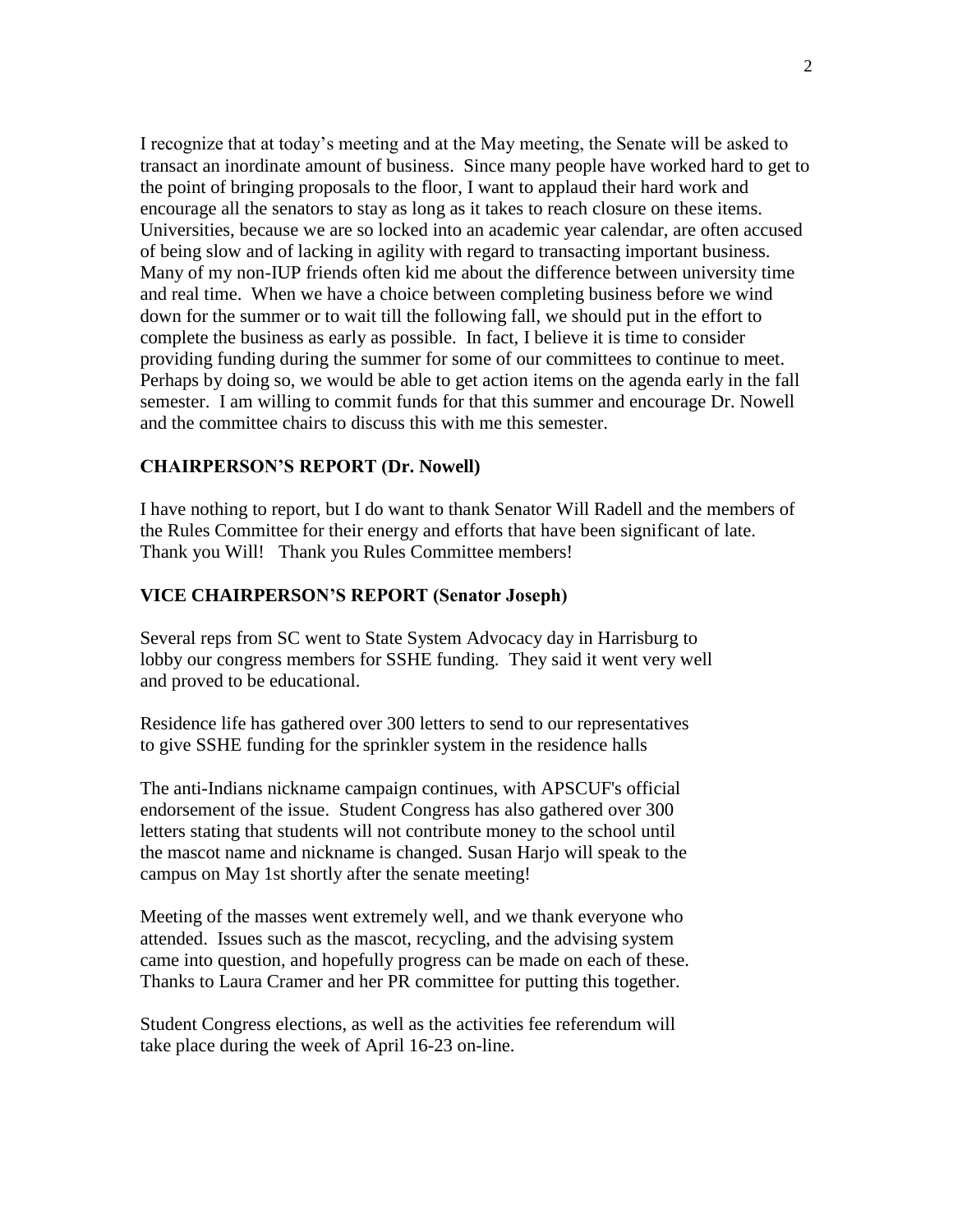# **OLD BUSINESS**

There was no old business to discuss.

#### **STANDING COMMITTEE REPORTS**

#### **Rules Committee**

1) **For Senate Action: PASSED BY 108-9 VOTE**

Proposed Senate Constitution Changes: discussion and vote by ballot on changes first presented on 2/27/01 (2/3rds of those voting required for passage). *See Appendix A, Page 6.* 

2) **For Senate Action: PASSED**

Proposed Senate Bylaws Changes: discussion and vote (simple majority of those voting required). *See Appendix A, Page 9.* 

**3) For Senate Action: PASSED**

Senate approval for referendum of FACULTY seeking approval for disposition of university curriculum committees (pending Rules Committee approval). **Resolved that, The Rules Committee is authorized to conduct a referendum of the FACULTY, to determine approval of the proposed process of selecting university-wide curriculum committees.**

#### **Research Committee**

At the March meeting, USRC reviewed 10 Senate Fellowship proposals and all of the proposals were funded for a total of \$42,400. Of the 9 grant proposals for the March competition, 6 were funded for a total of \$8,200. The next USRC meeting will be held on Tuesday, Apr. 10 at the Graduate School Conference Room in Stright Hall.

# **Student Affairs Committee**

#### **For Senate Action: PASSED**

The Policies and Regulations Regarding Student Behavior was discussed and voted upon by the Senate.For complete details, refer to *See Appendix B, Page 25.* 

The committee report and vote on the Civility Policy was moved to the end of the agenda. In that no time was available to address this issue, it will be brought up under "old business" at the May, 2001 meeting.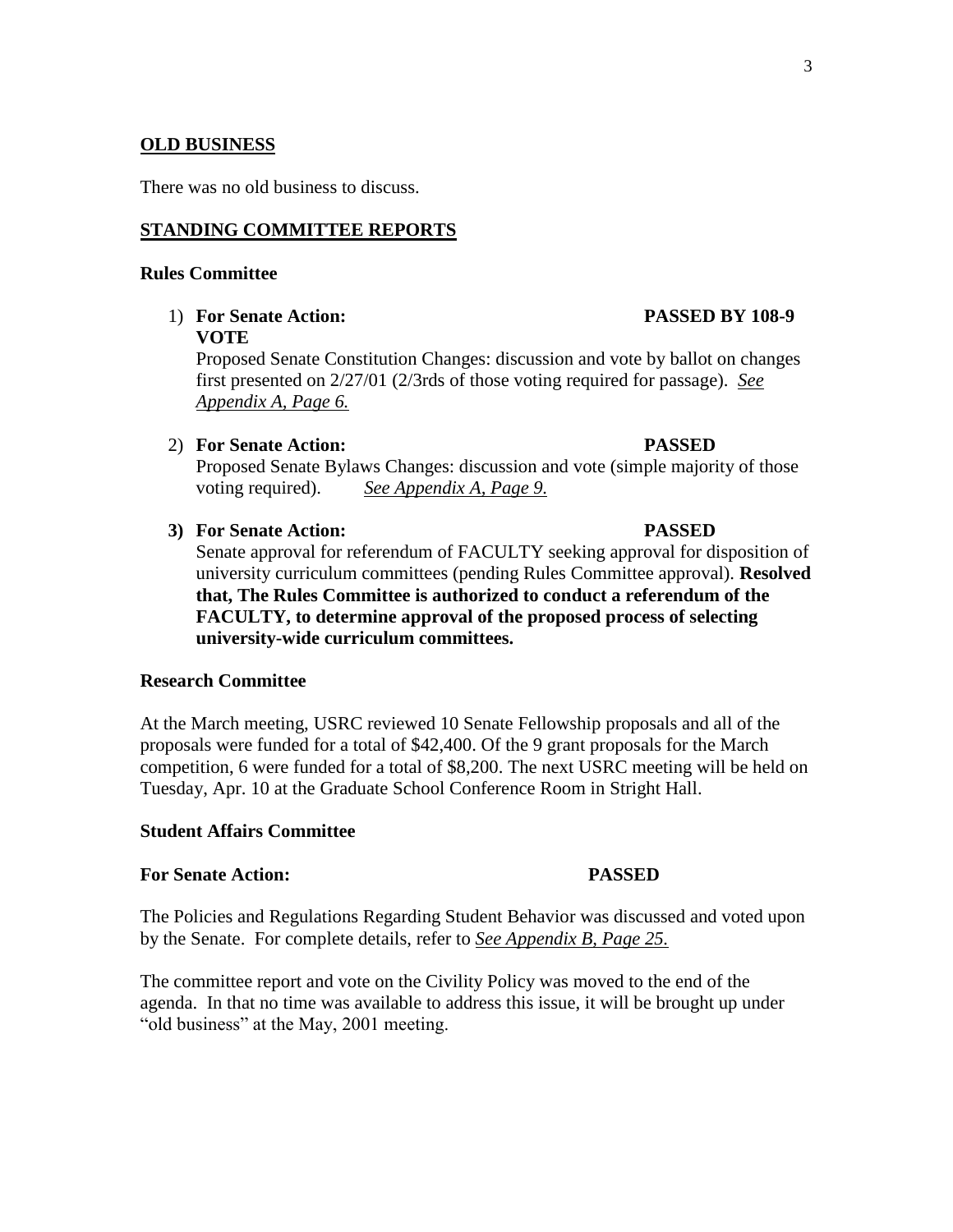#### **University Development and Finance Committee**

No report was made except that the next meeting of this committee will be on April 10, 2000 in Ackerman 109.

#### **Academic Committee**

#### **For Senate Action: PASSED**

The Mid-Terms Grade Report Policy: Rational, Implementation Policy. For complete details, refer to *See Appendix C, Page 41.* 

### **Awards Committee**

Senator Jackson (Chair of the committee) thanked the Awards Committee for their efforts over the past 1.5 months. He especially appreciated the efforts of the Vice Chair, Student Senator Laundrie. The Committee reviewed several nominees supporting documentation and materials and recommended to the President four individuals for the 2000-01 Distinguished Faculty Awards. The President accepted the following recommendations and notified award winners:

| Annie-Laurie Wheat: | Creative Arts Award   |
|---------------------|-----------------------|
| Prashanth Nagendra: | <b>Research Award</b> |
| Steven Jackson:     | Service Award         |
| Ron Juliette :      | <b>Teaching Award</b> |

Members of the University Senate recognized the winners with a round of applause.

Senator Jackson indicated no further Senate Award meetings are scheduled this year.

#### **Undergraduate Curriculum Committee**

See *Appendix D, Page 42* for the curriculum issues that were voted upon.

#### **Graduate Committee**

See *Appendix E, Page 47* for the Graduate Committee issues that were voted upon.

#### **Library and Educational Services Committee**

See *Appendix F, Page 52* for the finalized conversion plan to the Library of Congress filing system which was provided for senate information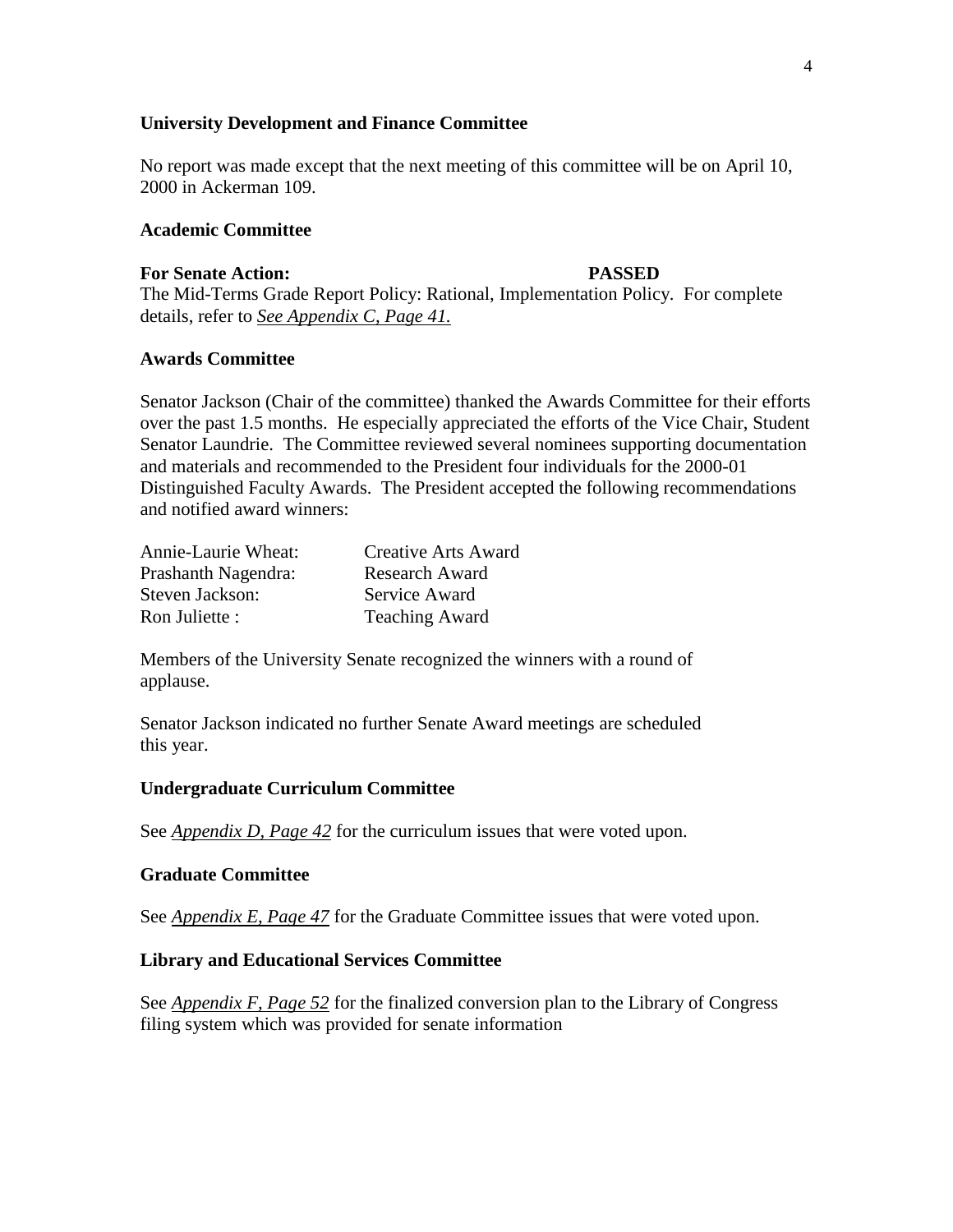#### **Noncredit Committee**

Robin Gorman, Director of Workforce Development and Community Programs in the School of Continuing Education gave a report to the committee that provided an overview of programs in Pennsylvania that provide funding assistance to companies that meet certain criteria. So far this year, IUP has assisted more than twenty businesses in obtaining a total of nearly 1 million dollars in state funding.

The Noncredit Committee heard a report from Albert Wutsch regarding the progress of the IUP Academy for Culinary Arts. Given that each graduate receives approximately seven job offers, and 50 percent gain employment in four or five-star hotels and resorts, the Academy has been able to fill its class of 110 on a regular basis. Also, approximately 30 percent continue their studies at IUP in the area of HRIM and Food and Nutrition.

The next meeting of the committee is April 24 at 3:15 p.m.

#### **New Business**

There was no new business to report.

With no further business, the meeting was adjourned at 4:59 p.m.

Respectfully Submitted,

Jonathan B. Smith, Ed.D. University Senate Secretary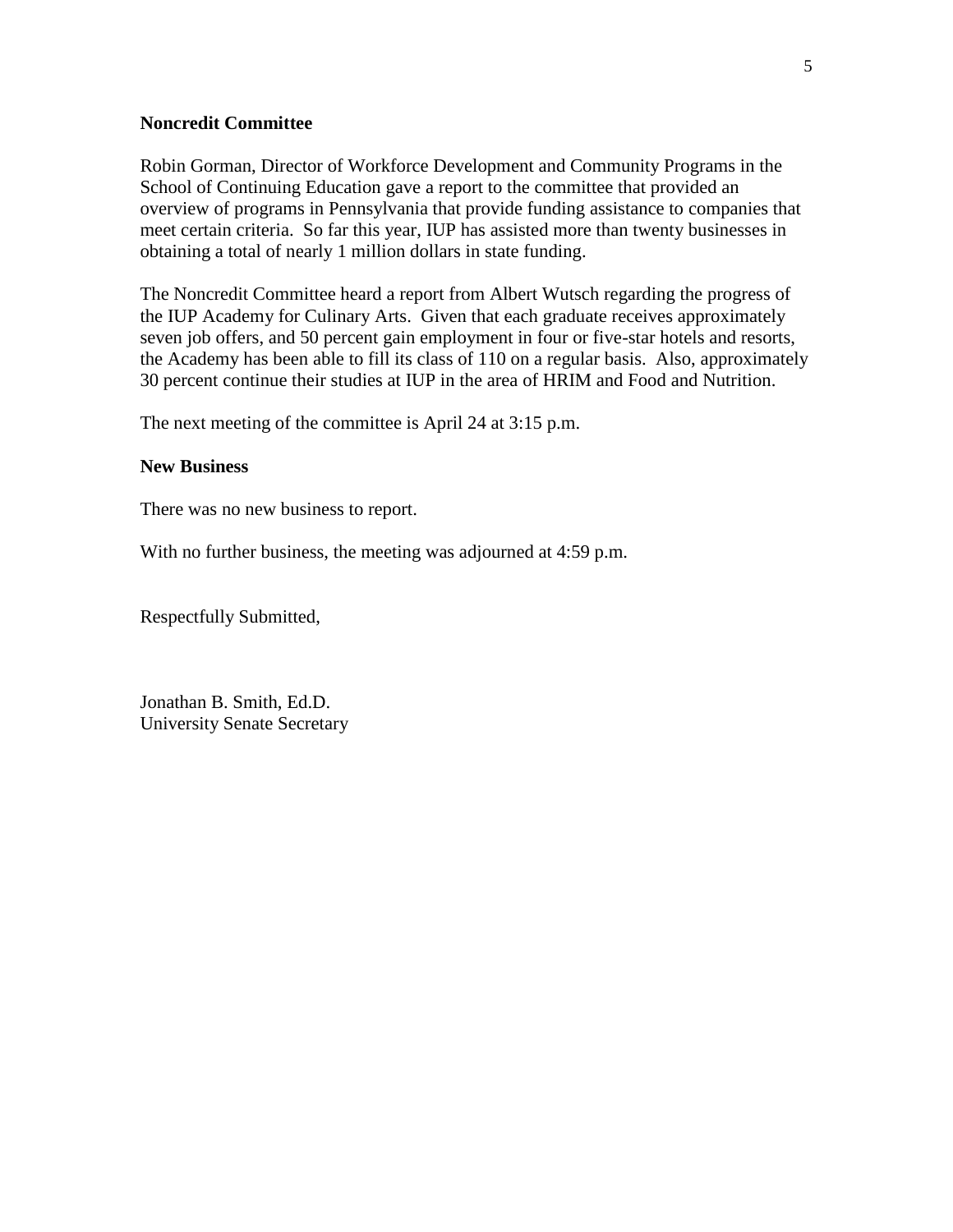#### *APPENDIX A-* **RULES COMMITTEE**

Amended: 4-92/2-93/5-94/4-96**/ 3-01**

#### IUP **UNIVERSITY** SENATE CONSTITUTION

Revised 6/97

#### PURPOSE

 The purpose of the University Senate is to provide a formal means through which the student body, faculty, staff, and the administration, working as a unified group, shall have a representative share in the governance of the University. In order to further a sense of University community on all issues of governance, the Senate shall have a consultative role to the President and Council of Trustees that is designed to empower the Senate with a significant voice in the governance of the University. The University Senate shall approve all curricular matters before they are implemented. The Association of Pennsylvania State College and University Faculties (APSCUF-IUP) has delegated its contractual curricular responsibility to the **University Wide** Graduate Committee and the **University Wide** Undergraduate Curriculum Committee. At least two-thirds of the membership of each of these committees shall be faculty. These committees shall forward curricular proposals to the Senate for approval. The Senate shall report simultaneously its proposals to the President of the University and the President of APSCUF-IUP. As defined by the Collective Bargaining Agreement, past practice, and Meet-and-discuss agreements, APSCUF shall retain its usual prerogatives with respect to curricular matters before they are submitted to the Council of Trustees.

 The Senate can study any issue of university governance and make recommendations to the President and Council of Trustees. The President and the Council of Trustees, (when possible), shall provide the University Senate an opportunity to review all policies and make recommendations prior to their implementation.

As a matter of expediency, occasionally it may be necessary for administrative personnel, during the normal exercise of their duties, to initiate or modify policies when there is insufficient time to present such matters to the University Senate for consultation. The initiators of such policies shall immediately give notification of their action to the senate Chair and the Chair of the Rules Committee. If it applies, notification shall also be given to the Chair of the Senate Committee within whose purview subject policy matters ordinarily fall. Such policies will automatically be included as New Business on the agenda of the Senate meeting immediately following such enactment.

Proposed amendments of the Constitution shall be referred to the Rules Committee, which shall report the amendment to the Senate for action no sooner than the regular monthly meeting immediately following the introduction or first reading of the proposed amendment. If the amendment receives a majority vote of those in attendance at this meeting, then the Rules Committee shall refer the proposed amendment in writing, with printed ballots, to the Senate where a two-thirds affirmative vote of those voting is necessary for passage.

Nothing relating to the organization and administration of the University Senate shall be construed so as to limit the authority of the Council of Trustees or the President of the University with respect to the administration of the University as prescribed by law. Further, nothing in the Constitution or the Rules and Regulations of the University Senate shall be construed so as to limit the authority of the President of the University to appoint such other councils and committees as deemed necessary to facilitate the efficient administration of the University.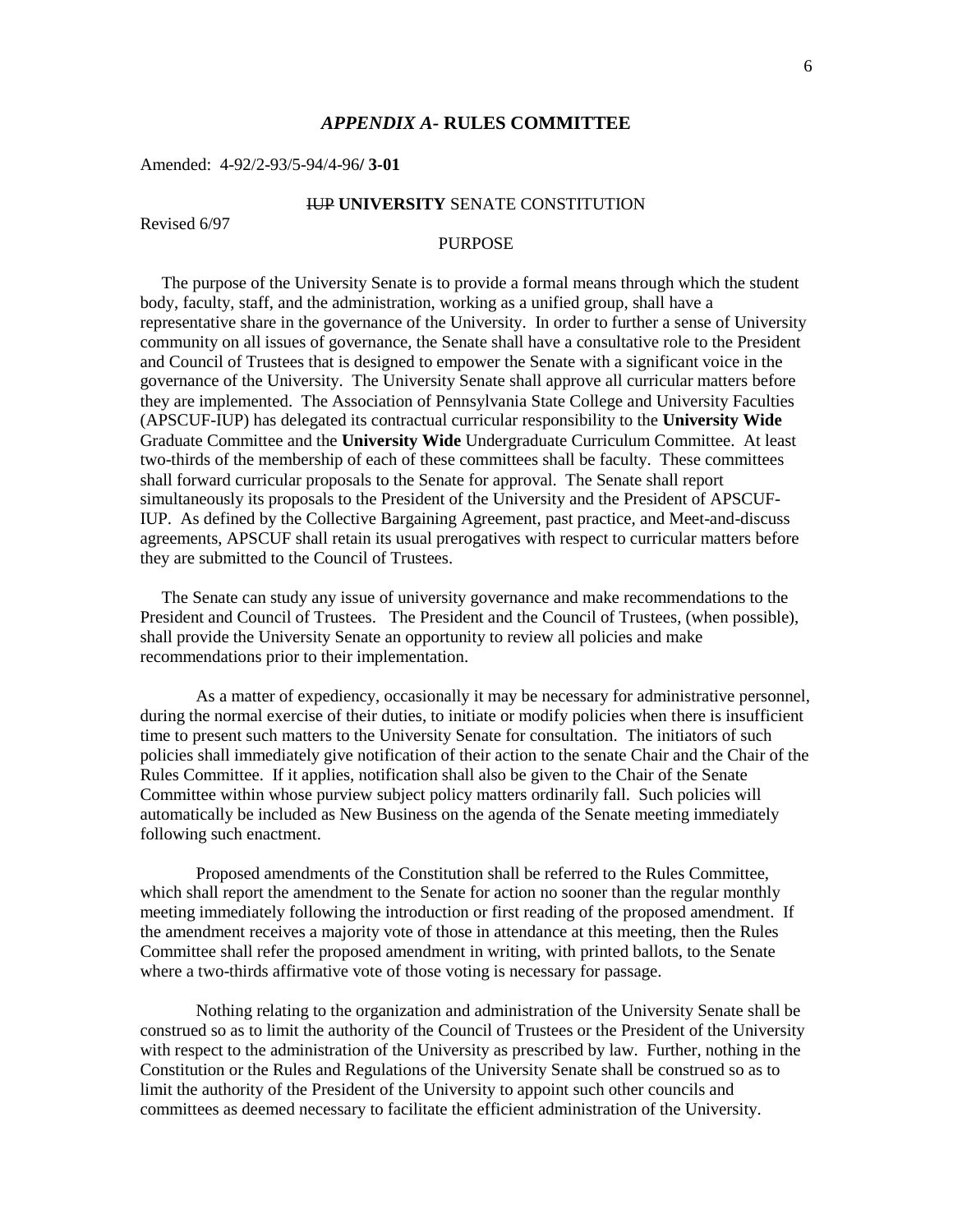#### COMPOSITION & ELECTIVE PROCEDURES

The University Senate shall consist of a number of faculty double the number of departments of the University; an administrative segment one-third the size of the faculty segment; and a student segment one-half the size of the faculty segment.

 The Senate shall also include one Alumni Association representative and four representatives from the staff. Faculty**, staff** and administrative members shall hold full-time contracts **be employees in good standing** at the time of election or appointment **and during terms of service,** and students must be **enrolled and** full-time and in good standing **at the time of election or appointment and during terms of service**.

"Faculty" is herein defined to include not only those members of the University staff whose duties are primarily instructional, but also departmental level administrators, the professional library staff, (with the exception of the head librarian who is classified as an administrator), and the professional or managerial staff of the Student Cooperative Association (with the exception of its director who is classified as an administrator). The faculty of the Armstrong and Punxsutawney Campuses also shall be included. **"FACULTY" is herein defined as it is in the Collective Bargaining Agreement between APSCUF, as the bargaining agent for FACULTY, and the SSHE. FACULTY is defined as all members of the FACULTY bargaining units, union members and non-union members, alike.**

For the purposes of the Senate representation both the professional library staff and the managerial staff of the Student Cooperative Association, and the faculty of the Armstrong and Punxsutawney Campuses shall be considered as constituting departments.

"Student" as herein used refers to both the undergraduate and graduate student bodies, and indicates only full-time students.

The faculty segment of the Senate shall consist of one member elected by and from each department of the University, **two FACULTY members appointed by the President of APSCUF-IUP to serve as one of the Co-Chairs of each of the University Wide Undergraduate Curriculum Committee and the University Wide Graduate Committee, twenty-four FACULTY members elected at-large for seats on the UWUCC and the UWGC by the FACULTY, and the remainder to be elected at-large by and from the FACULTY to make the total at-large faculty segment equal to the number of Senators elected by the departments.** and a number of faculty equal to the number elected by departments, to be elected at large by and from the entire faculty.

The administrative segment shall include the University President and administrators/managers serving on Standing Committees by virtue of their office (ex-officio); at least half of the remaining number shall be elected by and from the administrators/managers; and the remainder to be appointed by the University President.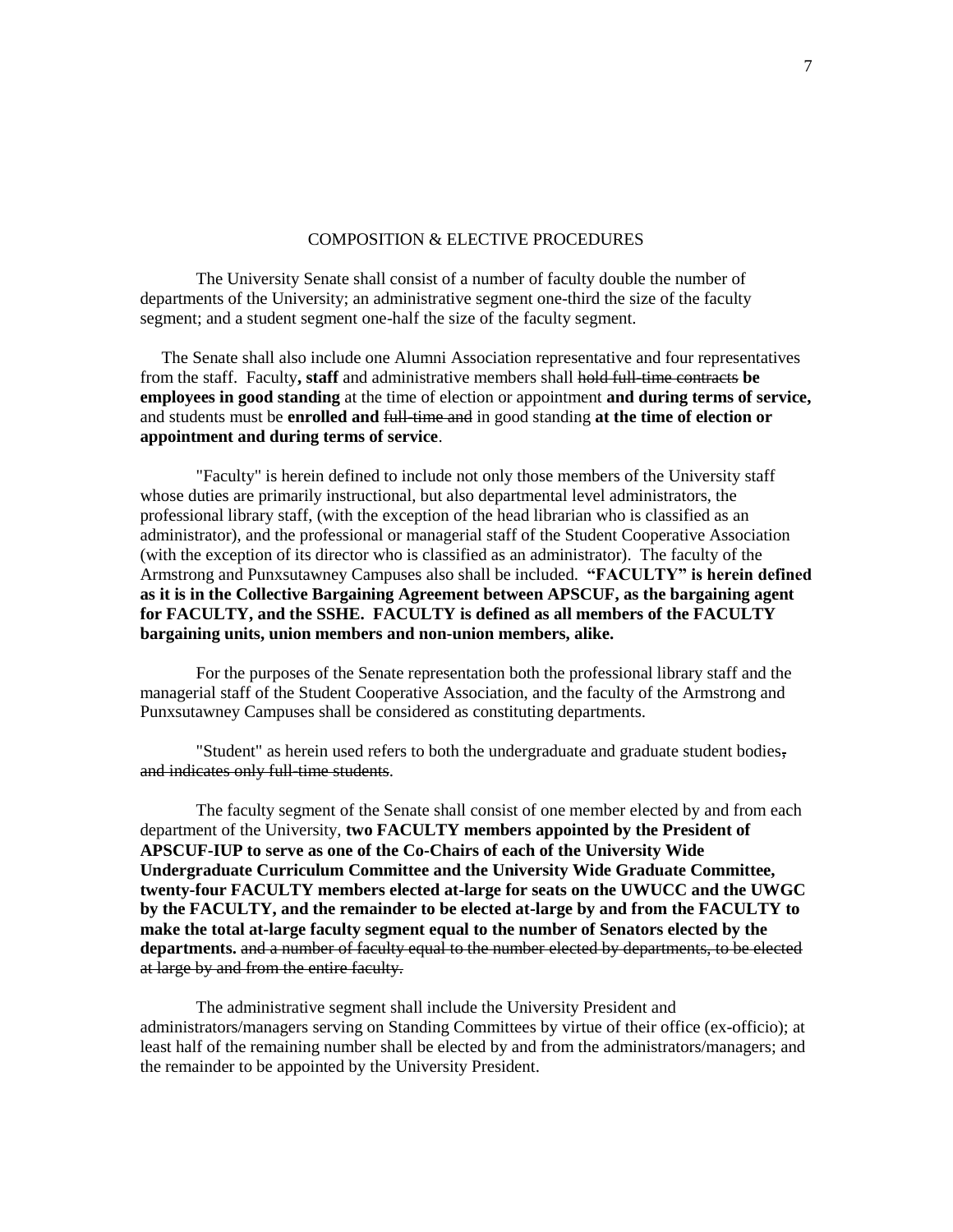The student segment shall consist of ten times as many undergraduate students as graduate students, each delegation to be elected by its representative student body. Undergraduate students shall be elected under the auspices of the recognized student association as defined in Pennsylvania Stated Act 1982-188. In both cases, the officiating body shall call for and accept voluntary nominations for election to the Senate.

The Staff segment shall consist of the local AFSCME President and three representatives from IUP's staff as elected from and by the staff.

The Alumni Association representative shall be appointed by the Alumni Executive Board.

**Except where constrained by collective bargaining agreements,** the Rules Committee shall exercise general jurisdiction over the manner in which elections to the Senate are conducted, including such matters as determining the eligibility of University employees and students for Senate membership, and establishing the rules by which elections are to be conducted. Such rules shall include provisions establishing the means by which voluntary nominations for election to the Senate may be made to the Rules Committee, or whatever organ the Rules Committee or the Senate establishes to function as a nominating agency. The Rules Committee shall also be responsible for conducting such referendums of the various segments of the University as the Senate shall deem necessary.

Election to the Senate for the Faculty and administrative segment shall be for a two-year term. Students may be elected to the Senate for a term of not less than one academic year and not more than two academic years. Terms of the Alumni and Staff representatives shall be as designated by their respective organizations.

Any member of the Senate properly elected or appointed to a Senate committee is a voting member of that committee.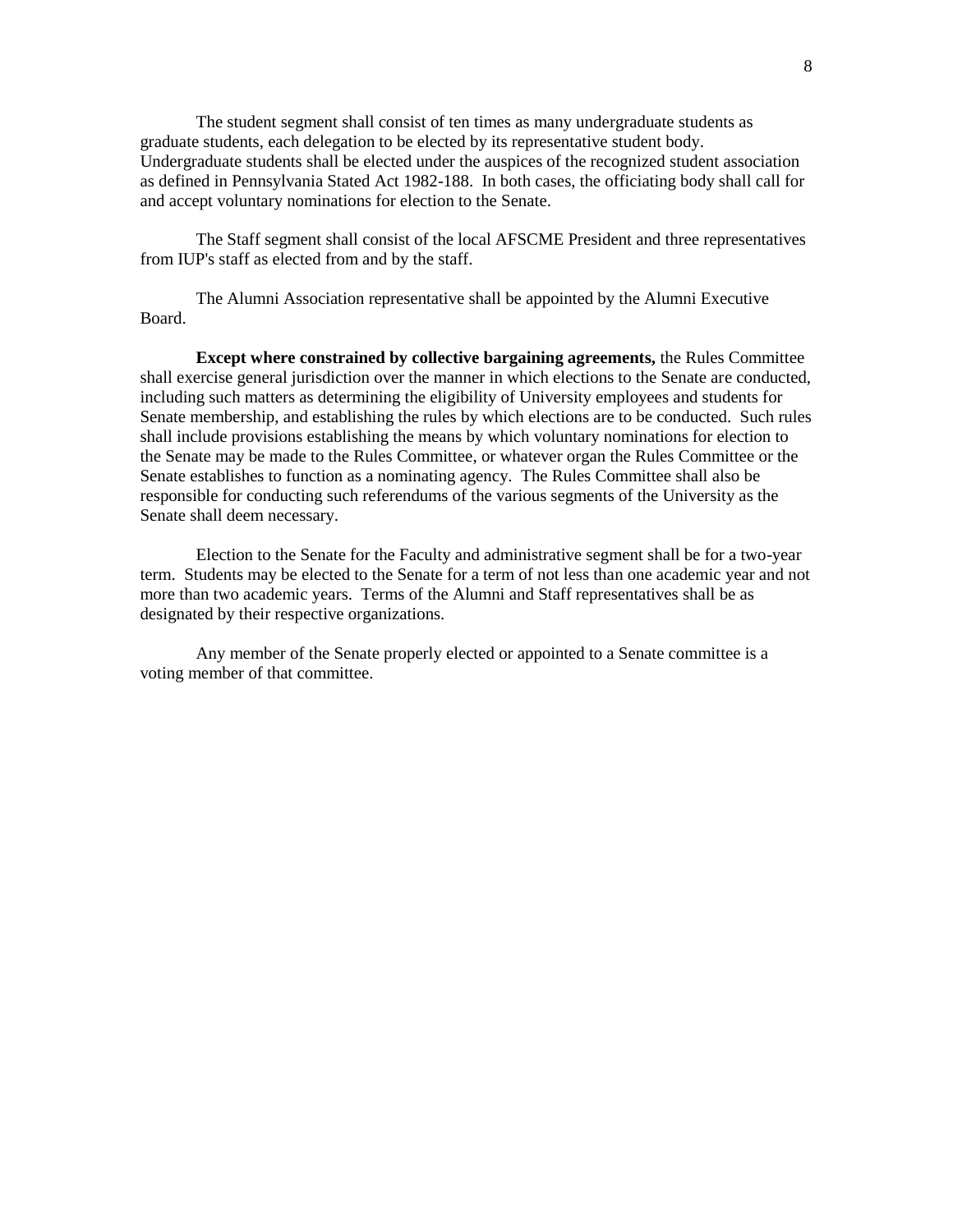#### **By-Laws of the UNIVERSITY SENATE**

Revised 4/92,9/94,2/95,5/95,9/95,4/96,4/97,6/97,1/99,**3/01** 

IUP SENATE BYLAWS

I. Meetings

II.

 A. The Senate shall hold at least four monthly meetings per academic

 semester, excluding the summer sessions, at a time and place indicated by

 the presiding officer. Additional meetings may be called at the discretion of the Chair, or upon petition by one-third of the Senate

 membership to the Rules Committee, which shall establish a date and place

 and publish the reason for such a meeting within two days of the date such

a petition is received.

 B. No meeting of the Senate shall be held when the University is not

officially in session.

 C. The Chair of the Senate may convene that body during the summer session when there is necessary business to transact. For the summer

 session 45 members shall be considered a quorum. Any business transaction

 during the summer shall be subject to the review and approval of the

regular Senate at its first scheduled meeting in the fall.

 D. Notice of all meetings of the University Senate shall be published by the Senate Secretary at least one week in advance of such

meeting.

 E. A majority of the membership of the University Senate shall

constitute a quorum.

1. In the event a quorum is called for, a roll-call vote will be taken by

 the Senate Secretary, using the Podium Roster. Only those Senators whose

 names appear on this list will be eligible to vote. The Podium Roster

will be updated in the following manner.

 a. The Senate Rules Committee Chair shall submit to the Senate Secretary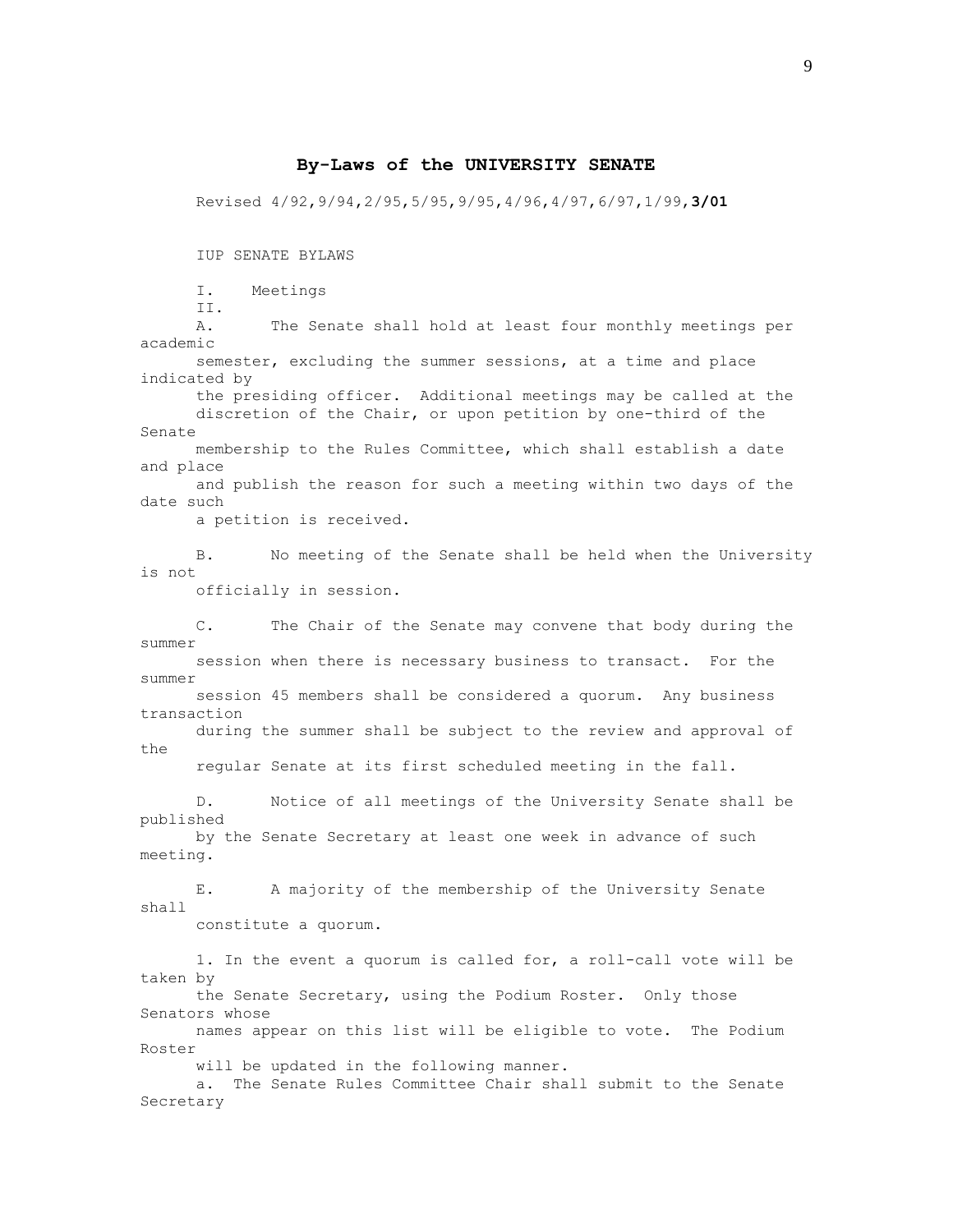an up-to-date list of all Faculty, Administrative, Staff, and Alumni Senators at least one week prior to each Senate Meeting. This list shall indicate all vacant seats. b. The Student Congress Vice-President shall submit to the Senate Secretary an up-to-date list of all Student Senators, both graduate and undergraduate, at least one week prior to each Senate meeting. This list shall include the effective dates of the terms of office for any additions and/or replacement senators, as well as indicate any vacant seats. F. Protocol for absences. 1. Senators unable to attend scheduled Senate meetings shall inform the Secretary of the Senate prior to the meeting. 2. The Chair may ask for a roll call or designate a person or persons to record attendance. 3. Any Senator unable to attend a scheduled Senate Standing Committee meeting shall inform the Committee Chairperson prior to the meeting. G. Procedures relating to Senate absences. 1. In the case of absenteeism of Faculty Senators: The Chair of the Rules Committee is empowered to ask any Faculty Senator who is absent from more than three Senate meetings in one academic year or two consecutive absences, to state cause for the absences. Further, the Chair of the Rules Committee, after such inquiry, may determine, with the majority consent of the Committee, whether or not the absences are justified. If it is determined that there has been no justifiable reason for absences, or it is determined that circumstances will prevent the senator from fulfilling his or her duties, the Chair, with the consent of the Committee, may take the following action: a. In the case of a Senator-at-Large, the senator may be replaced from the list of nominees, beginning with the nominee with the highest number of votes short of election. b. In the case of a Departmental Representative, the Committee may ask the department chair to conduct an election for the purpose of replacing the incumbent, such election to be completed as early as possible. 2. In the case of Student Senators: the same procedure of inquiry as for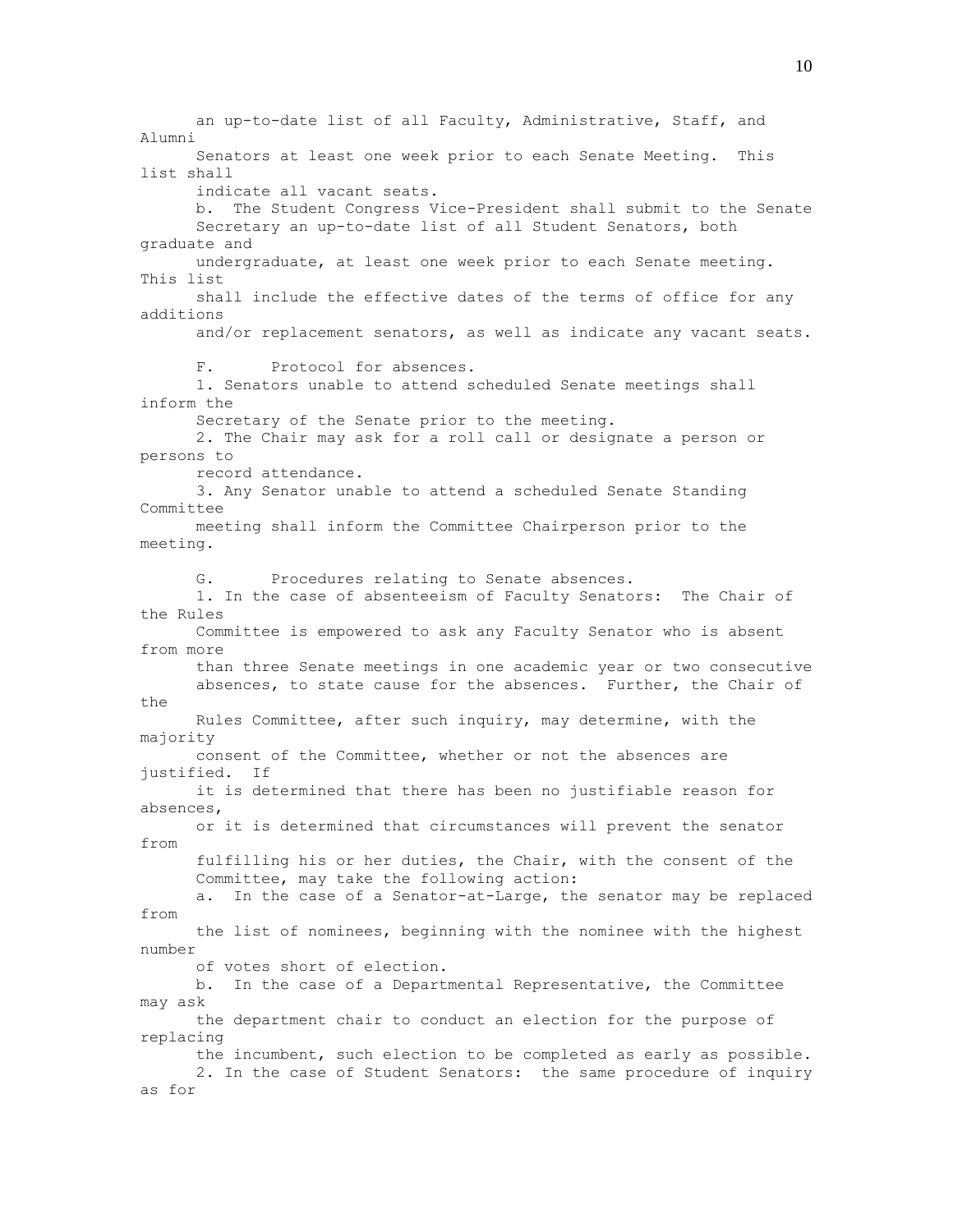Faculty Senators and, in appropriate cases, the following action may be taken: a. For undergraduate Students, the Student Congress may be asked to appoint or select a new Senate member. b. For graduate Students, the Graduate Student Assembly may be asked to appoint or elect a new Senate member. c. Student members must remain members in good standing within their legislative student body. 3. In the case of Administrative Senators: The same procedure of inquiry and; in appropriate cases, the following action: a. In the case of Senators Ex officio, the President of the University is to be informed in writing of the absences. b. In the case of Elected Senators, the senator may be replaced from the list of nominees, beginning with the nominee with the highest number of votes short of election. c. In the case of Presidentially Appointed Senators, the President shall be notified and asked to name a replacement. 4. In the case of Staff absences, the same procedure will be followed as for Faculty-At-Large. 5. In the case of the Alumni Representative, the Alumni Association shall be notified and may be asked to make a replacement. H. Protocol for absenteeism from Senate Standing Committee meetings: the Chair of said committee notifies the Rules Committee Chair who is empowered to exercise the same inquiry and action procedures as delineated above in Sections G-1 through G-5. III. Officers A. Chair 1. The Chair shall be elected by and from the Senate for a twoyear term commencing with the fall semester. In the absence of the Chair, the Vice-Chair, or in the absence of both, the Chair of the Rules Committee shall preside at the meetings. 2. The Chair shall be a non-voting member of all committees. B. Vice-Chair 1. The Vice-Chair shall be from the student segment and shall be elected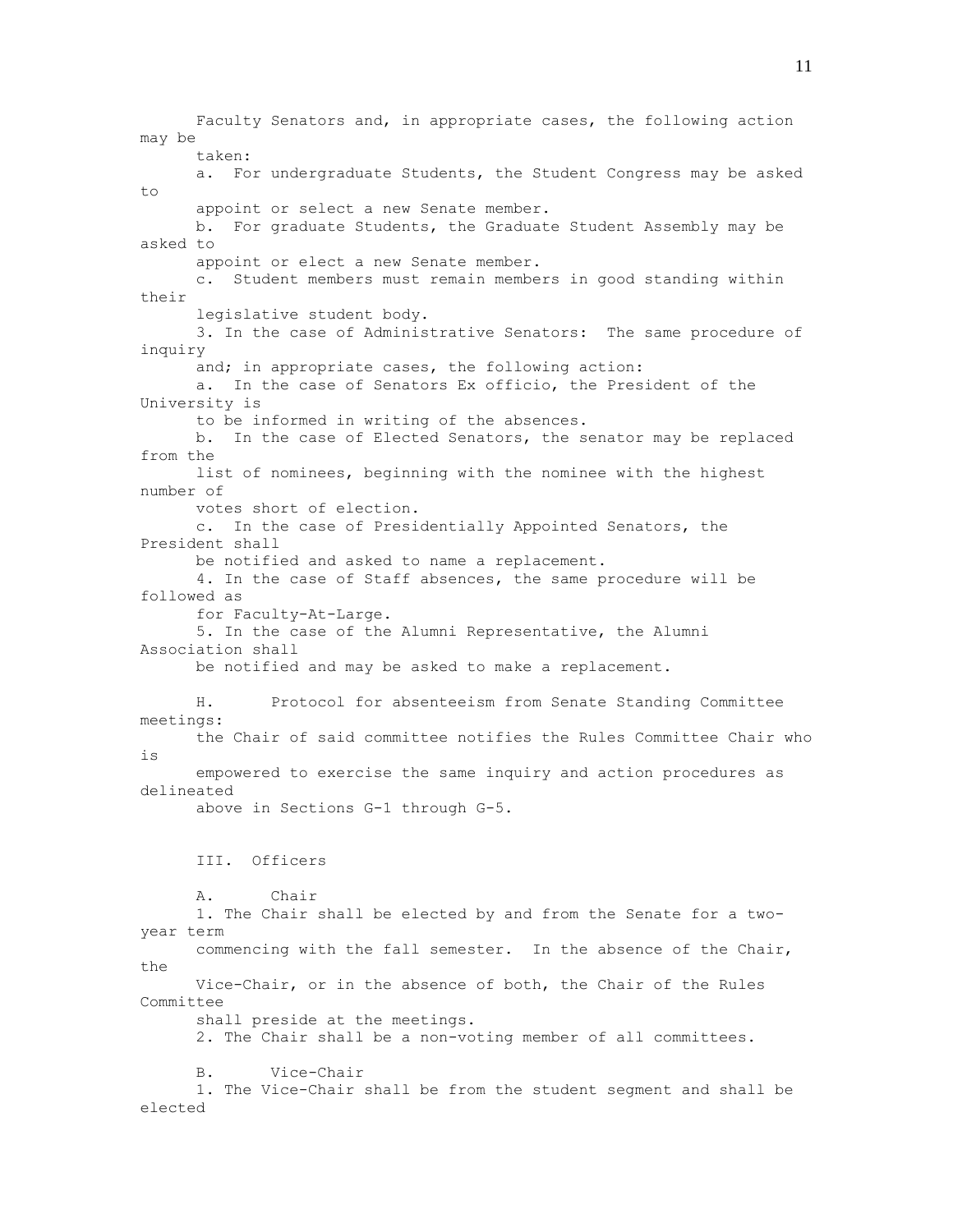by the membership of the Senate to a one-year term. A Senate majority vote is required. Ballots will be used if necessary. 2. The Vice-Chair shall insure that Student Members are named to the Senate by the Student Congress and Graduate Student Assembly. 3. The Vice-Chair shall be a non-voting member of all committees. C. Secretary 1. The Secretary shall be elected by and from the membership of the Senate to a term of two years to run concurrently with the term of the Chair. 2. The Secretary shall receive copies of reports that are delivered at Senate meetings, as well as a hard copy or electronic copy of the minutes of all Senate committee meetings. This officer also shall receive all agenda items, and prepare and distribute the regular meeting agenda to all members of the Senate one week before the meeting, and deposit a copy in the University Archives. 3. The Secretary shall be responsible for setting and publishing dates of all senate meetings; keeping records of all Senate actions, past and present; and when necessary, retrieving information concerning previous Senate and committee action. 4. The Secretary shall maintain a record of attendance and shall inform the Chair of the Rules Committee on the occasion of any Senator's second absence in any semester and of all absences thereafter. 5. The Secretary may serve as an elected member of any committee. D. Parliamentarian 1. The Parliamentarian shall be appointed by the Chair from the Senate membership, for a term commensurate with the term of the chair, until relieved by the Chair. IV. Procedures A. The Senate ordinarily refers New Business to its appropriate committee for consideration, although it may initiate and create policy from the floor upon the approval of two-thirds of the members present. Questions concerning repeal of existing policies are to be treated as New Business and should ordinarily be referred to the Rules Committee.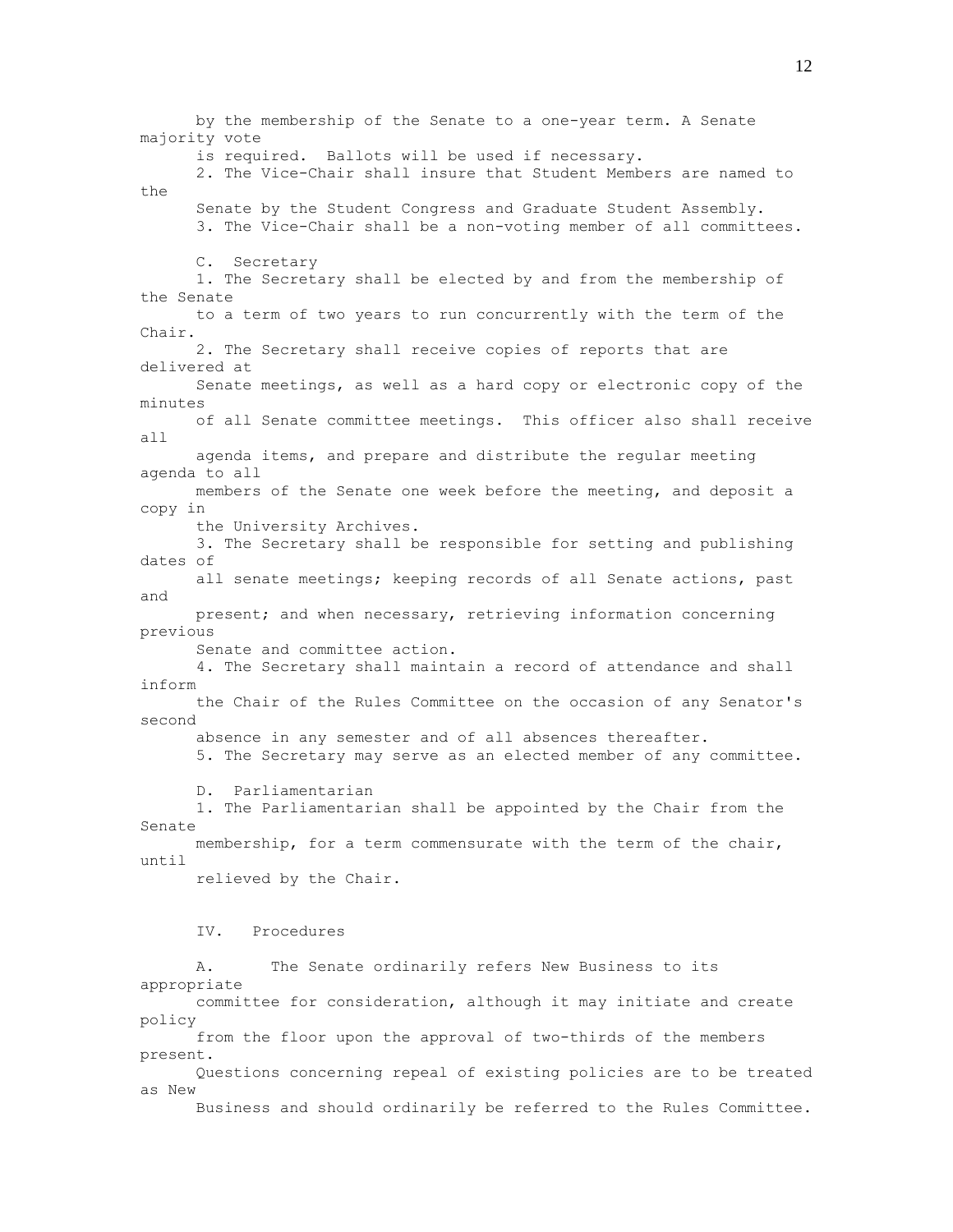B. The Chair of the Senate shall report to the Senate the disposition of such matters as it has recommended to the Council of Trustees. Recommendations that have been rejected by the Council of Trustees shall be returned to the floor of the Senate for deliberation and disposition as Old Business at the meeting immediately following communication of such rejection. C. Senate meetings shall be conducted according to Robert's Rules of Order, excepting where such procedures conflict with the By-Laws of the Senate, in which case the latter shall take precedence. D. Committee reports shall be presented on a rotating basis, following the Rules Committee report. A committee chair may ask that the Senate Chair give the committee's report unusually urgent priority. Preferably the request should be made before the Senate is called to order, but may be made during the meeting if unavoidable. E. Proposed amendments to the Bylaws shall be presented by the Rules Committee to the Senate members at least 15 days before the meeting at which a vote will be taken. Passage of an amendment requires a simple majority of those voting. **F. No action on curricular matters can be taken by the University Wide** 

- **Graduate Committee, the University Wide Undergraduate Curriculum Committee or the IUP Senate without FACULTY members comprising a majority of members voting.**
- **G. Changes in the selection process for the composition of the contractuallymandated curriculum committees must and shall become effective only upon approval by simple majority of the FACULTY voting in referendum.**

V. Committees

 A. The Senate shall have certain standing and consultative Committees, as designated below, to formulate and recommend University policy within the area of responsibility assigned to each, and subject to review and approval by the entire Senate. These committees shall have the authority to create subcommittees and to call upon consultants as they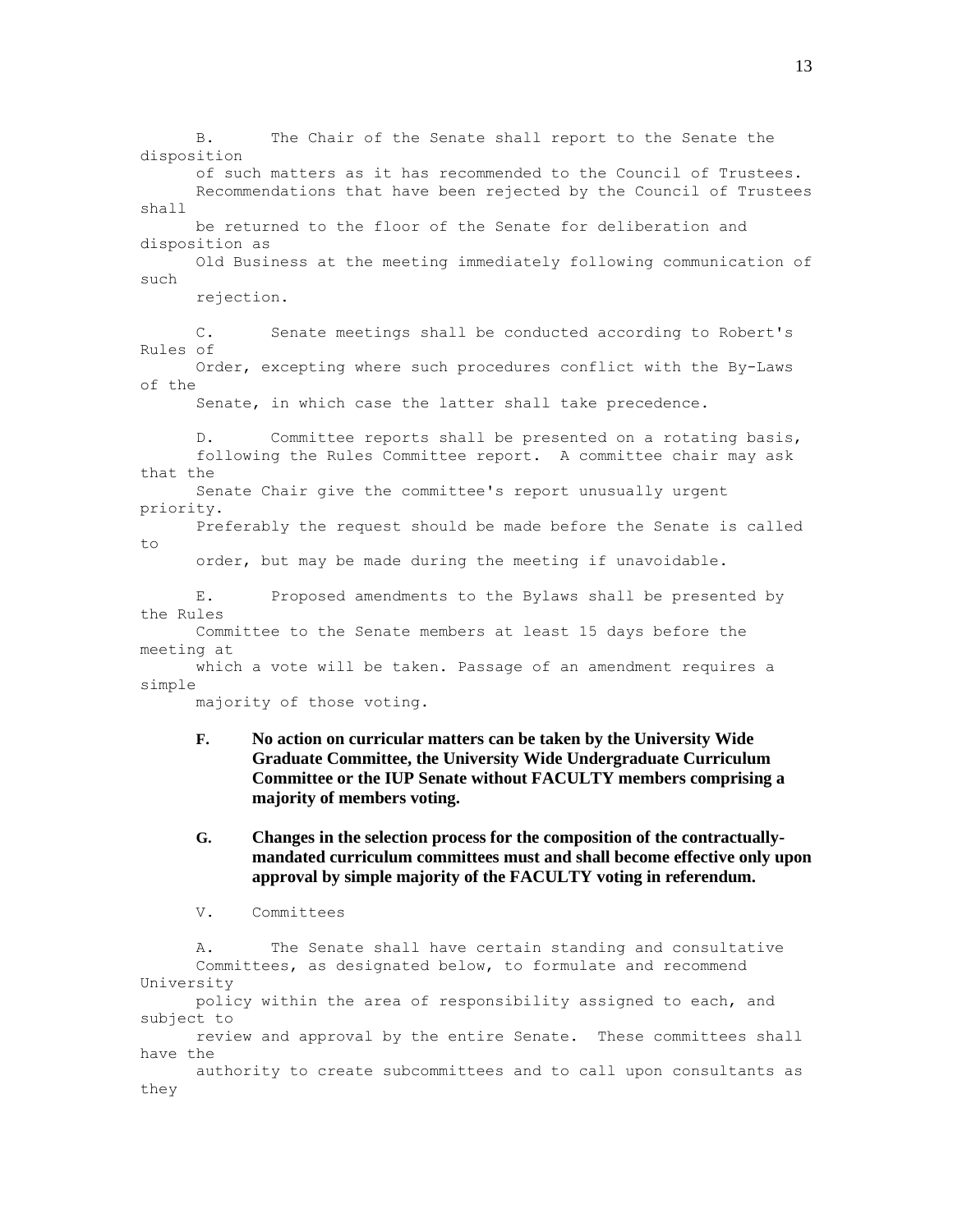deem necessary to carry out their assigned functions. Committees shall not appoint or elect voting members to their membership in addition to those provided for in the ByLaws of the Senate. B. Terms of service for **elective elected** members of the Standing Committees shall be two years, one-half to be elected yearly. Length of service of Student members of Senate committees may be one year, but not less. Election of members to the Standing Committees shall be conducted by the Rules Committee on an annual basis. C. The Chair of each committee shall be responsible for publishing the dates and locations of open committee meetings. The Secretary of each committee shall be responsible for filing a copy of the minutes of each meeting with the Chair of the Rules Committee and shall send a hard copy or electronic copy of these minutes to the Senate Secretary as soon as possible following each meeting. D. Relevant reports of Standing Committees may be distributed to members of the Senate in advance of the scheduled Senate meeting as part of Agenda Mailings. E. All formal actions of committees shall be voted on by the Senate. Executive sessions of committees may be held at the discretion of the committee. F. All policy recommendations of committees to the Senate shall be accompanied by suggested implementation dates. G. Non-Senators may be appointed to Senate Committee(s) as non-voting members where specified in these By-Laws. VI. Standing Committees A. Rules Committee

1. Function

14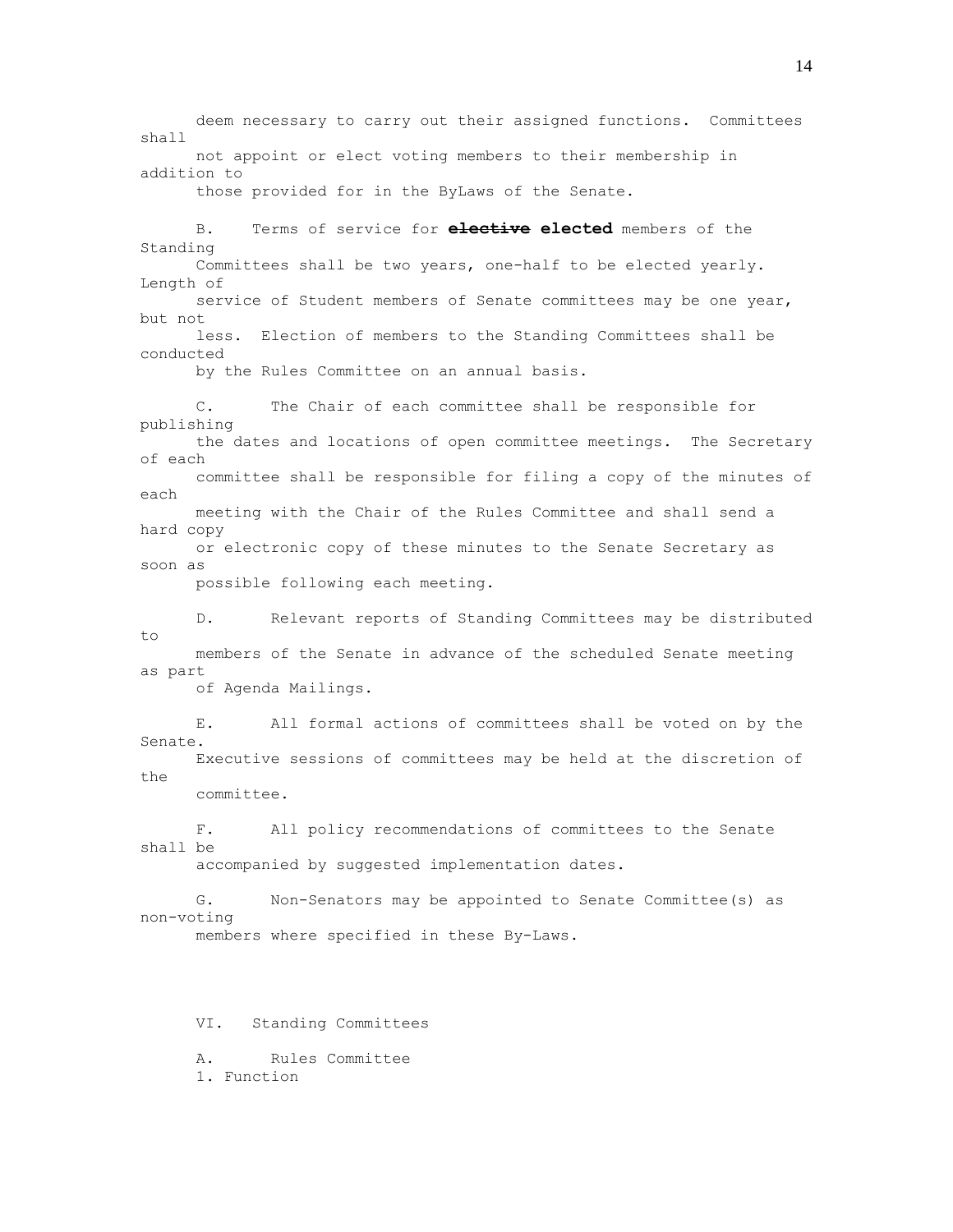The Rules Committee shall be responsible for conducting elections as specified below; maintaining on file procedures for electing nonfaculty segments of the Senate; maintaining the membership roster; preparing amendments to the Constitution and Bylaws and submitting them to the Senate for action; adjudicating jurisdictional conflicts between Senate Committees; and interpreting the Rules and Regulations of the Senate. a.Elections: The Rules Committee shall conduct elections for the Faculty-at-Large segment of the Senate; for nominations of Faculty members to serve on the IUP Foundation Board; **IUP Imprint Series Board;** for FACULTY members to serve on the University Wide Undergraduate Curriculum Committee and the University Wide Graduate Committee and for other positions as have been or may be requested. The Committee also shall conduct elections for Faculty and Administrative members of each of the Standing Committees. The elections shall be conducted in accordance with procedures adopted by the Senate. b. Membership Roster: The Rules Committee shall be responsible for keeping the Senate roster up-to-date. Vacancies occurring during the year in the Faculty-at-Large segment or Standing Committees shall be filled by the next highest vote recipient in the most recent election **except as otherwise stipulated in these bylaws**. c. Amendments: Proposed amendments to the Senate Bylaws shall automatically go to the Rules Committee for study and presentation to the Senate for action. The Rules Committee shall draft appropriate wording and present it to Senate members at least 15 days before the meeting at which a vote will be taken. Ordinarily, the proposed amendment shall be presented at one meeting for information, and shall be acted upon at the next meeting. Passage of the amendment requires a simple majority of those voting. d. Adjudication: The Rules Committee shall interpret the Rules and Regulations of the Senate, including the Constitution and By-Laws, and shall be responsible for establishing and supervising regulations governing non-Senate members' admission to and participation in Senate meetings.

15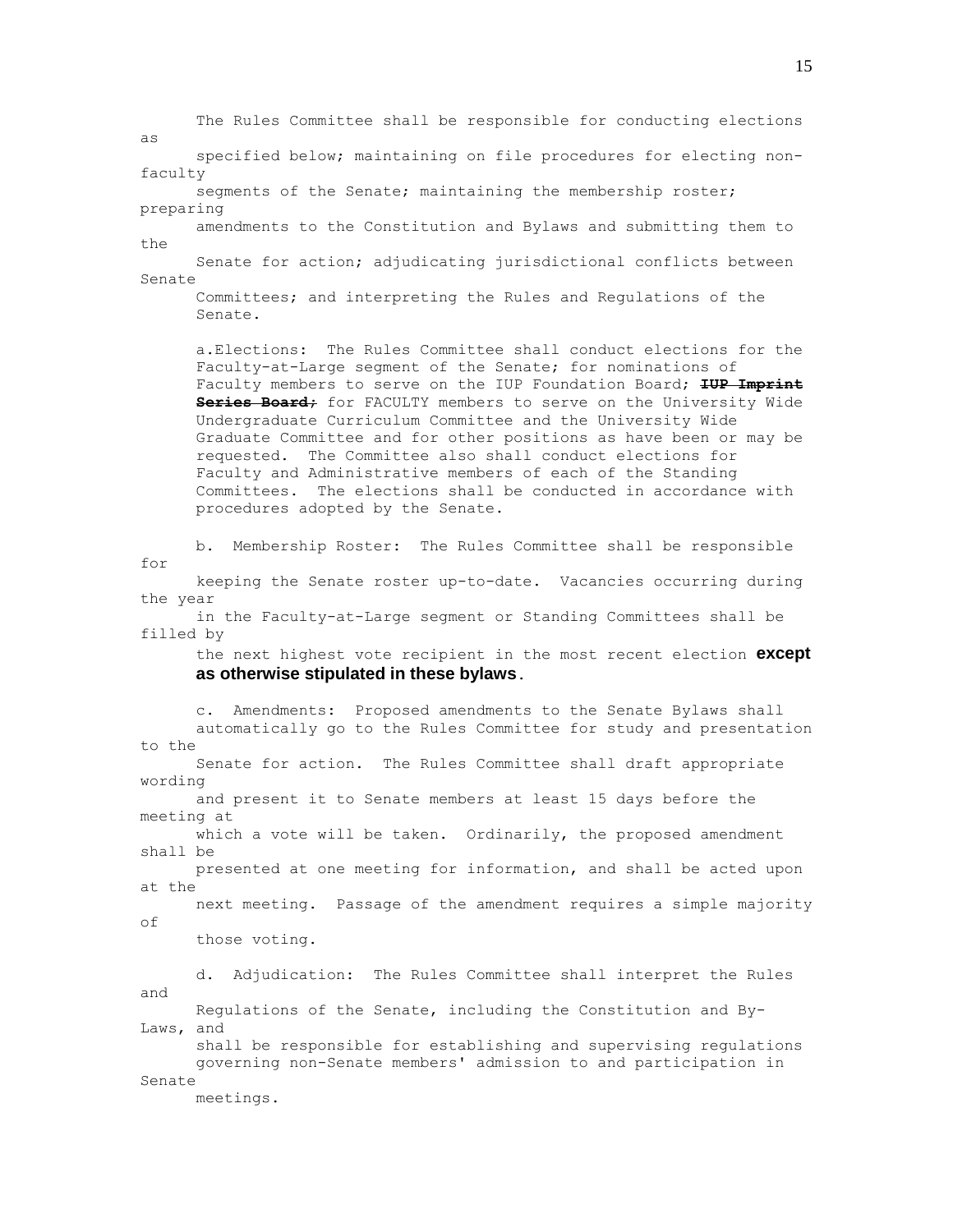2. Membership a.Ex officio: The Parliamentarian of the Senate. b. Elected: Eight Faculty and two Administrative members shall be elected by and from the Senate. c. Four Undergraduate Student members shall be appointed by and from the Student Congress. d. One non-voting Graduate Student may be appointed by and from the Graduate Student Assembly. e. One Staff member may be elected. 3. Officers Chair, Vice-Chair, and Secretary shall be elected by the Committee from its membership. 4. Meetings All regular meetings of the Committee shall be open. B. Academic Committee 1. Function The area of responsibility of the Committee shall be all academic policies and procedures including academic standards, academic grievances, general policies for admission and scholarships, and recommendations for the awarding of honorary degrees and emeritus status, except as herein after relegated to the charge of another committee. 2. Membership a. Ex officio: The Registrar, and the Provost and Vice President for Academic Affairs or his or her designee. b. Appointed: One representative from the Council of Deans. c. Elected: Eight Faculty and two At-Large members shall be elected by and from the University Senate. d. Four Undergraduate Student members shall be appointed by and from the Student Congress. e. One non-voting Graduate Student may be appointed by and from the Graduate Student Assembly. 3. Officers Chair, Vice-Chair, and Secretary shall be elected by the Committee from its membership. 4. Meetings All regular meetings of the Committee shall be open.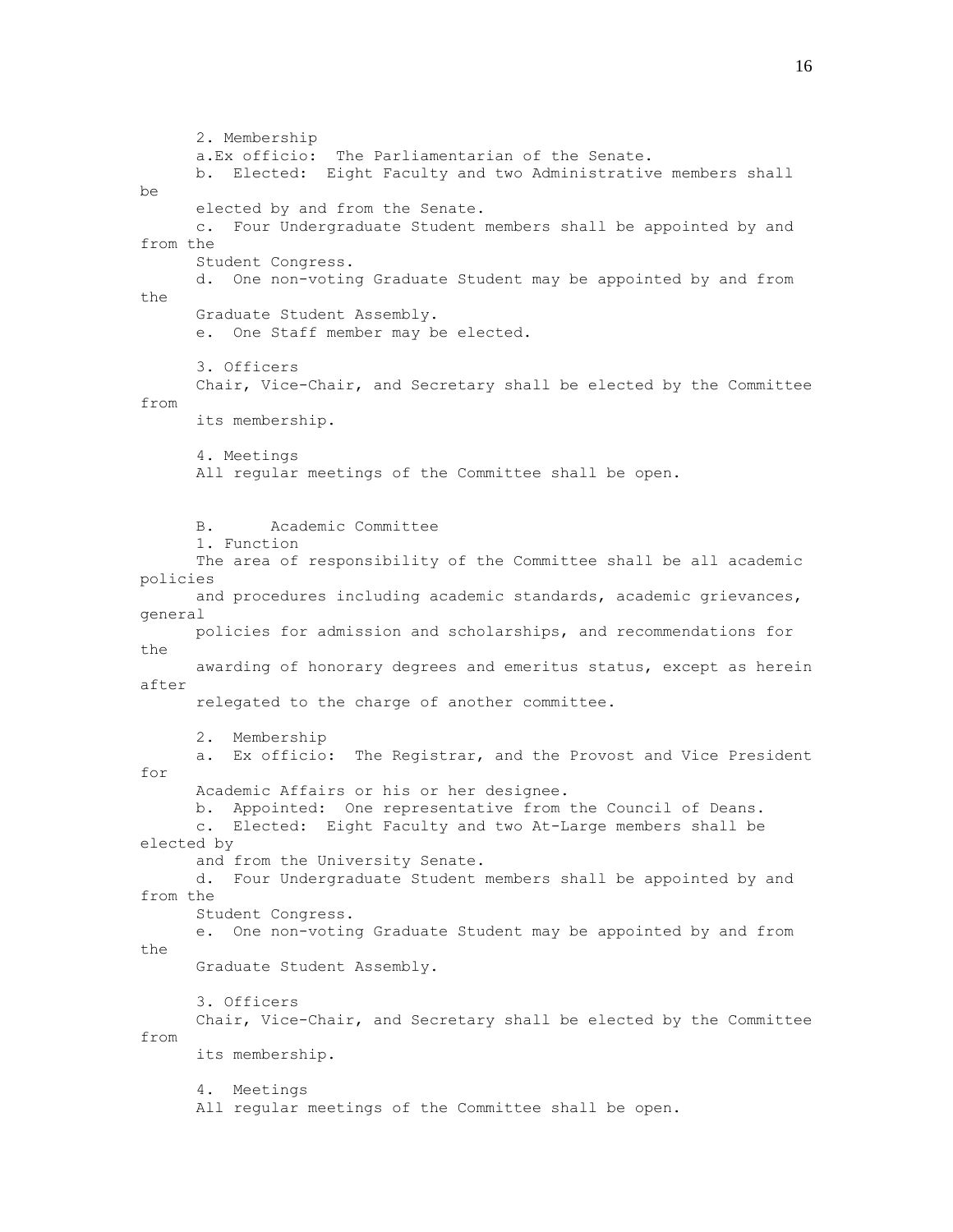C. University Wide Undergraduate Curriculum Committee 1. Function The area of responsibility of the Committee shall be degree requirements and all matters relating to undergraduate programs and curricula except as

herein-after relegated to the charge of another committee.

**During the UWUCC=s deliberations on curricular proposals, the APSCUFappointed Co-Chair shall be responsible for informing the UWUCC of any CBA compliance problems identified by APSCUF. The APSCUF Co-Chair of the UWUCC is responsible for communicating APSCUF=s position(s) on curricular matters to the Senate.**

 The Committee shall present its curricular recommendations to the Senate.

**Any Senator may request the Chair of the Senate, in consultation with the attending chair(s) of the committee and/or representatives of the originating department, to rule whether a change proposed on the floor is substantive. If substantive changes are made on the Senate floor, as determined by any Committee member or any representative of the originating department/college, the proposal Committee shall return the proposal to the originator for possible re-submission.** 

 If substantive changes are made on the Senate floor, as determined by any

or any representative of the originating department/college, the Committee shall return the proposal originator for possible resubmission.

2. Membership

a. Ex officio: The Provost and Vice President for Academic Affairs.

**President of IUP-APSCUF or her/his designee from the FACULTY. The APSCUF co-Chair of the UWUCC is responsible for communicating APSCUF**=**s position(s) on curricular matters to the Senate.** 

b. Elected: Twelve Faculty members shall be elected by and from the Senate Faculty. **Twelve FACULTY members shall be elected by and from the Senate Faculty the FACULTY in University Wide elections. FACULTY members elected to the UWUCC shall be automatically elected to the at-large portion of the Faculty segment of the Senate. A committee member who resigns from the UWUCC shall at the same time relinquish her/his at-large seat in the Senate. A FACULTY member elected to the University Wide Undergraduate Curriculum Committee who is also elected as a Departmental Representative to the Senate, shall notify the Chair of the Senate Rules Committee immediately, who will then fill the At-large vacancy from the list of alternates. If a Departmental Representative**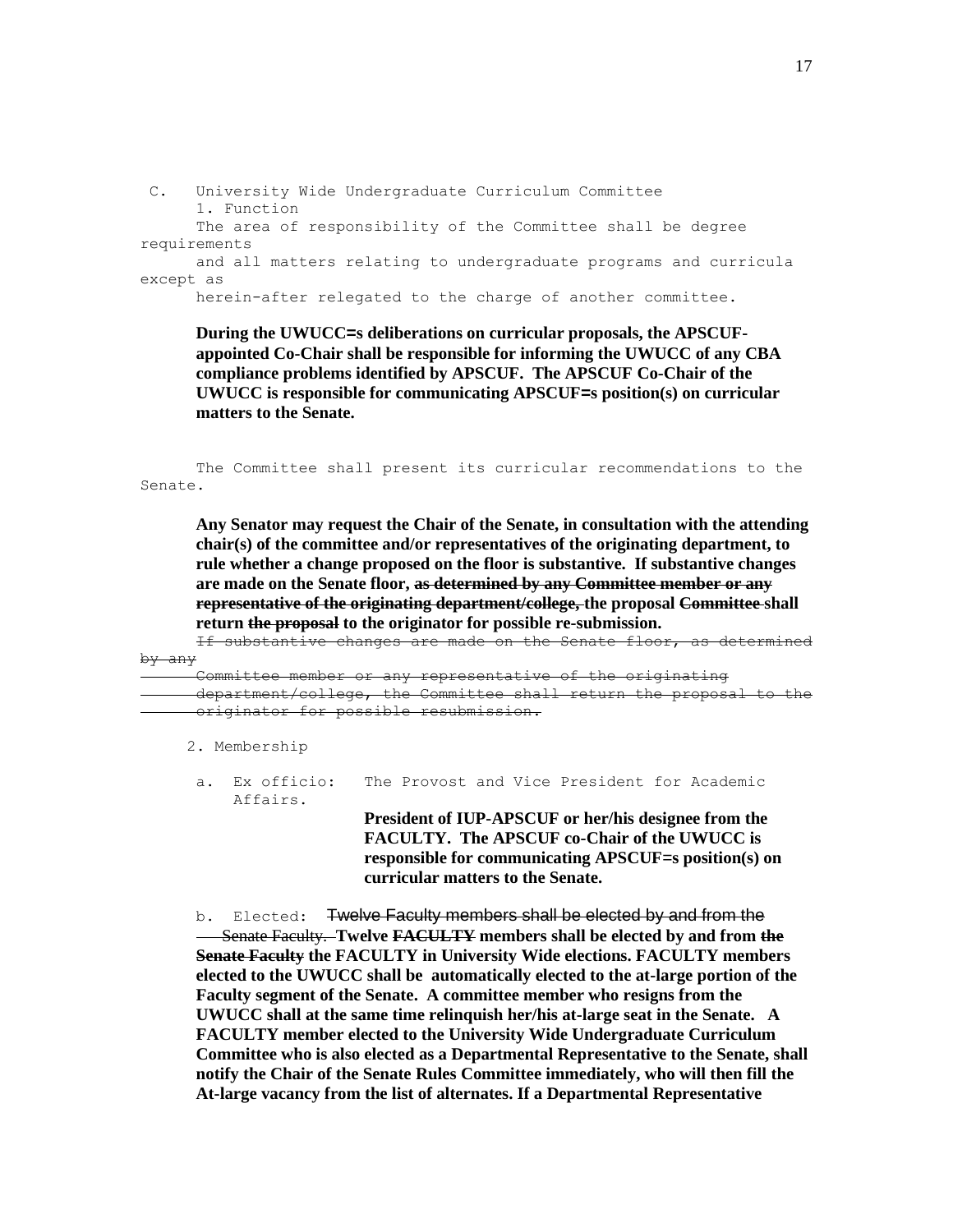18

**resigns or is removed from the UWUCC during a term of office, the seat will be filled from the Senate by the next highest vote recipient in the UWUCC election who is available to serve. If no vote recipient for the UWUCC is available to serve, the seat will remain vacant until the next regular Senate election. If two or more seats are vacant on either, or both of the UWGC or the UWUCC, or if any academic college lacks representation, a special election shall be scheduled to fill the vacant seats from the Senate.**

- c. Three students shall be appointed by and from the Student Congress.
- d. Each academic college shall be represented on **have FACULTY representation on** this Committee.
- e. No more than one FACULTY member from the same department may serve on this committee.
- f. No more than four FACULTY members of any individual college or unit may serve on this committee.

#### 3. Officers

Chair, Vice-Chair, and **Co-Chairs shall be named from the FACULTY. The President of IUP-APSCUF or his/her designee shall serve as one of the Co-Chairs. Upon appointment the APSCUF-designated Co-Chair shall be automatically elected to the at-large portion of the Faculty segment. If the APSCUF President or designated Co-Chair resigns as Committee Co-Chair, at the same time, he/she shall relinquish his/her at-large seat in the Senate. The APSCUF-designated Co-Chair cannot serve as a department representative. The other Co-Chair shall be elected by the Committee from its membership.**

**The** Secretary shall be elected by the Committee from its membership.

 4. Meetings All regular meetings of the Committee shall be open.

```
 D. University Wide Graduate Committee 
       1. Function 
       The area of responsibility of the Committee shall be degree 
requirements, 
       all matters relating to graduate curricula, general policies for 
       admission, scholarships, assistantships, and other matters 
pertaining to 
       the graduate students and the Graduate School and Research.
```
**During the UWGC=s deliberations on curricular proposals, the APSCUF-appointed Co-Chair shall be responsible for informing the UWGC of any CBA compliance problems identified by APSCUF. The APSCUF-appointed Co-Chair of the UWGC is responsible for communicating APSCUF=s position(s) on curricular matters to**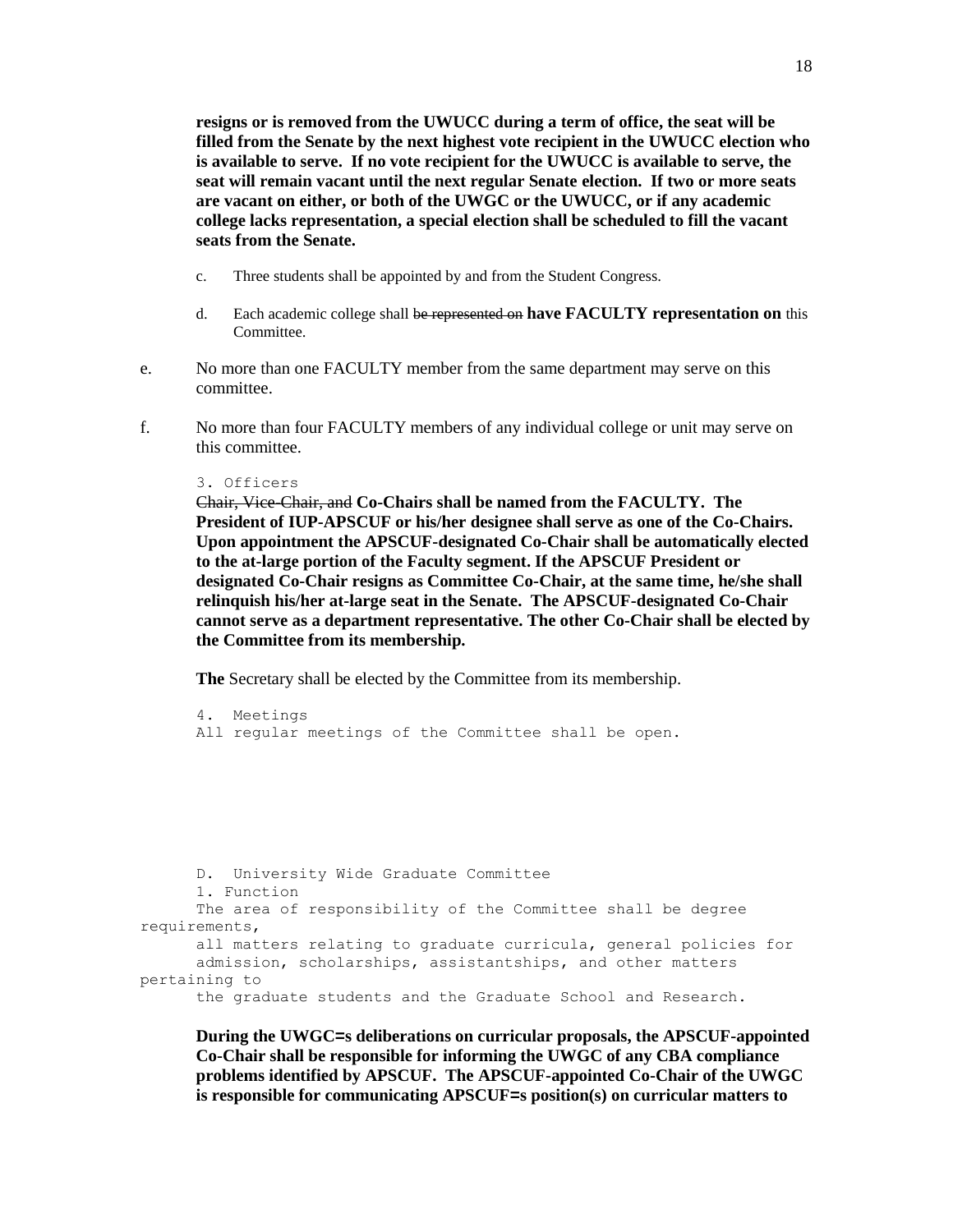**the Senate. On non-curricular matters that come before the UWGC, the APSCUFappointed Co-Chair shall participate simply as a committee member and shall not chair or direct the deliberations.** 

 The Committee shall present its curricular recommendations to the Senate.

**Any Senator may request the Chair of the Senate, in consultation with the attending chair(s) of the committee and/or representatives of the originating department, to rule whether a suggested change is substantive.**If substantive changes **to curricular proposals** are made on the Senate floor, as determined by any

Committee member or any representative of the originating

 department/college, the **proposal** Committee shall return the proposal to the originator for possible resubmission.

```
 2. Membership 
       a. Ex officio: The Dean of the Graduate School and Research or 
his or 
       her designee.
```
b. Elected: Twelve Faculty members shall be elected by **and from the FACULTY in University Wide elections.** and from the Senate Faculty. **FACULTY members elected to the University Wide Graduate Committee shall be automatically elected to the at-large portion of the Faculty segment. A committee member who resigns from the UWGC shall at the same time relinquish his/her at-large seat in the Senate. A FACULTY member elected to the University Wide Graduate Committee who is also elected as a Departmental Representative to the Senate, shall notify the Chair of the Senate Rules Committee immediately, who will then fill the At-large vacancy from the list of alternates. If a Departmental Representative resigns or is removed from the UWGC during a term of office, the seat will be filled from the Senate by the next highest vote recipient in the UWGC election who is available to serve. If no vote recipient for the UWGC is available to serve, the seat will remain vacant until the next regular Senate election. If two or more seats are vacant on either, or both of the UWGC or the UWUCC, or if any academic college lacks UWUCC or UWGC representation, a special election shall be scheduled to fill the vacant seats from the Senate.**

- c. Three graduate students appointed by and from the Graduate Student Assembly.
- d. Each **academic** college that has a graduate program shall be represented **have FACULTY representation** this Committee.
- e. **No more than one FACULTY member of a department may serve on the committee.**
- f. No more than four members of any individual college or unit may serve on the committee
- 3. Officers

Chair, Vice-Chair and **Co-Chairs shall be named from the FACULTY. The President of IUP-APSCUF or her/his designee shall serve as one of the Co-Chairs.**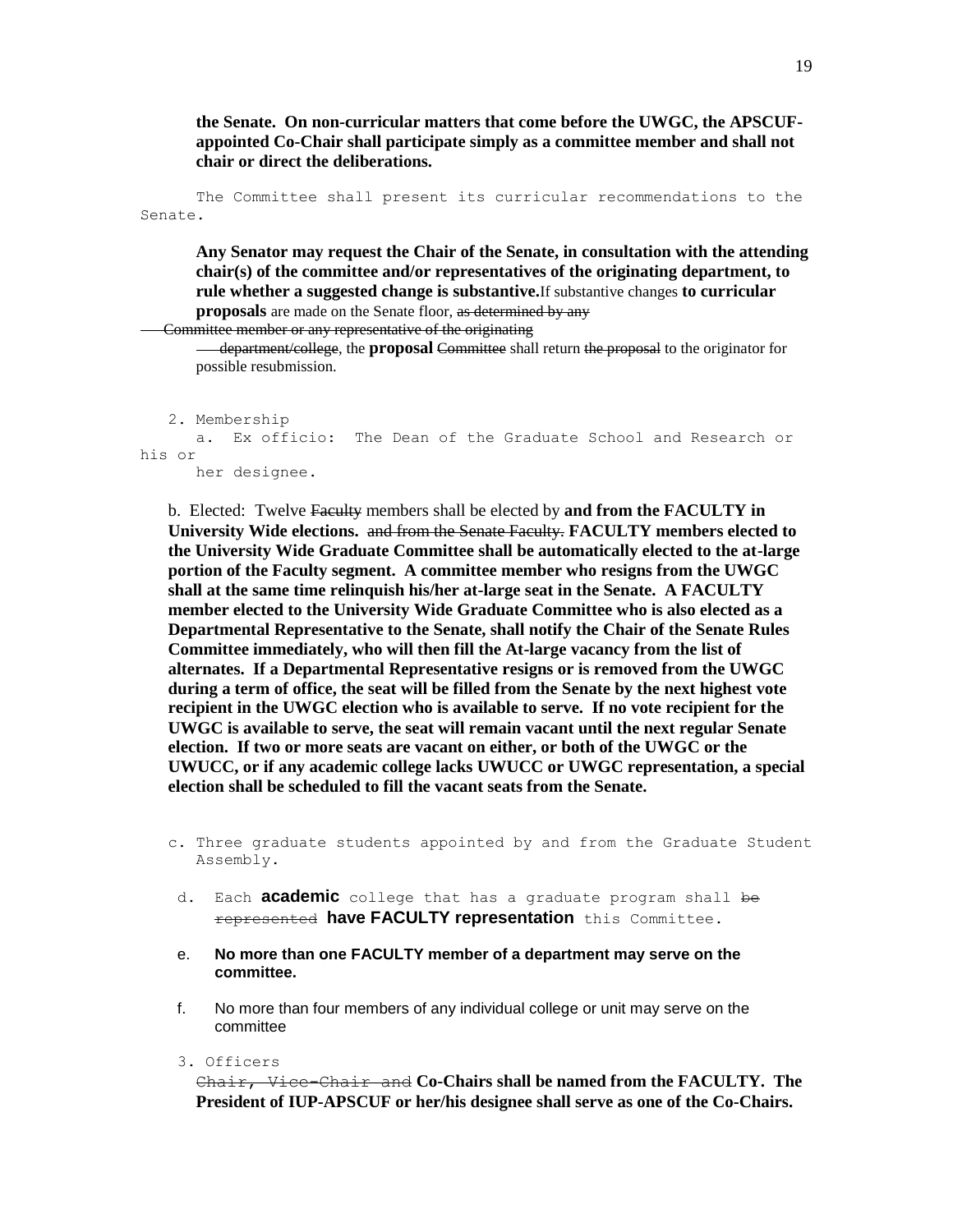**Upon appointment, the APSCUF-designated Co-Chair shall be automatically elected to the at-large portion of the Faculty segment. If the APSCUF President or designated Co-Chair resigns as committee Co-Chair, at the same time, she/he shall relinquish her/his at-large seat in the Senate. The APSCUF-designated Co-Chair cannot serve as a department representative. The other Co-Chair shall be elected by the Committee from its membership.**

**The Chair, Vice-Chair and Secretary shall be elected by the Committee from its** membership.

```
 4. Meetings 
       All regular meetings of the Committee shall be open. 
     E. Libraries and Educational Services Committee 
       1. Function 
       The Committee shall be responsible for recommending policies for 
th\alpha Imprint Series, Libraries and Media Resources, Information Systems
and 
       Communication Center, and the Printing Center. 
       2. Membership 
       a. Ex officio: Dean of Libraries and the Associate Provost for 
Academic 
       Administration. 
       b. Elected: Seven Faculty members and one At-Large member shall 
be 
       elected by and from the Senate. 
       c. Four undergraduate Students appointed by and from the Student 
       Congress. 
       d. One Graduate Student appointed by and from the Graduate 
Student 
       Assembly. 
       e. One Staff member may be elected. 
       3. Officers 
       Chair, Vice-Chair, and Secretary shall be elected from its 
membership. 
       4. Meetings 
       All meetings of the Committee shall be open. 
     F. Research Committee 
       1. Function 
       The Committee shall be responsible for recommending policies and 
       procedures relating to research.
       2. Membership 
       a. Ex officio: Associate Dean for Research. 
       b. Elected: One Faculty member per college and one Faculty 
member 
       representing University Services shall be elected by and from the
Senate.
```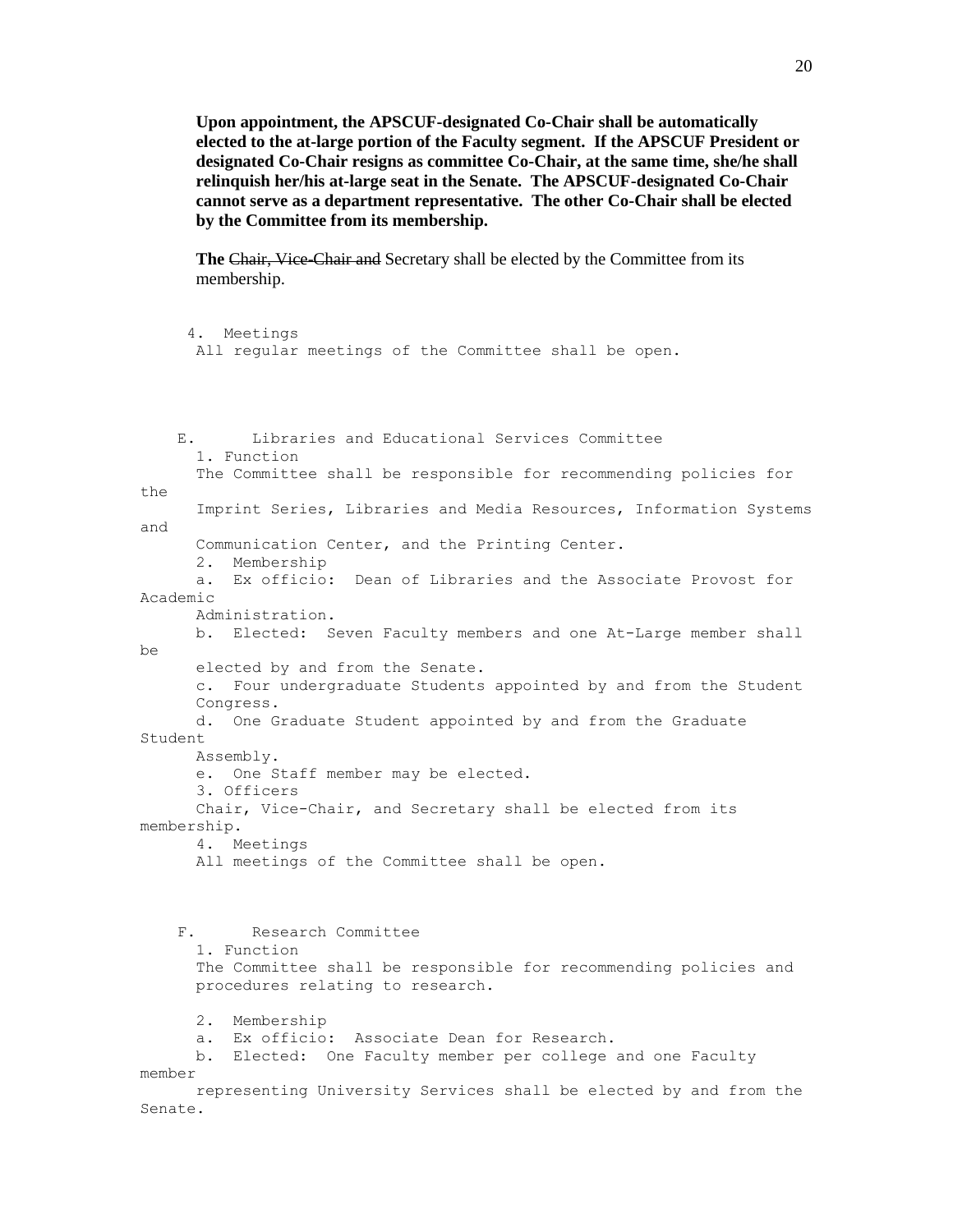The Graduate School and Research and the School of Continuing Education are excluded from membership. b. Four students shall be appointed by and from the Student Congress. 3. Officers Chair, Vice-Chair, and Secretary shall be elected by the Committee from its membership. 4. Meetings All meetings of the Committee shall be open. 5. Sub-committee on Faculty Research Grants a. Function The Sub-committee shall be responsible for the final rankings of both the IUP Senate Fellowship Awards and the Senate Research Committee Awards. The Sub-committee must abide by the ranked order of proposals within a College as set by the College Committee. The Associate Dean for Research will fund the proposals in the order presented until all funds have been expended. A list of awards shall be forwarded to the Senate for information only. b. Members Only the faculty members of the Committee on Research and the Associate Dean for Research shall constitute membership of this Subcommittee. c. Officers Chair and Secretary shall be elected by the Sub-committee from its membership. G. Student Affairs Committee 1. Function The Committee on Student Affairs shall have as its area of responsibility problems and policies concerning student affairs including housing, health services, the extra-curricular program of the University, social regulations including disciplinary matters, the financial aid program, and other student affairs except those involved in the instructional program. 2. Membership a. Ex officio: The Vice President for Student Affairs and the Executive Director for the Student Cooperative Association.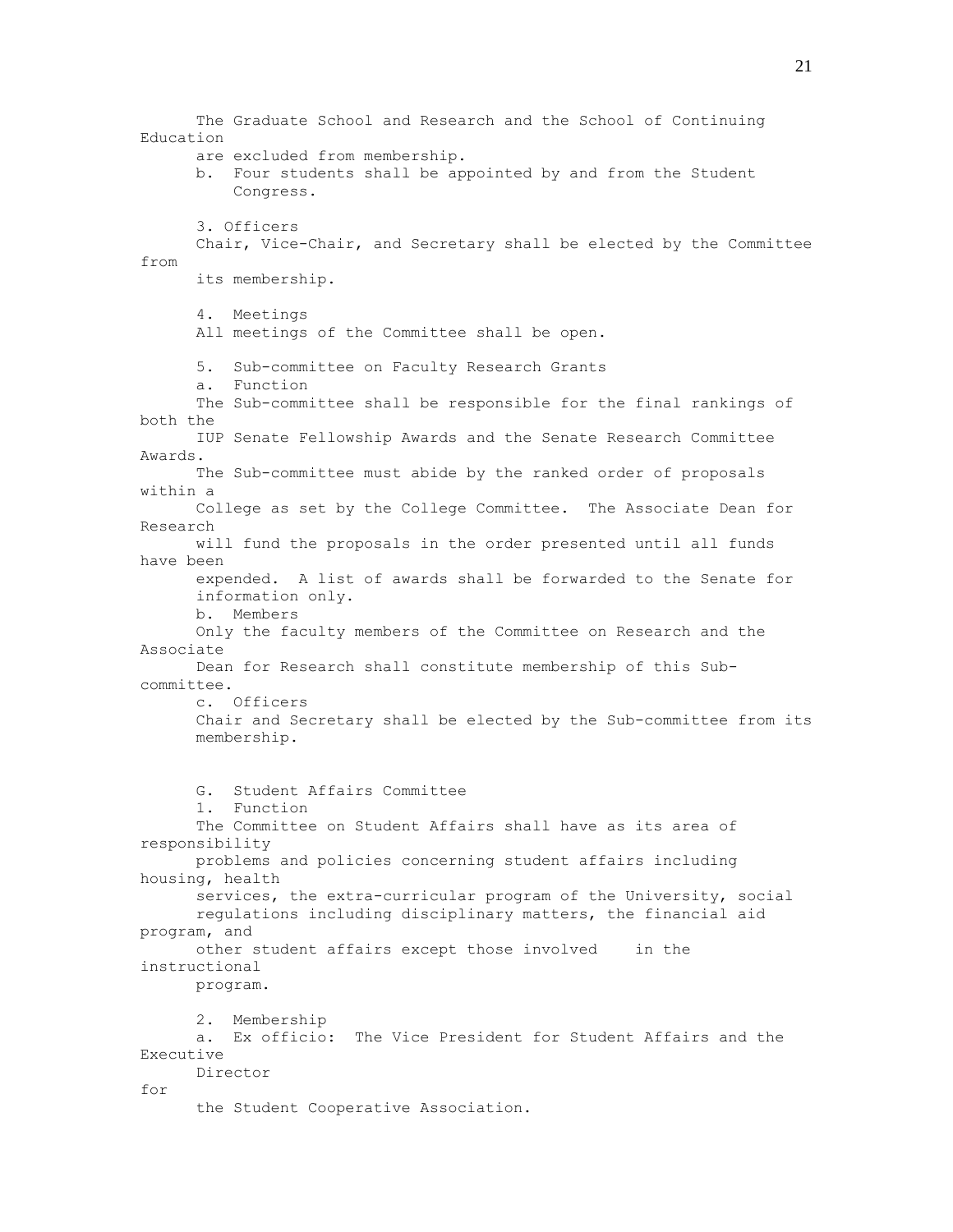b. Elected: Ten Faculty members and one At-Large member shall be elected by and from the Senate. c. Fourteen Undergraduate students shall be appointed by and from the Student Congress. d. One non-voting Graduate Student may be appointed by and from the Graduate Student Assembly. e. One staff member may be elected. 3. Officers Chair, Vice-Chair, and Secretary shall be elected by the Committee from its membership. 4. Meetings All regular meetings of the Committee shall be open. H. University Development and Finance Committee 1. Function The area of responsibility of the Committee shall be policies and issues pertaining to University development and planning, including the design, placement, and proper function of facilities; the efficient utilization of space; the maintenance and care of buildings and grounds; safety and security; and general improvement of the campus. In addition, the Committee shall advise the Senate on matters relating to the University capital and operating budgets. 2. Membership a. Ex officio: The Vice President for Finance and the Director of Engineering and Construction Group. b. Elected: Seven Faculty members and one At-Large member shall be elected by and from the Senate. c. Three students shall be appointed by and from the Student Congress. d. One non-voting Graduate student may be appointed by and from the Graduate Student Assembly. f. One Staff member may be elected. 3. Officers Chair, Vice-Chair, and Secretary shall be elected by the Committee from its membership. 4. Meetings All regular meetings of the Committee shall be open. I. University-Wide Awards Committee 1. Function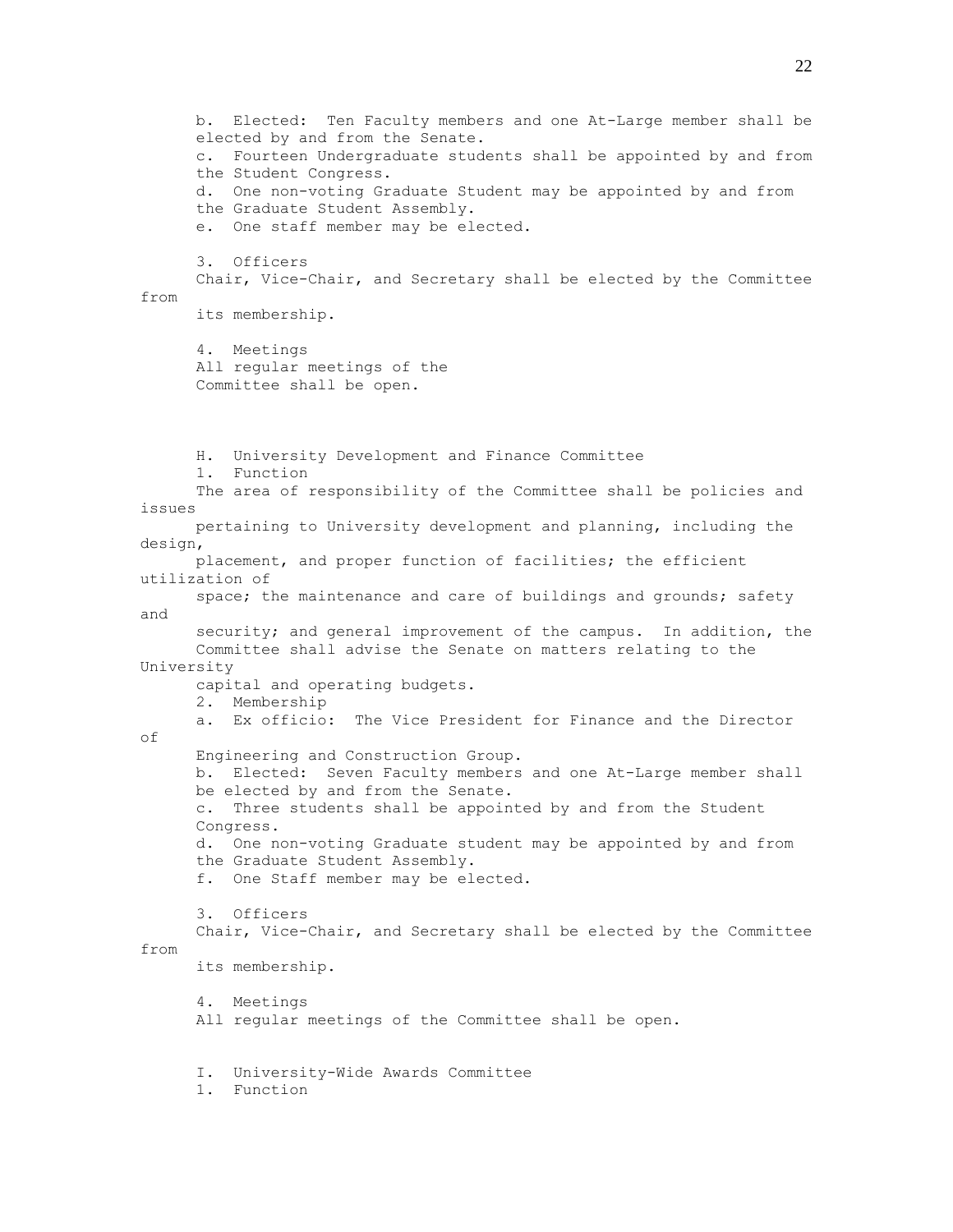The Committee shall have general responsibility for the development of procedures and policies for the granting of awards, receiving nominations, and screening and evaluating of candidates for University-wide awards in: a. Creative Arts b. Community Service c. Research d. Teaching e. Others assigned These recommendations shall be forwarded directly to the University President for consideration. The Committee shall report these awards to the Senate for its information. The policies and procedures of the Committee shall be approved by the Senate. 2. Membership a. Administration: 1. One Dean elected by and from the membership of the Senate. 2. Two additional Administrative members elected by and from the Senate. b. Faculty: 1. One Faculty member per college. 2. One Faculty member representing the University Service areas. 3. c. The Graduate School and Research and the School of Continuing Education are not eligible for membership. d. Three Undergraduate students appointed by and from the Student Congress. 3. Officers Chair, Vice-Chair, and Secretary shall be elected by the Committee from its Membership. 4. Meetings All regular meetings of the Committee shall be open. J. Non-Credit Instruction Committee 1. Functions The Committee shall oversee continuing education functions and activities and advise the School of Continuing Education. The Committee shall formulate policy recommendations in the areas related to continuing and non-resident education activities. 2. Membership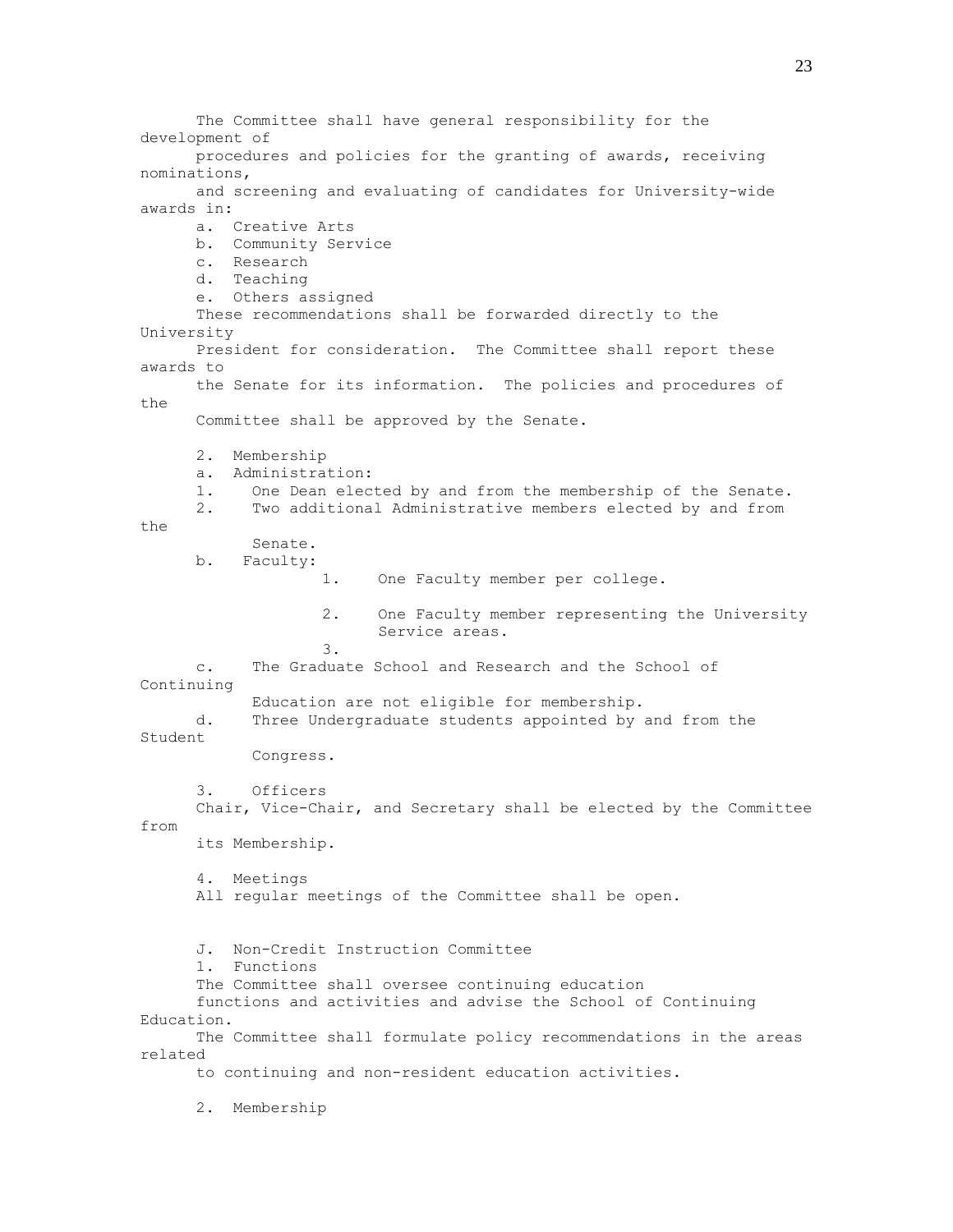a. Ex officio: The Dean of the School of Continuing Education. b. Elected: Four Faculty members and one additional Administrator/Manager from the School of Continuing Education shall be elected by and from the Senate. There shall be no Student Members on the Committee. One staff member may be elected. 3. Officers Chair, Vice-Chair, and Secretary shall be elected by the Committee from its membership. 4. Meetings All regular meetings of the Committee shall be open. K. Consultative Committee Consultative Committees shall be formed at the request of the Senate itself, the President of the University, or the Council of Trustees. Such committees shall serve in an advisory capacity to these officials or the Senate itself concerning the selection and qualification of candidates for certain administrative positions and other matters. Reports of such consultative committees shall be made to the Senate, the President, and the Council of Trustees in the regular manner. Members of these committees shall be selected from a list of Student, Faculty, and Administrative nominees, in the ratio of two nominees for each member, prepared by the Rules Committee. ------------------------------------------------------------

#### **2/13/01**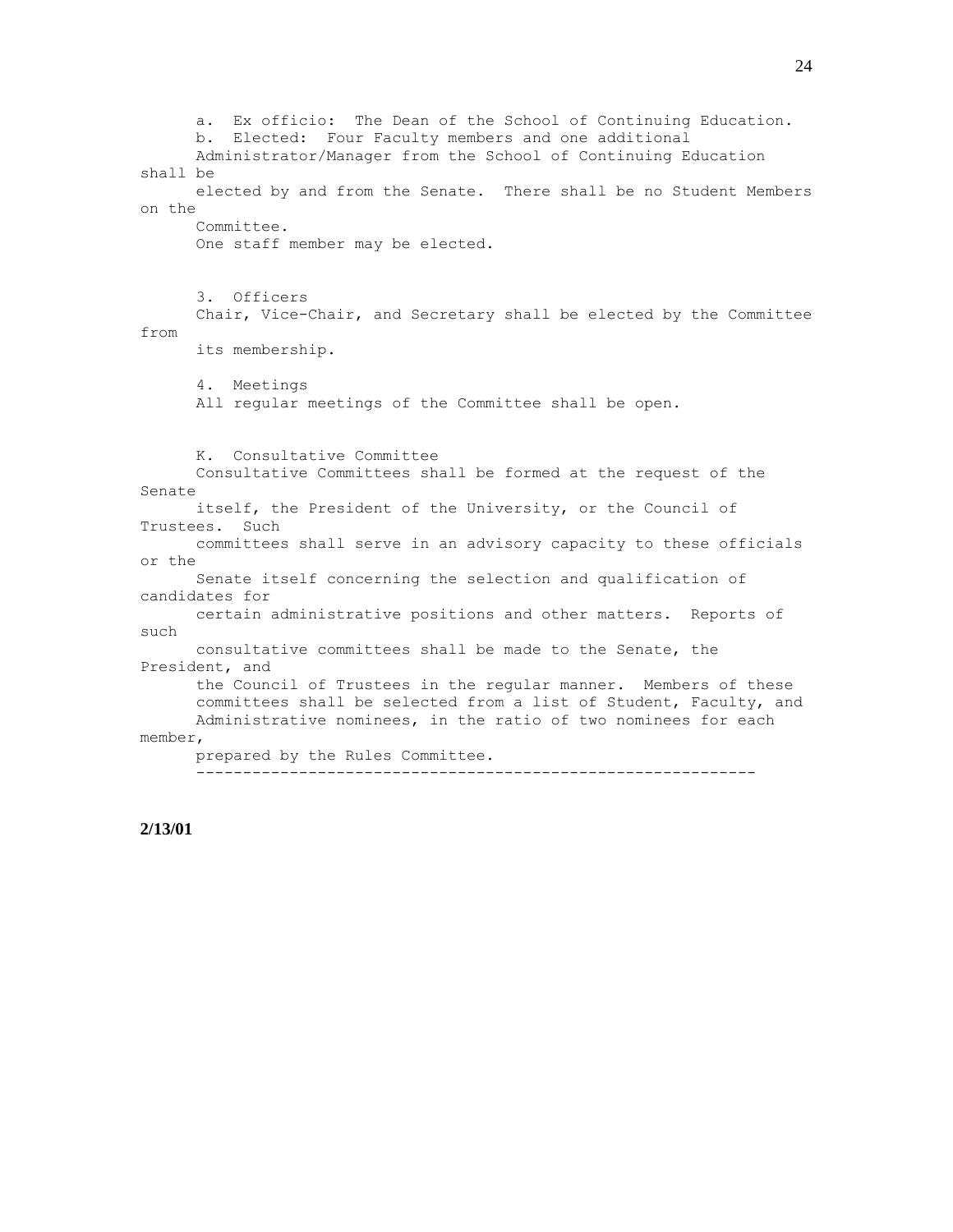# *APPENDIX B-STUDENT AFFAIRS COMMITTEE (CHAIRPERSON HALL)*

# **FOR ACTION**

# **Policies and Regulations Regarding Student Behavior**

Board of Governors Policy 1984-13-A requires that each university president, with trustee approval, create rules of student conduct and judicial procedures, which define with reasonable specificity disciplinary offenses, penalties or sanctions, and procedural guidelines to adjudicate rules violations.

In light of recent federal legislation the *Policies and Regulations Regarding Student Behavior* were reviewed by a committee during the fall 2000 semester to ensure their compliance. University Legal Counsel reviewed the proposed revisions in February 2001. The proposed revisions were reviewed and approved by the Student Affairs Committee of the University Senate at their February 20, 2001 meeting.

*(Go to Next Page for Behavior Code)*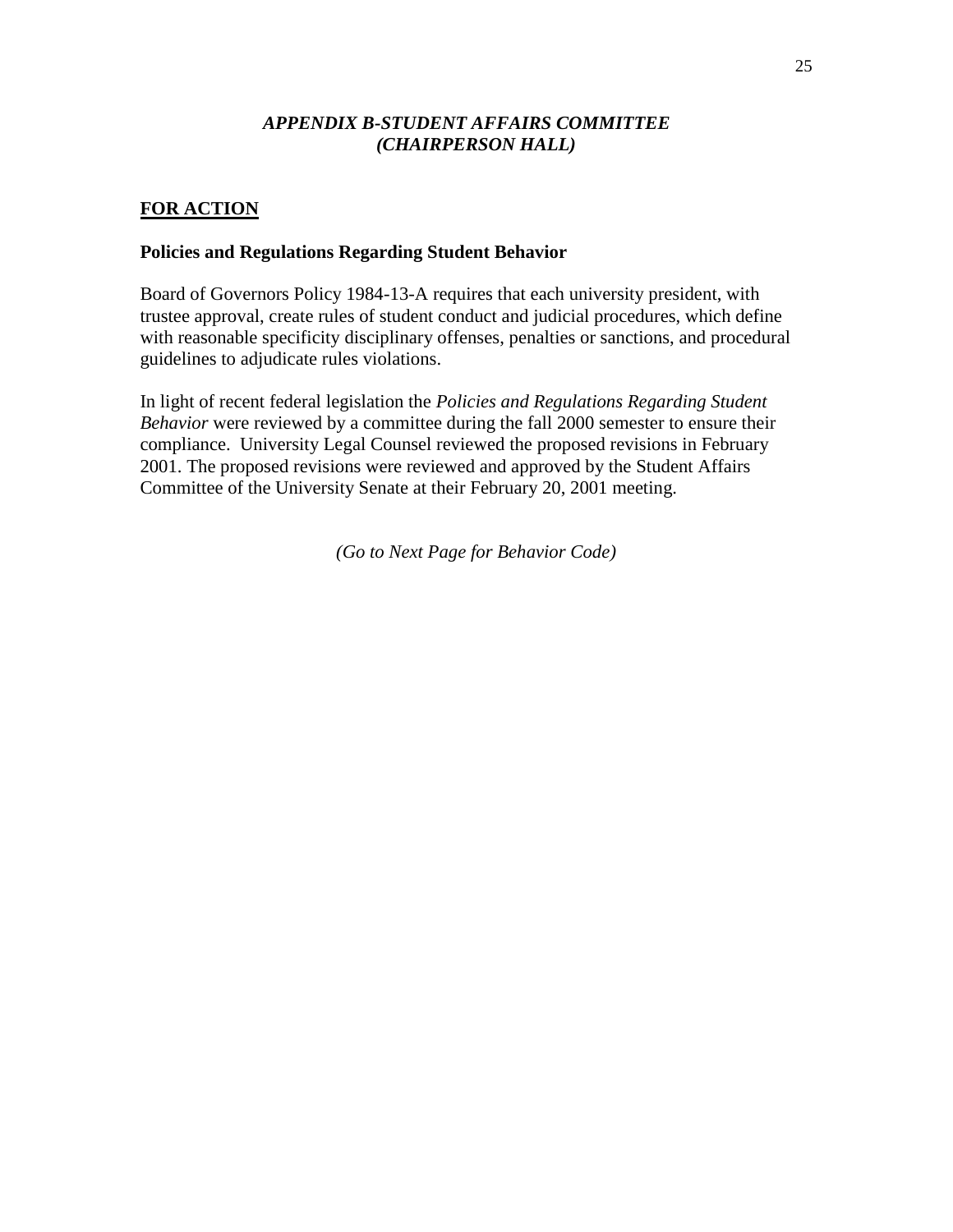# **Policies and Regulations Regarding Student Behavior**

# **A. Introduction**

IUP is an academic community within the society at large. As a community, the university has developed a code of standards and expectations that are consistent with its purpose as an educational institution. IUP reaffirms the principle of student freedom, coupled with an acceptance of full responsibility for one's behavior and the consequences of such behavior. As a member of the academic community and of the larger society, a student retains the rights, protection, guarantees, and responsibilities which are held by all citizens.

The **primary** intent of this educational system is to create behavioral change in the student, promote civility, openness, and justice**,** while and also protect the rights of the members of the university community. The judicial system of IUP exists to review alleged violations of university regulations and/or federal, state, and local ordinances. The system will hold the student accountable for his/her actions when IUP regulations or statutes have been violated.

# **B. Definitions**

- 1. The term "university" shall refer to the community of faculty, staff, and students at IUP, as well as to premises and facilities.
- 2. The term "student" shall include any person currently enrolled, in the process of registration, or who will be registered for an academic term, course, program, or activity at the university.
- 3. The term "faculty member" shall mean any person employed by the university who holds academic rank or performs teaching or research duties.
- 4. The term "staff member" shall mean any person employed by the university **or** the Student Cooperative Association who is not considered faculty.
- 5. The term "university premises/facilities" shall mean all buildings or grounds owned, leased, operated, controlled, or supervised by the university or the Student Cooperative Association.
- 6. The term "organization" shall mean a group of persons who have complied with university requirements for registration or recognition.
- 7. The term "university (sponsored) activity" shall mean any activity on or off campus, which is initiated, aided, funded, authorized, or supervised by the university or the Student Cooperative Association.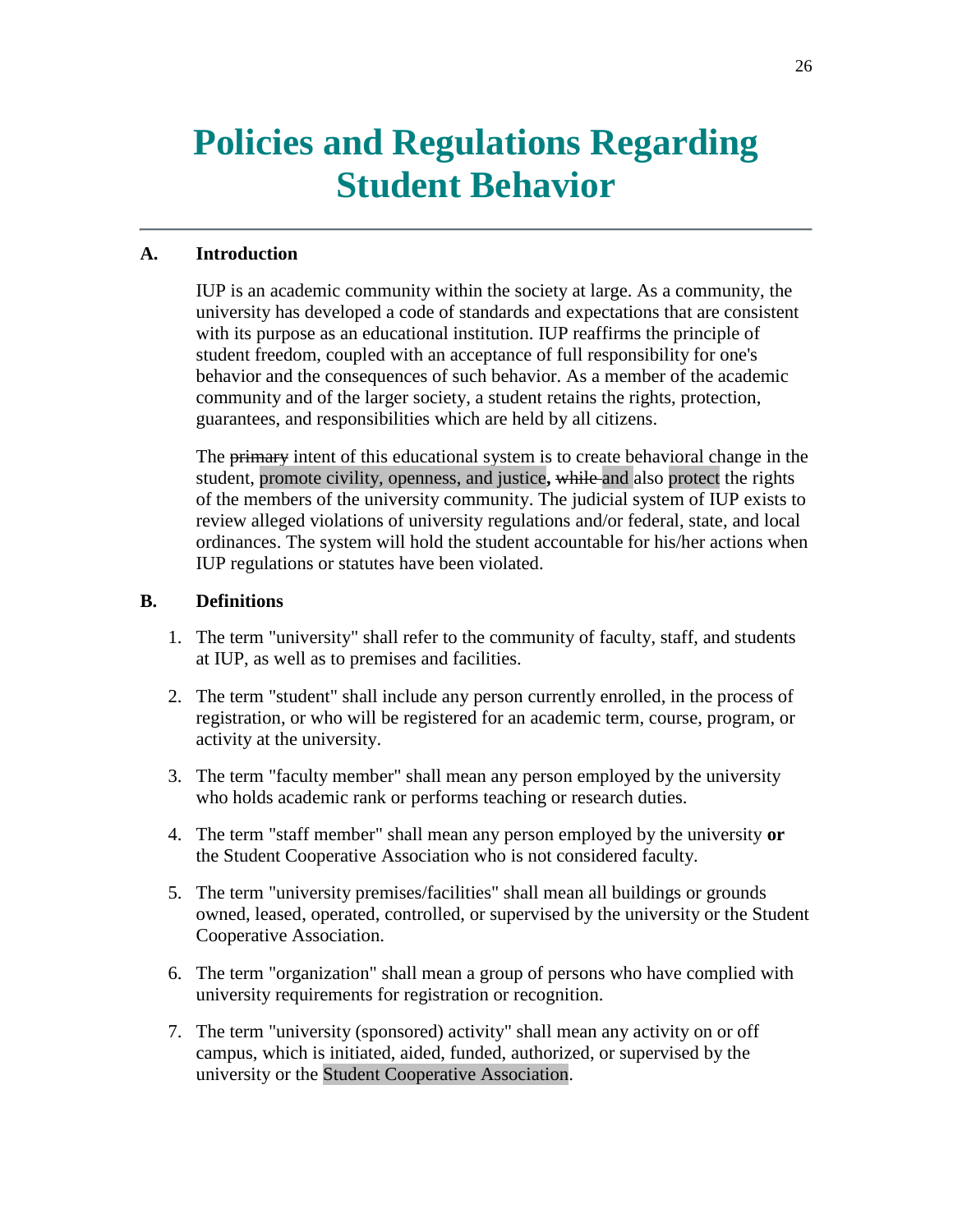- 8. The terms "will" and "shall" are to be used in the imperative sense, not imparting a choice.
- 9. The term "may" is to be deemed permissive, imparting a choice.
- 10. The terms "vice president for Student Affairs" and "director of Housing and Residence Life" refer to individuals holding those positions or their designees.

#### **C. Student Behavior Regulations**

The list of offenses, which follow, is not to be taken to be exclusive as to the grounds that might lead to the issuance of discipline against a student. The university reserves the right to issue discipline to any student for any action (or any inaction in a situation where the student has a duty to act) that an ordinary, reasonable, intelligent college student knows or should know might result in discipline. This simply means that the university reserves the right to issue discipline for reasonable cause. Such discipline may include, but is not limited to, suspension, expulsion, or involuntary withdrawal from all or part of IUP's academic or other programs. The standard for determining discipline is objective, not subjective and if an ordinary, reasonable, intelligent college student should have known that particular action or inaction might lead to the issuance of discipline, the university still may issue discipline, even if the particular student who is charged with the particular offense did not know the provisions of this clause are incorporated by reference in any notice of misbehavior, so long as the notice fairly describes the act(s) or omission(s) with which the student is charged.

#### **C. Student Behavior Regulations**

Although The primary function of the judicial system is to adjudicate alleged policy violations by students which that occur on campus**.** The university reserves the right to adjudicate violations by university students in off-campus locations when those violations might adversely affect the university community. The university maintains the right to amend its rules and to make such amendments effective immediately upon appropriate public notification of students. The following actions and/or behaviors are expressly prohibited on university premises and facilities. It is the responsibility of each student to become familiar with these regulations.

#### **1. Unauthorized Entry/Unauthorized Use**

Attempted or completed entry into, or use of, university facilities, property, or equipment without authorization.

#### **2. Property**

- a. Possession of stolen university property or the property of any individual**,** group**,** or entity.
- b. Theft of university property or property of any individual**,** group**,** or entity.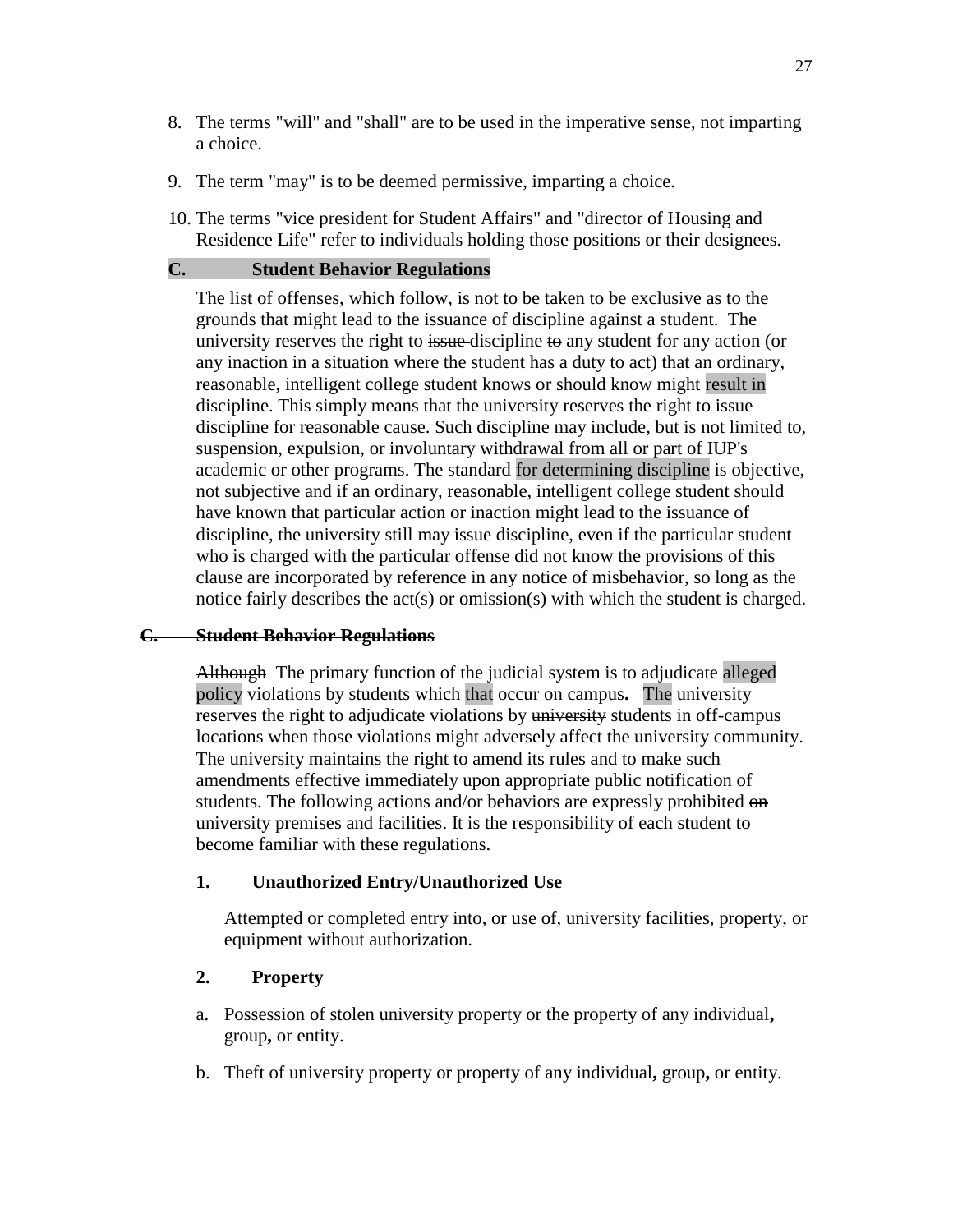c. Destruction and/or damage to university facilities or to the property of any individual, group, or entity.

# **3. Event Registration: Facilities Use**

Violation of policies or regulations governing the registration of student organizations, events on campus, and use of university facilities.

# **4. Alcohol**

- a. Possession and/or consumption of alcoholic beverages on campus except as provided in the university Alcohol Policy.
- b. Underage Drinking -possession, consumption, and/or sale or distribution of alcohol by or to persons under the age of twenty-one.
- c. Excessive use of alcohol resulting in a state of intoxication that endangers oneself or other members of the community. Excessive use includes (but is not limited to) use resulting in a need for medical attention, inability to function without assistance, unconsciousness, inability to recall events, incoherent or disoriented behavior, and loss of control of bodily functions.

# **5. Automotive**

Violation of Student Cooperative Association or university policies and regulations governing the possession or use of automobiles, motorcycles, or other motor vehicles on campus or violations of parking regulations published by the University Police.

# **6. Obstruction/Disruption**

Obstruction or disruption of teaching, research, administration, disciplinary procedure, or other university activities including its public service functions, or of other authorized activities.

# **7. Abuse/Harassment/Sexual Assault/Stalking**

- a. Abuse Physical intimidation and/or assault, or conduct which threatens or endangers the health, safety, or well being of any person or group. Abuse includes (but is not limited to) hitting, kicking, slapping, punching, pushing, and/or spitting on another person or persons.
- b. Harassment Intimidation, invasion of privacy, or any threat to the well-being of a person or group which is communicated verbally, in writing, or through contact by telephone, computer,  $\Theta$  a third party, or by any other means of communication. "Examples include (but are not limited to) harassment based on gender, racial/ethnic background, religious belief, sexual orientation, and physical disability."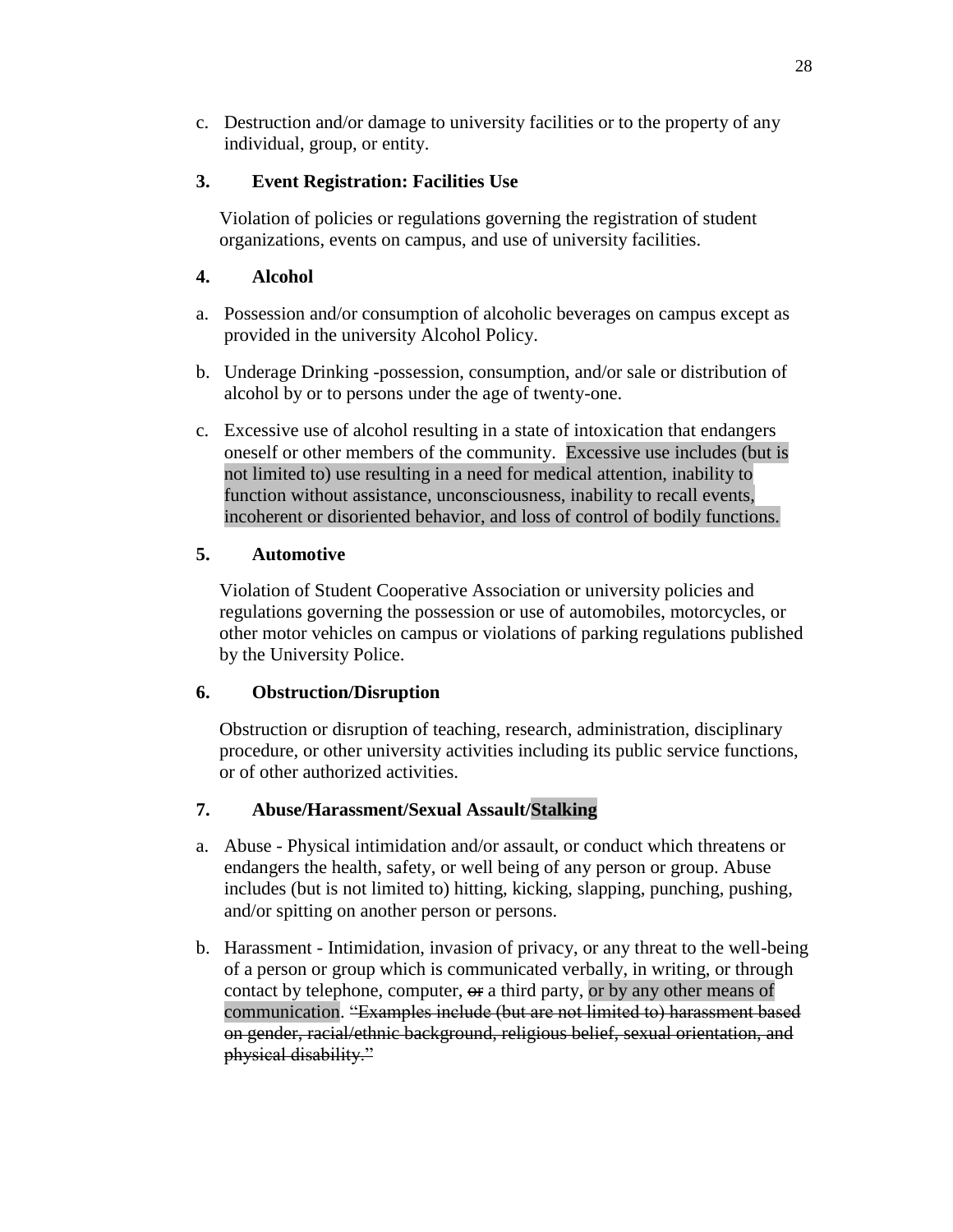- c. Attempted or completed sexual assault/misconduct includes (but is not limited to) rape, attempted rape, and/or inappropriate touching of another person. Rape is defined as sexual intercourse that is perpetrated against the will of the victim by a person or persons known or unknown to the victim. Rape includes engaging in sexual behavior with a person who is unconscious and/or mentally impaired (including impairment by intoxication and/or other substance abuse).
- d. Stalking Conduct or repeated acts toward others, including (but not limited to)

willfully following and/or contacting someone with the intent and/or effect of creating fear or emotional distress.

#### **8. Drugs**

Possession, use, or distribution of controlled substances and/or paraphernalia containing evidence of such substance, except as expressly permitted by law.

### **9. Disorderly/Obscene Conduct**

- a. Disorderly Conduct behavior that disrupts or interferes with the orderly functions of the university, disturbs the peace and/or comfort of persons, or interferes with the performance of duties by university personnel.
- b. Obscene Conduct any behavior that would be considered lewd or indecent by a reasonable person. Examples include (but are not limited to) voyeurism, public urination/defecation, public exposure of private body parts, etc.

# **10. Noncompliance**

Failure to comply with the direction of an authorized university or Student Cooperative Association official and/or staff member acting in the performance of his/her duties. Failure to provide identification when requested to do so by a university or Student Cooperative Association official, including Resident Assistants and Student Managers. Failure to comply with the direction of any person responsible for a facility or registered function, who is acting in accord with those responsibilities. (The previous persons must identify themselves and state the reason for a directive.) Failure to fulfill any sanction(s) levied as a result of a judicial proceeding. Failure to meet with an authorized university of Student Cooperative Association official or staff member when directed to do so.

# **11. Contractual Obligations**

Failure to honor all contracts with and debts to the university (including terms and conditions of the "Residence Hall Housing License Agreement and Dining Services Contract," the "Housing License Agreement for Apartment Living", the group houses contract, and the Student Cooperative Association).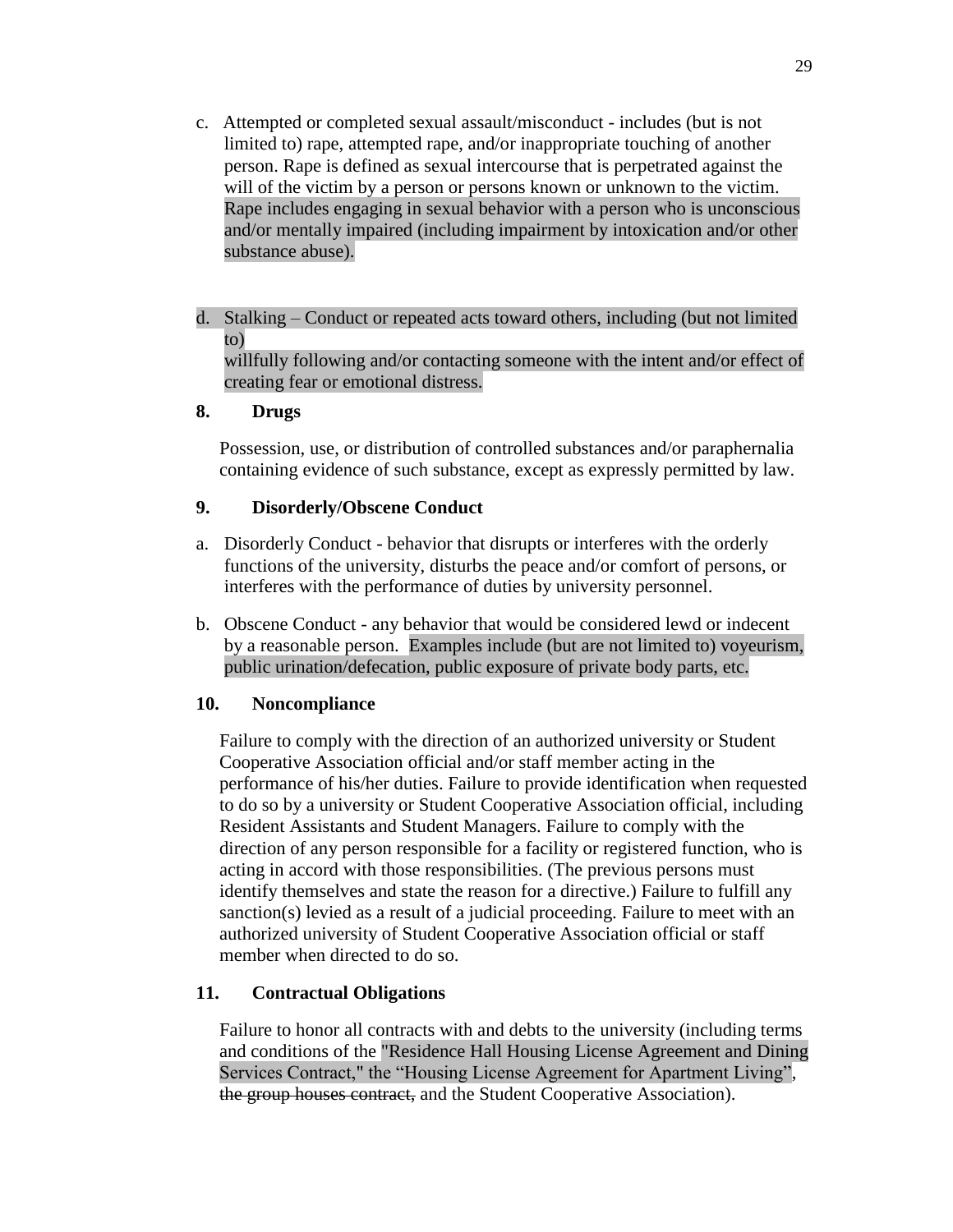# **12. Firearms/Weapons/Explosives**

Possession and/or use of any weapon, which is any object used to inflict a wound or cause injury. This includes but is not limited to, possession and/or use of firearms, ammunition, knives, swords, nunchucks, stun guns, BB guns, look-alike weapons, or explosives, such as fireworks, unsecured compressed air cylinders, paintball guns**,** or dangerous chemicals, except as authorized for use in class, in connection with university-sponsored research, or in another approved activity (provisions may be made to store firearms with the University Police).

# **13. Fire/General Safety**

- a. Fire Safety **-** Tampering with safety devices (including but not limited to such as alarm systems, fire extinguishers, exit signs, smoke/heat detectors, fire hoses, etc. and/or. Failure to conform to safety regulations, (including but not limited to such as falsely reporting an incident, failure to evacuate facilities in a timely manner in emergency situations or in response to fire alarms, inappropriate use of the fire alarm system, etc. overall safetyIn addition, individuals are responsible for the safe use and disposal of outdoor grills**,**  tobacco products, and other fire-related items in areas authorized for such use.
- b. General Safety Conduct that unreasonably or recklessly threatens or endangers the well being of any person is prohibited.

# **14. Arson**

Setting or attempting to set fire to, or creating**/**causing a fire on universityowned or operated property, or on properties under the ownership and/or supervision of the Student Cooperative Association.

# **15. Gambling**

Gambling as defined by Pennsylvania law. All forms of gambling are prohibited unless a license has been secured and approval to solicit has been granted by the appropriate university office. Gambling consists of the payment of a consideration or fee, for the chance to win a prize, the winner of which is determined by chance. Nonprofit organizations that have been licensed to conduct small games of chance are required to obtain and follow all rules issued by county licensing authorization in the Office of the County Treasurer and the appropriate university office. Small games of chance include (but are not limited to): punchboards, pull-tabs, raffles (including lotteries), and daily drawings.

# **16. Dishonesty/Fraud**

Dishonest or fraudulent behavior, such as forgery, alteration, or misuse of university documents, records, or identification (including but not limited to Icards, credit cards, debit cards, pin numbers, and/or computer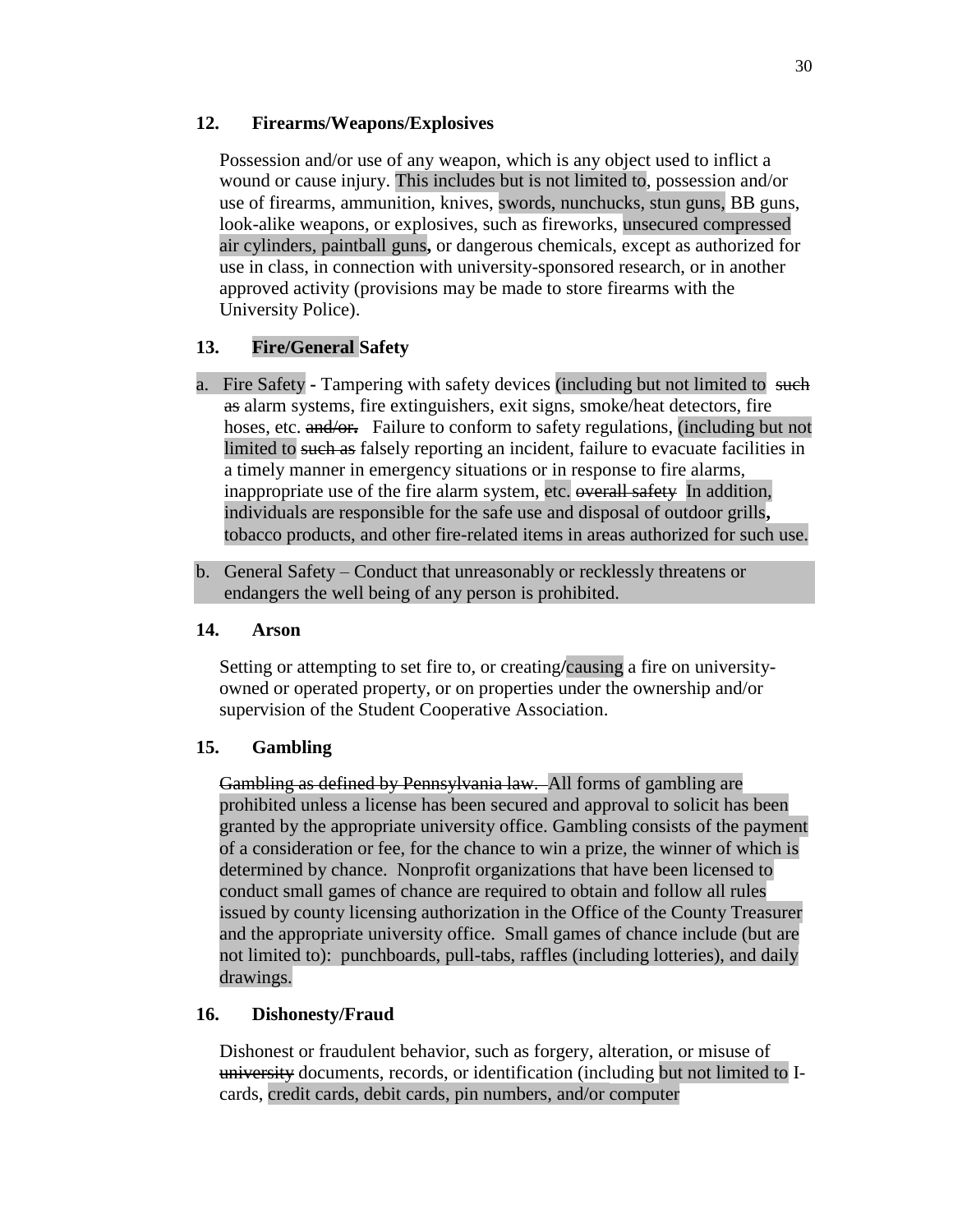usernames/passwords)**,** and**/**or knowingly furnishing false information to university or Student Cooperative Association officials. Academic dishonesty and fraud are covered by the Academic Integrity Policy and Procedures.

# **17. Complicity**

Presence during any violation of university policy for Student Life in such a way as to condone, support, or encourage that violation. (NOTE: Students who anticipate or observe a violation of university policy are expected to remove themselves from participation the situation and are encouraged to report the violation.)

# **18. Other**

Students are expected to comply withApparent or alleged violation of federal, state, and local ordinances and other university regulations as prescribed in this handbook, the housing contract license agreement, the university catalog, or and other official university publications, including publications on the University website.

# **D. Jurisdiction**

Judicial referrals of alleged behavioral violations will be adjudicated in the following manner through two parallel systems: the university judicial system and the residence hall judicial system.

1. The university judicial system shall adjudicate:

a. Cases involving alleged violations of university rules and regulations (excluding charges filed against recognized organizations) by students who live off campus **and** when the alleged violation(s) occurs in a location other than an on- campus residential building or dining facility.

b. Appeals of department chairperson decisions involving academic integrity cases.

b. c. Cases involving alleged violations of local, state, and federal rules, laws, and ordinances by students who live off campus except when those violations occur within an on-campus residential building residence facility or dining facility hall.

d. Appeals of university hearing officer decisions, which are accepted.

- 2. The residence hall judicial system shall adjudicate:
- a. Cases involving alleged violations of the "Contract for Housing and Dining Services." "Residence Hall Housing License Agreement and Dining Services Contract" and the "Housing License Agreement for Apartment Living."
- b. Cases in which alleged violations occur in an on-campus residence residential facility building or dining hall facility.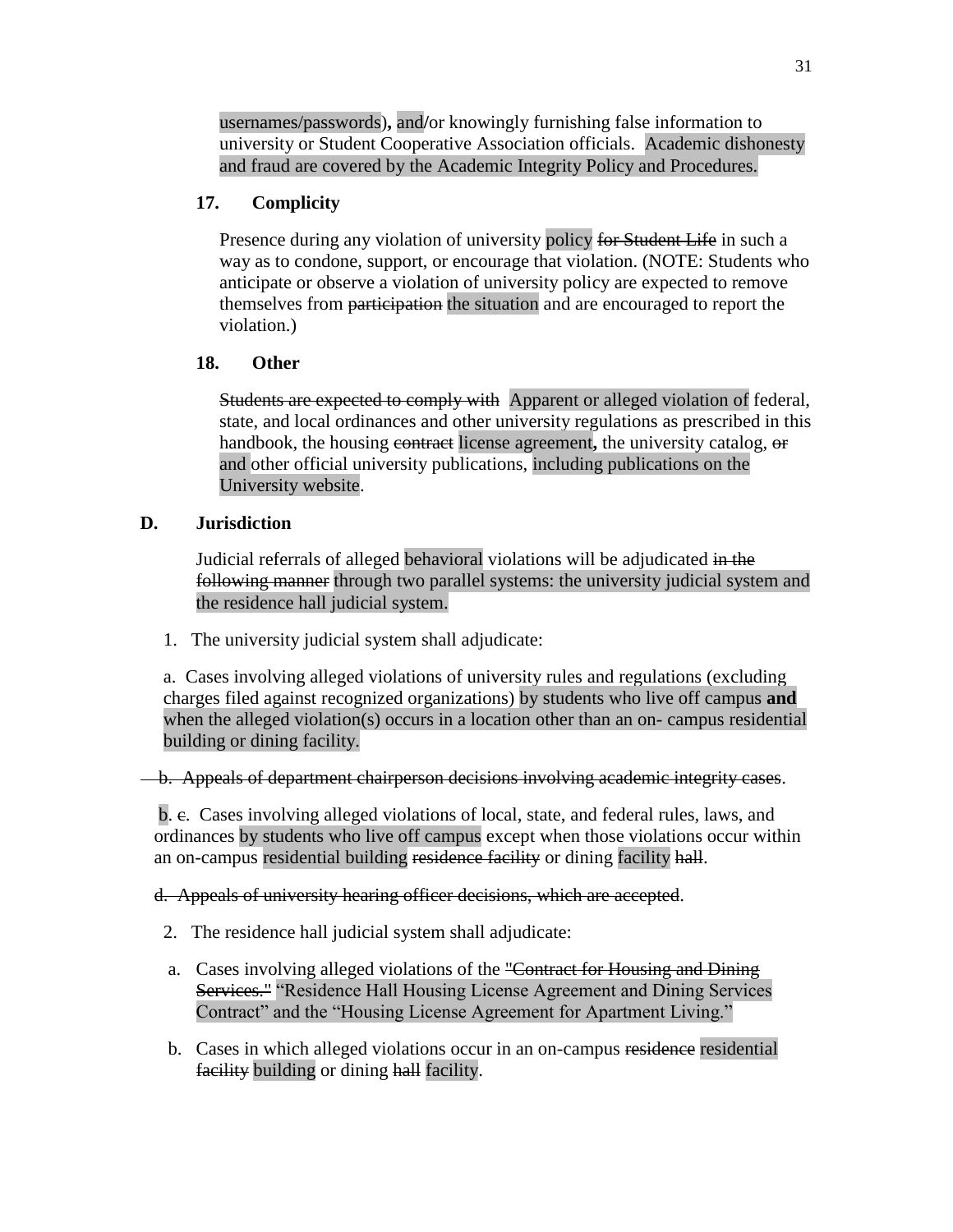c. Cases involving alleged violations of local, state, and federal rules, laws, and ordinances (in or outside university residence facilities or dining halls that involve on-campus residential students. except for academic dishonesty.

# **E. Adjudicator Structure and Selection**

In all judicial proceedings, the student accused of violating student behavior regulations will have his/her case heard before one of the following adjudicators:

1. **Hearing officers** – University employees who are designated by the vice president of Student Affairs for the university judicial system or the director of Housing and Residence Life for the residence life judicial system and are appointed by the president of IUP to adjudicate cases at the Informal Resolution Conference or Administrative Hearing level.

2. **A university or residence hall Judicial Board –** A judicial board generally consists of a chairperson designated by the vice president for Student Affairs or the director of Housing and Residence Life, three faculty and/or staff members, and three students selected from a pool of prospective members who have been trained to participate as judicial board members.

3. A pool of prospective members for judicial boards is selected from faculty, staff, and student volunteers.

3. **Special Interim Judicial Boards** - The university reserves the right to establish special interim judicial boards appointed by the vice president for Student Affairs and/or the director of Housing and Residence Life to expedite adjudication of student disciplinary cases when it is inconvenient for the university or residence hall judicial board to convene. These boards, composed of one of more persons, are convened to hear cases under the following conditions:

- a. An interim suspension has been issued (see Section K)
- b. The case must be heard at times inconvenient for a judicial board to convene (for example, final exam week, vacation periods, summer school, etc.) Hearing officers, the university judicial board, the residence hall judicial board, and special interim boards have delegated authority from the president of IUP to adjudicate student disciplinary cases. University legal counsel may be called

upon, as deemed necessary by the vice president for Student Affairs, to provide assistance with selected cases.

# **F. Procedures**

# **Pre-hearing Procedure**

1. Charges of a violation can originate from any member of the university community and shall be reported to the appropriate university office (Housing and Residence Life or the Office of the Vice President for Student Affairs) within five class days of the incident unless justifiable circumstances, as determined by the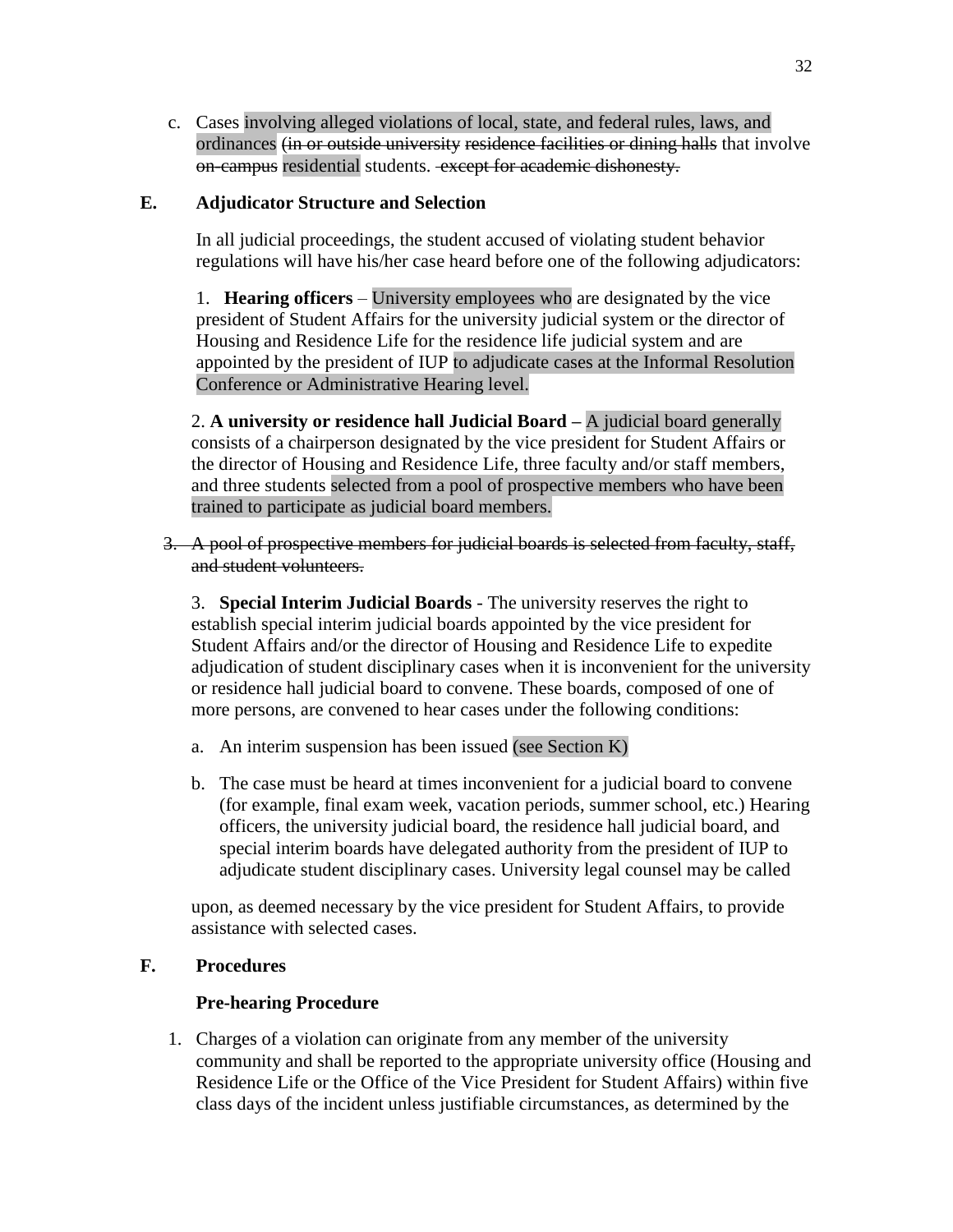vice president for Student Affairs or the director of Housing and Residence Life, make such notification impossible or impractical.

- 2. The designated university official will review the case and determine whether the case should be adjudicated by the judicial system, and, if so, whether the case will be handled in an informal resolution conference or assigned to a hearing officer or judicial board.
- 3. An accused student may participate in an informal resolution conference for minor first-time policy violations. An informal resolution conference involves a meeting between the accused student and an assigned adjudicator to discuss the  $charge(s)$ . If the student and the adjudicator reach an informal resolution of the charges, an appropriate sanction will be issued and the matter will be closed.
- 4. A judicial hearing will be scheduled under the following circumstances:
	- a. If the accused student and the adjudicator fail to reach an informal resolution.
	- b. If the adjudicator determines that the charges require further examination.
	- c. If the alleged incident involves more than one individual and a hearing is necessary to complete a thorough examination of the allegations.
	- d. If the outcome of the hearing may result in removal from/loss of housing, disciplinary probation, suspension, or expulsion.
- 5. If a judicial hearing is scheduled, the accused student shall be informed of the alleged violation(s), the date(s), time(s), and location(s) of the violation(s) and a summary of the actions which led to the charge(s). Notification of charges against the student shall also include, but not be limited to, the following information:
	- a. The date, time, and location of the hearing

b. Whether the case will be adjudicated by a hearing officer, a judicial board, or a special interim judicial board

c. Information regarding due process rights afforded the student prior to and during the hearing

- 6. A student will be given a minimum of three-calendar-days' notice prior to appearing before the assigned adjudicator. In cases where the outcome of a hearing could result in suspension or expulsion, the student will be given a minimum of ten-calendar-days' notice between notification of the charges and appearance before the assigned adjudicator.
- 7. The accused student and alleged victim(s) of violent action may select an advocate to advise him/her at the judicial proceeding. The advocate may consult and interact privately with the accused student or alleged victim(s) during judicial proceedings. The advocate is not permitted, however, to represent the accused student or alleged victim(s).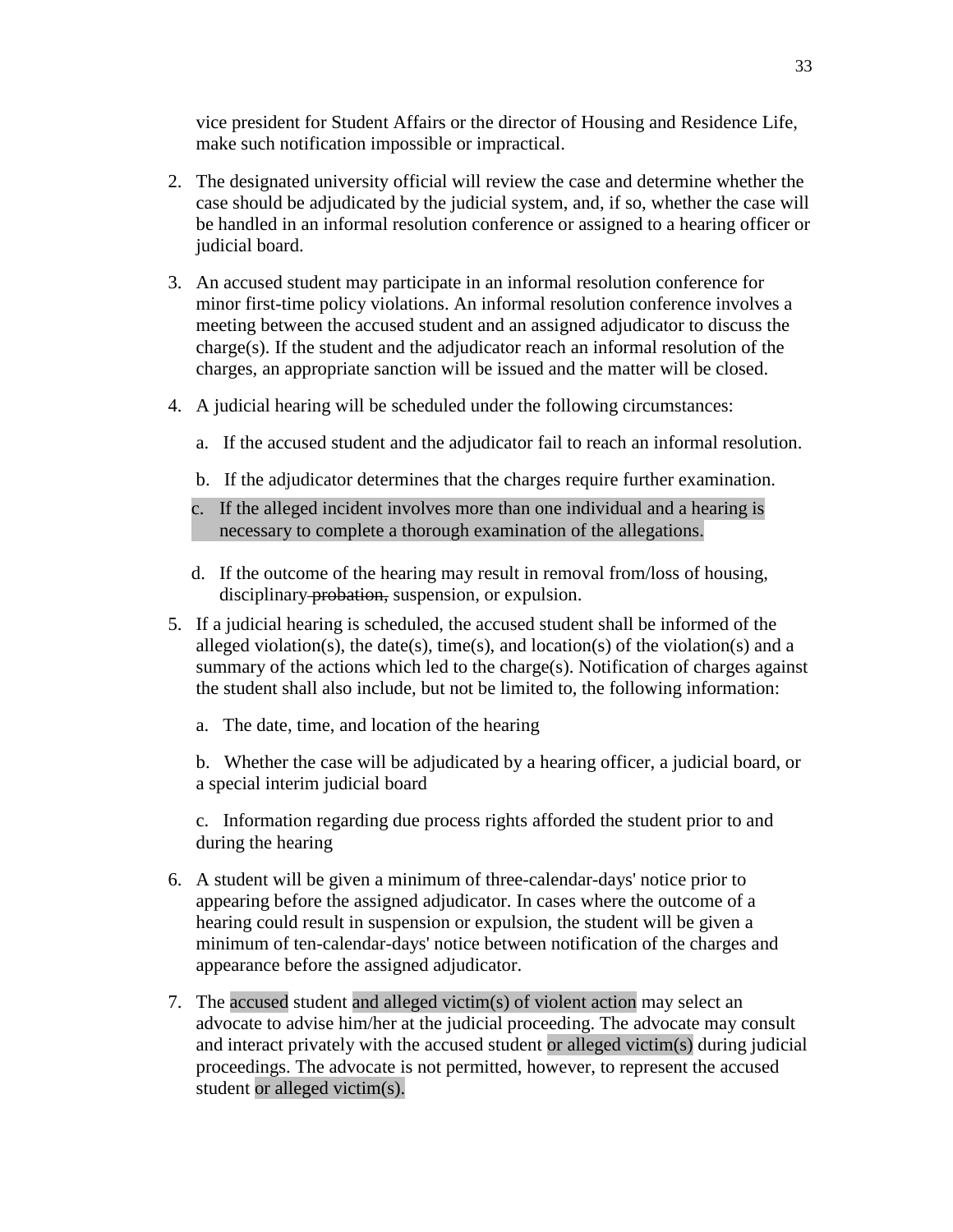- 8. The accused student may waive in writing his/her right to a hearing and accept one or more sanctions as determined by the adjudicator. The sanction(s) will reflect the severity of the current charge(s) against the student, as well as any previous disciplinary files record. A student who waives his/her right to a hearing forfeits any right to appeal the sanction(s) as determined by the adjudicator.
- 9. Students who are considered an immediate or substantial threat to themselves, others, and/or property may be issued an interim suspension by the Office of the Vice President for Student Affairs (see section "K. Interim Suspensions."

# **G. General Guidelines for Judicial Hearings**

Students who do not participate in an informal resolution of the charge(s) against them shall participate in a judicial hearing. Guidelines used by hearing officers or judicial boards include:

1. The accused student shall have his/her case heard by an impartial adjudicator.

2. In situations where the original referring party is no longer available or cannot attend the hearing for unavoidable reasons, the referring party may send a proxy to the hearing to represent him/her throughout the proceedings.

3. The accused student shall have a fair and reasonable opportunity to answer, explain, and defend against information and witnesses presented at the hearing, to submit written, physical, and testimonial evidence, and to call relevant witnesses to appear on his/her behalf.

4. If the accused student chooses not to appear before the assigned adjudicator, his/her case will be adjudicated based upon the evidence presented at the scheduled hearing.

5. To the extent permitted by law, an alleged victim of violent action may choose to be present throughout the entire hearing or s/he may opt to provide his/her witness at the designated time only.

6. All hearings are closed unless the accused student requests an open hearing in writing. However, the hearing officer or judicial board chairperson has the authority to make the final decision regarding access of spectators to the hearing to the extent permitted by law.

7. A hearing officer or judicial board shall have the authority during judicial proceedings to hold an individual in contempt. Contempt is defined as disorderly or disrespectful conduct by participants or spectators in a hearing or the intentional misrepresentation of facts. Students found to be in contempt may be removed from the hearing and/or charged with violating applicable behavior regulations.

8. The accused student shall receive a written account of the decision of the adjudicator. A decision will be based upon evidence sufficient to make a reasonable person believe that a fact sought to be proved is more likely true than not.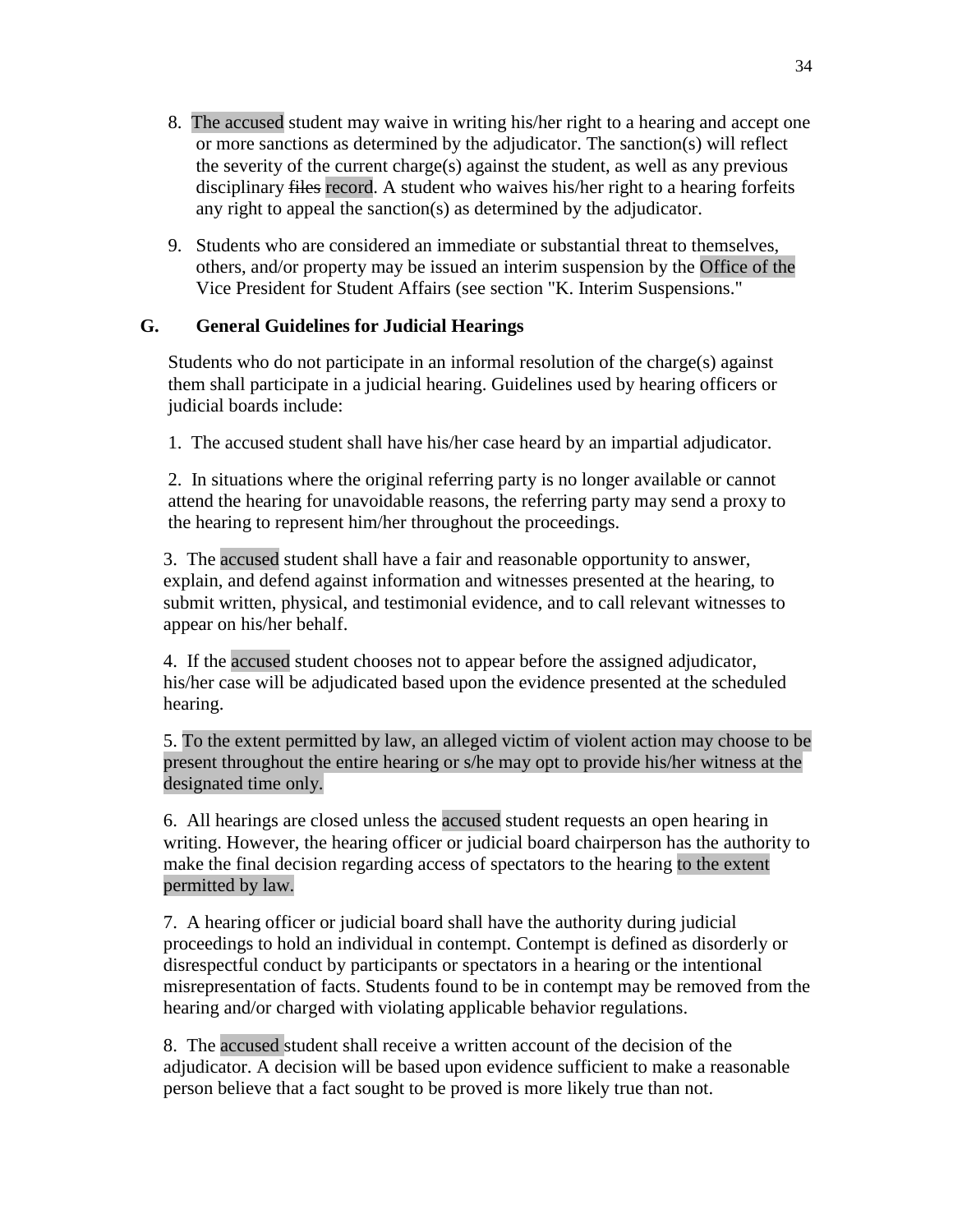9. The university will, for a reasonable period of time, maintain a written summary record and/or audiotape of the hearing. Accused students may request copies of this record but will be required to pay the cost of duplication.

10. The university reserves the right to will disclose the results of a disciplinary proceeding against an alleged perpetrator of a crime of violence to the alleged victim(s) of that crime. A victim is defined as an individual who was the recipient of the accused student(s) violent action.

# **H. Procedures for cases adjudicated by hearing officers**

1. A student may challenge the assignment of a specific hearing officer to his/her case. This challenge must be presented in writing to the vice president for Student Affairs or the director of Housing and Residence Life at least one working day prior to the scheduled date and time of the hearing. Upon reviewing the details of the challenge, the vice president for Student Affairs or the director of Housing and Residence Life will either uphold the challenge and appoint an alternate hearing officer and arrange a new hearing time or deny the challenge. Failure to act shall be deemed denial.

2. A hearing officer will withdraw from adjudicating any case in which s/he feels s/he cannot reach a fair and objective decision.

3. The hearing officer will review all material, hear all evidence pertinent to the case from the accused and all witnesses, clarify issues raised, render a decision based on the evidence presented at the hearing, and take all actions and make all rulings necessary and proper for the hearing.

4. Following the hearing, the hearing officer will schedule a time to meet with the accused student (if possible) to issue a decision, and, if the student is found "in violation" of university rules, issue a sanction. This information is also presented to the student in writing.

5. A hearing officer's decision will be based on all evidence presented at the hearing. If the student is found "in violation" of university rules, all materials within the student's past and present judicial file will be used in determining an appropriate sanction(s).

# **I. Procedures for cases adjudicated by judicial board**

1. Any student appearing before a judicial board may challenge any member of the board sitting in judgment of his/her particular case. Upon hearing the details of the challenge, the judicial board will, by majority vote (challenged member not voting), either uphold or deny the challenge. and appoint an alternate member or deny the challenge.

2. A judicial board member will withdraw from participating in any case in which the member feels that s/he cannot reach a fair and objective decision.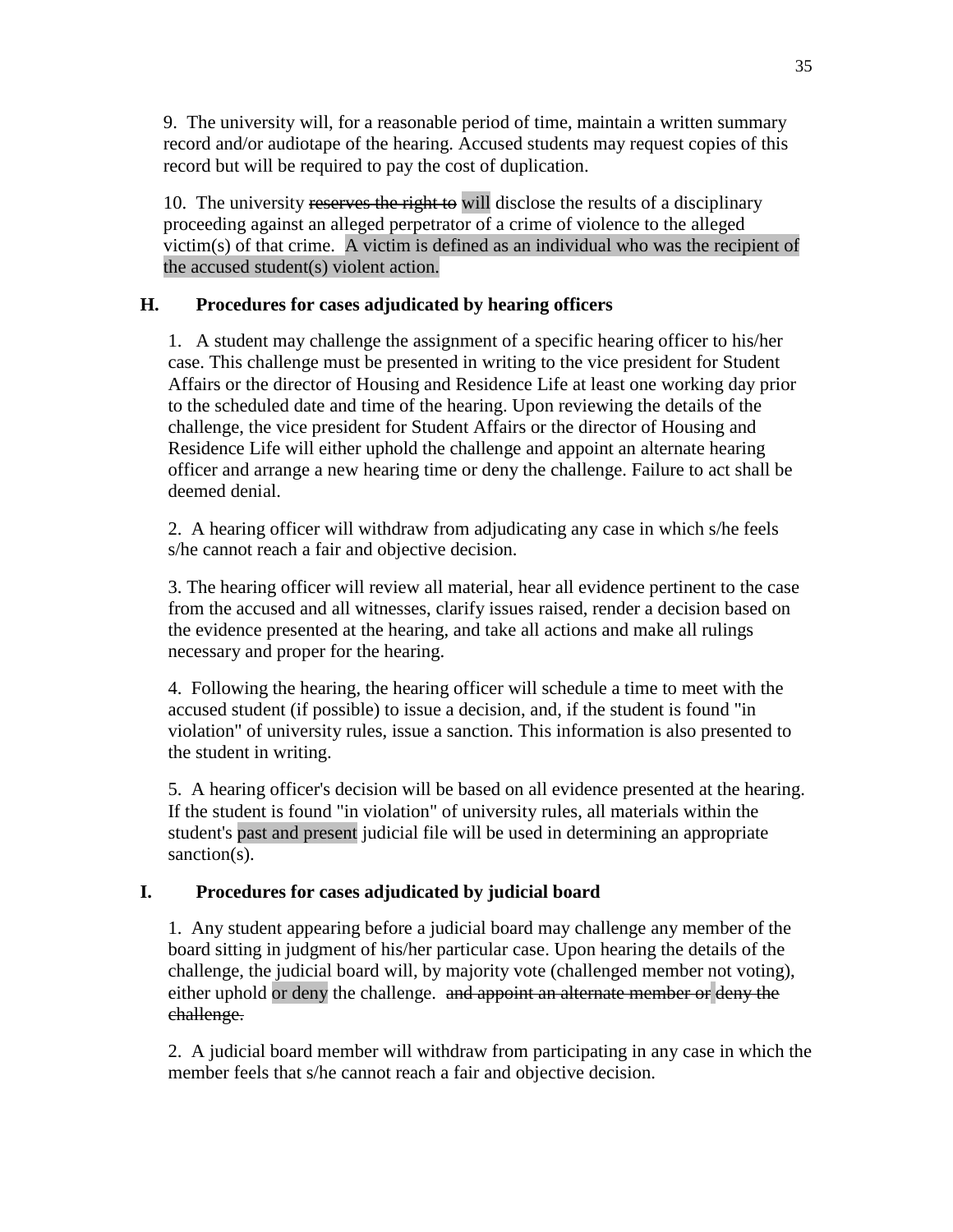3. The judicial board will review all materials and hear all evidence pertinent to the case from the referring party, the accused, and all witnesses. Members of the judicial board shall be free to ask relevant questions in order to clarify information or resulting issues.

4. After hearing all the evidence, the board will privately make its decision and, if necessary, determine appropriate sanction(s). If the student is found "in violation" of university rules, all materials within the student's past and present judicial file shall be used in determining appropriate sanctions.

5. The decision-making process is as follows:

a. A majority vote of the judicial board members present shall be required for any decision. The chairperson shall vote only in the case of a tie.

b. A quorum shall consist of four members in addition to the chair.

6. Upon the conclusion of the hearing, the judicial board chairperson will schedule a time to meet with the accused to issue the board's decision and, if the student is found "in violation" of university rules, to issue the sanction(s).

7. In cases where the judicial board recommends expulsion as the appropriate sanction, the chairperson will recommend the sanction to the vice president for Student Affairs who will make the final determination.

# **J. Sanctions**

1. A hearing officer or judicial board may impose a single or multiple sanctions from thesanctions listed below. The university must at all times have consistent results in its adjudications.

2. Any sanction may be put on hold or "stayed" from implementation for a specified period of time to be determined by the hearing officer or judicial board.

3. Bias motivated offenses may result in stronger sanctions. Such offenses are defined as any offense wherein the accused student(s) intentionally selects the alleged victim because of the victim's race, disability, color, religion, national origin, gender, age, marital status, sexual orientation, or inclusion in any group or class protected by state or federal law.

4. Sanctions which may be imposed by the judicial board or hearing officers include the following:

**a. Disciplinary Warning**: A written warning may be given to the student that indicates that s/he has been found "in violation" of an IUP regulation and that failure to comply with IUP regulations in the future may result in referral to the judicial system to be handled as a second offense. A warning remains in effect for a specific period of time**,** as determined by the adjudicator**.**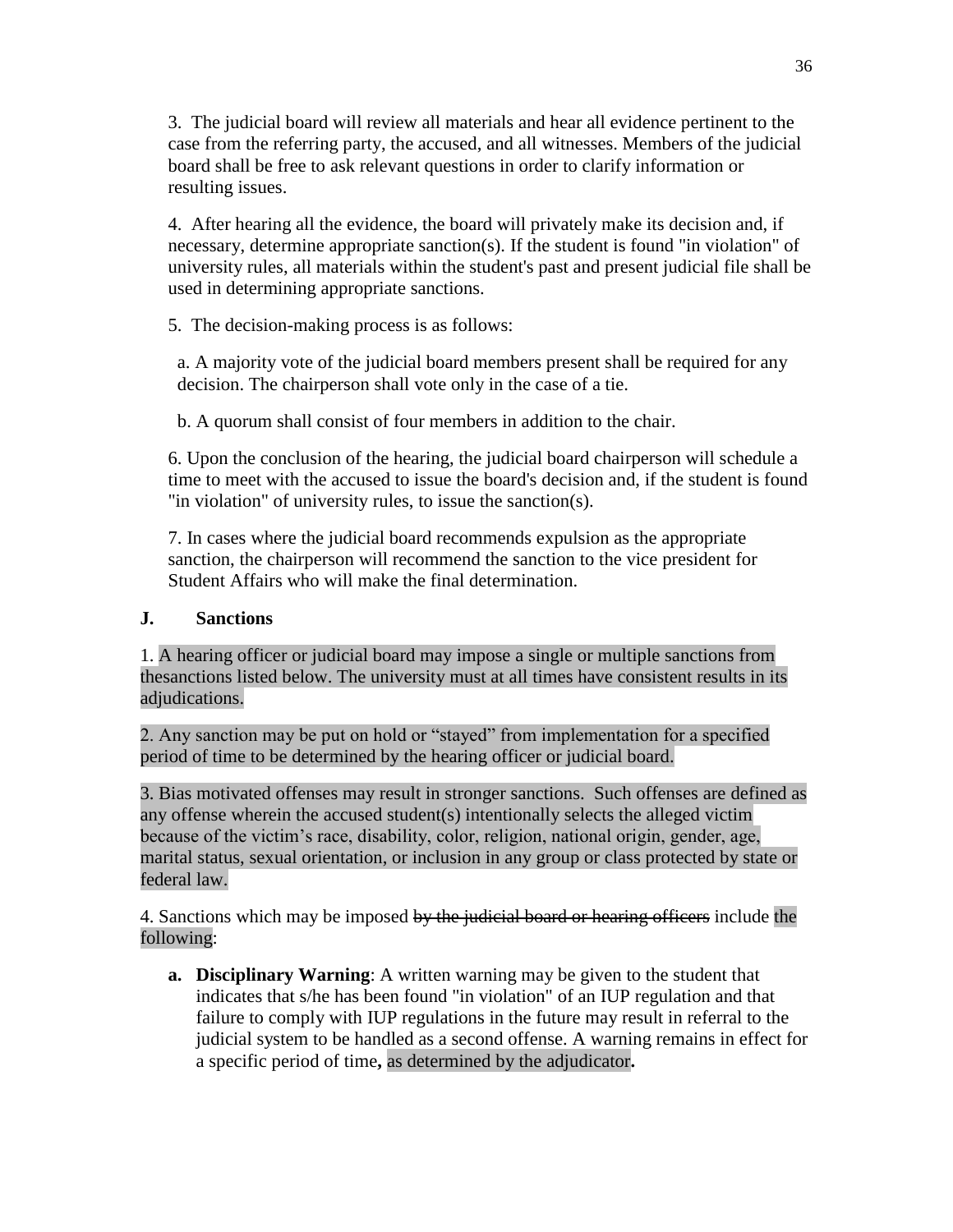- b. Contract for Behavior Change: A written agreement between the student and the university, which is in effect for a specified period of time. Failure on the student's part to honor a contractual commitment to alter an inappropriate behavior pattern will be cause for referral to the judicial system as a second offense.
- **b**. **Constructive Community Service or Educational Task:** A task which benefits the individual, campus, or community. This task can be given alone or in conjunction with another sanction.
- **c. Disciplinary Probation**: Disciplinary Probation, which is for a specific period of time, is an indication that a student's status at the university is seriously jeopardized. During the probationary period, if the student is found in violation of another policy/regulation, a more serious sanction will be levied, including possible suspension or expulsion from the university. Disciplinary Probation is in effect for a specific period of time, as determined by the adjudicator.
- **d. Disciplinary Removal from University-owned Housing**: This sanction removes a student from university-owned housing facilities on either a temporary or a permanent basis. The student forfeits his/her room or apartment fees for the balance of his/her housing contract. This is a more severe sanction usually taken in response to serious or repeated violations of university regulations or housing policies/regulations.
- **e. Loss of Eligibility for University-owned Housing**: The student, whether currently living in university-owned housing facilities or not, is denied future eligibility for university housing whether on a temporary or permanent basis. University-owned housing includes all residence halls, Campus Towers, University Towers, and McCarthy Hall.
- **f. No Visitation in University Housing/Facilities**: This sanction prohibits a student from being present within university housing or other designated facilities for any purpose for a specific time period as determined by the adjudicator.
- **g. Restitution**: A student may be required to pay for damages to property, including but not limited to, personal and university property, and/or for personal injury. Payment will be made under guidelines determined by the Office of the Vice President for Student Affairs or the Office of Housing and Residence Life.
- **h. Letter to Parents or Legal Guardians**: The student's parents or legal guardians shall receive a copy of the hearing officer's or judicial board's decision. This shall does not apply if the student is twenty-one years of age or older or if the student presents documentation to demonstrate independence (as defined in section 152 of the Internal Revenue Code).
- **i. Suspension**: A student may be suspended from the university for a specific period of time, not to be less than the remainder of the current semester. Suspension requires that a student remove him/herself from university premises. S/he is not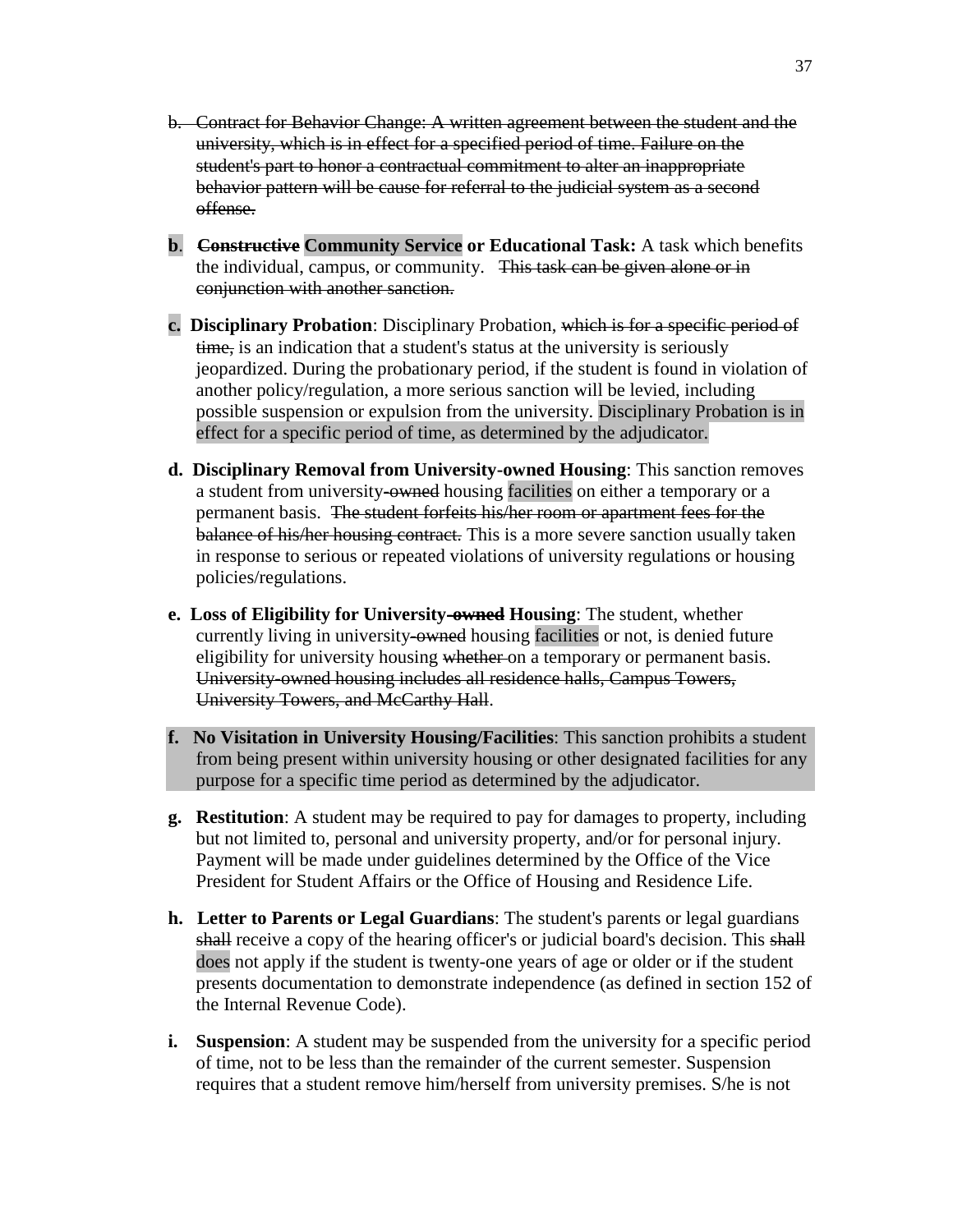permitted to attend classes or social activities or to be present on university property during the period of suspension.

This sanction can be recommended to the vice president for Student Affairs or the director of Housing and Residence Life by a hearing officer or imposed by the judicial board, a special interim board, or the vice president for Student Affairs.

**j.** Expulsion: In a very serious case, or when a student who has previously been suspended from the university appears before a judicial board, the board may recommend to the vice president for Student Affairs that the student be expelled from the institution. Expulsion from the university is permanent dismissal.

Any sanction may be put on hold or "stayed" from implementation for a specified period of time to be determined by the hearing officer or judicial board.

Any reasonable sanction(s) may be imposed by a judicial board, hearing officer, or special interim judicial board. Sanctions not listed previously may be imposed, if reasonable, upon approval by the vice president for Student Affairs.

### **K. Interim Suspension**

In a situation where it is determined that a student's continued presence constitutes an immediate threat of harm to the student, other individuals, or university property, the Office of the Vice President for Student Affairs may suspend a student from the university pending final disposition of the case.

- 1. Within the ten days of issuance of the interim suspension, unless circumstances warrant an extension, a hearing will be convened to review the circumstances of the suspension.
- 2. The hearing body will then continue the suspension or take other action based upon the evidence presented at the hearing. The burden of proof in interim suspension cases lies with the university and not the student.
- 3. If the interim suspension is not upheld, the student will immediately be reinstated and will be guaranteed the opportunity to make up academic work missed during the semester in which the suspension was imposed. It is the responsibility of the student to make arrangements with faculty members for completing missed work.

### **L. Denial of Access**

The president of the university and his/her designee has the authority to deny access to university premises and/or facilities to any individual not associated with the university who poses a danger to any member of the university community or to the property/facilities owned or operated by the university or who interferes with the orderly functioning of the university. In the event it is determined by the vice president for Student Affairs, or the provost, or any university official authorized by them to act in such a manner, such persons may modify the procedural provisions of these rules by the issuance of written orders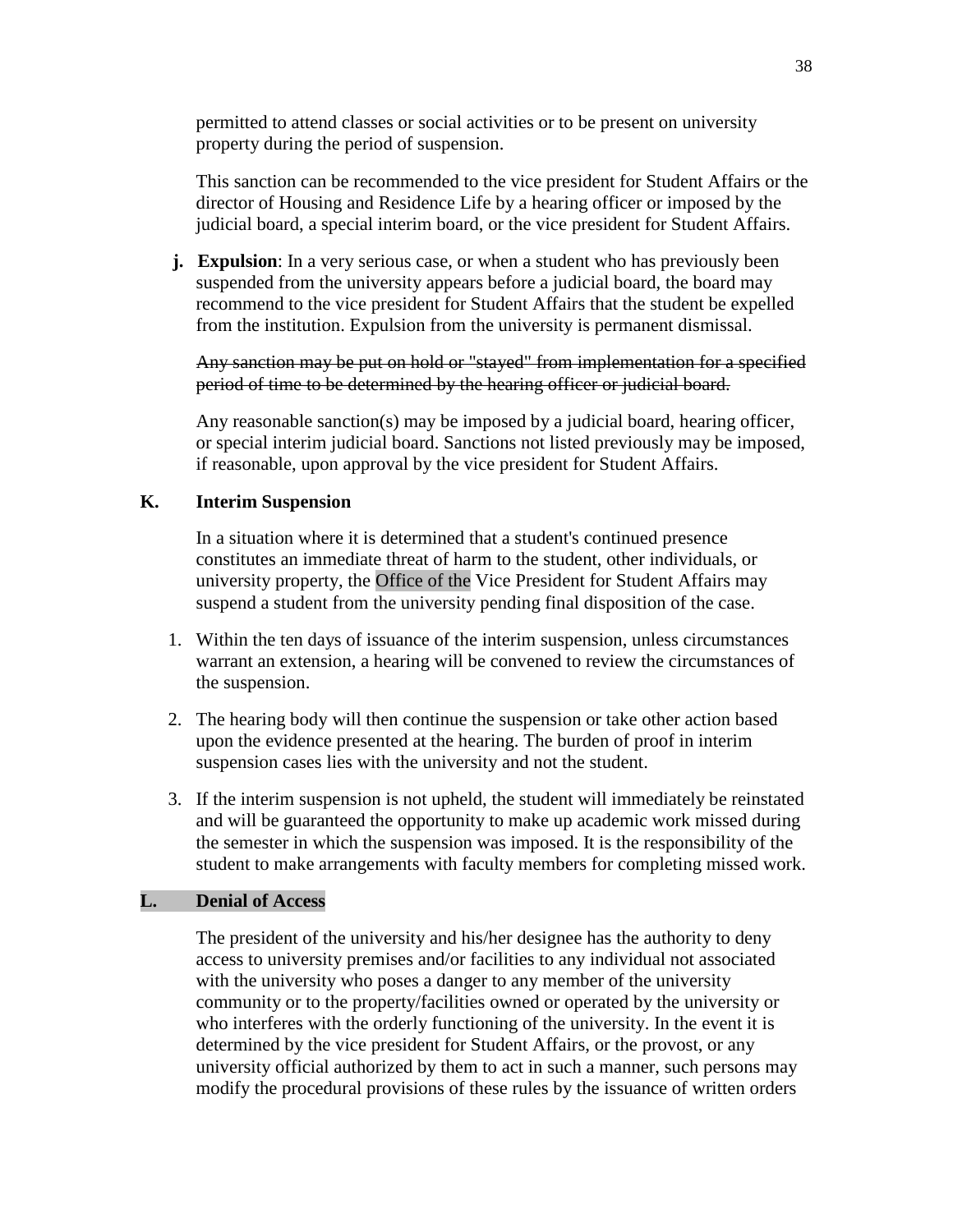to deal with particular unusual procedural situations, so long as: no such order shall contradict the rules of the Board of Governors of the State System of Higher Education governing due process for students; and, no such rule shall deny fundamental fairness to students by, for example, effectively constituting a denial of notice or opportunity to be heard. This provision applies to proceedings under the university's academic integrity policy and also to student disciplinary proceedings.

# **M. Appeals**

**1. Grounds for Appeal**: Upon receiving notification of the outcome of a case, a student or the referring party may appeal in writing for any of the following reasons:

- a. Denial of a fair and reasonable hearing
- b. New evidence (applies when there is an acceptable reason to explain why the evidence could not be presented at the original hearing)
- c. Excessively harsh or cruel sanctions

# **2. Procedure for appeal:**

- a. The student or referring party must present a written request with the specific reason(s) for appeal to the vice president for Student Affairs or the director of Housing and Residence Life within ten calendar days of notification of the decision. The ten-day requirement may be waived by the vice president for Student Affairs where extenuating circumstances prevail and only if the eriteria included in "Appeals I.1." grounds for appeal are met.
- b. The vice president for Student Affairs or the director of Housing and Residence Life may deny the appeal or direct the appeal to be heard by a Judicial Board, by a special interim board, or by another hearing officer. In cases where the vice president for Student Affairs or the director of Housing and Residence Life are presented with appeals for cases, which have resulted in suspension, legal counsel may be consulted.
- c. Upon hearing an appeal, the Judicial Board, hearing officer, director of Housing and Residence Life, or vice president for Student Affairs may reverse the original decision, sustain the decision, reduce the severity of the sanction, or require that the case be reheard, provided that it is found that one of the conditions described in I.1. above has occurred. the grounds for appeal are met.
- d. Appeals to decisions of the sanction of expulsion must be submitted to the Office of the President, and the president may consult with legal counsel in these cases.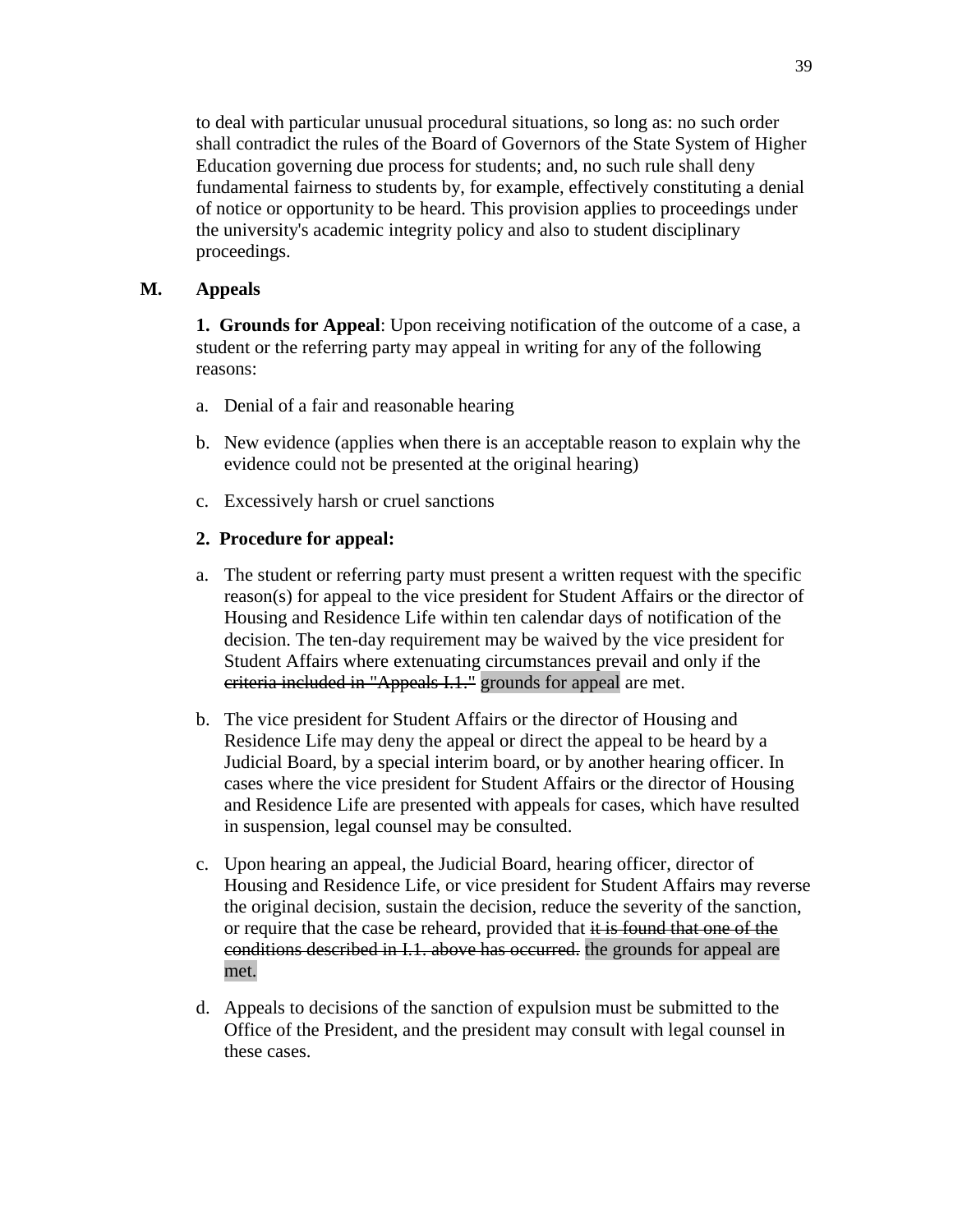# **N. Records and Record Keeping**

The Office of the Vice President for Student Affairs will maintain student disciplinary files, which contain all necessary and appropriate judicial correspondence, hearing officer and judicial board decisions, and other documentation pertinent to any cases involving the student. Scandalous, impertinent, and irrelevant material, or material deemed unnecessary, may be discarded at any time. Judicial files will be maintained as follows:

- 1. For cases in which the sanctions levied are suspension or expulsion, the files will be maintained for a minimum of two years from the date of final adjudication.
- 2. For all other cases, judicial files will be maintained at least until the student's graduation or termination from the university, or five years.
- 1. Judicial records will be maintained for a period of seven years or three years after the statistic is last published, whichever is less.
- 2. The university reserves the right to retain all disciplinary files/records for longer periods as may be deemed necessary.

Note: In cases where more than one sanction is applied, records will be kept according to the length established for the most severe sanction.

The university will not release a student's disciplinary records without the written consent of the student. The only exceptions to this guideline are those outlined in the Family Educational Rights and Privacy Act of 1974. (See IUP Student Records Policy.)

# **O. Branch Campuses**

Subject to the approval of the vice president for Student Affairs, each branch campus shall establish a judicial system, which is consistent with the principles and structure of the system as outlined in this document.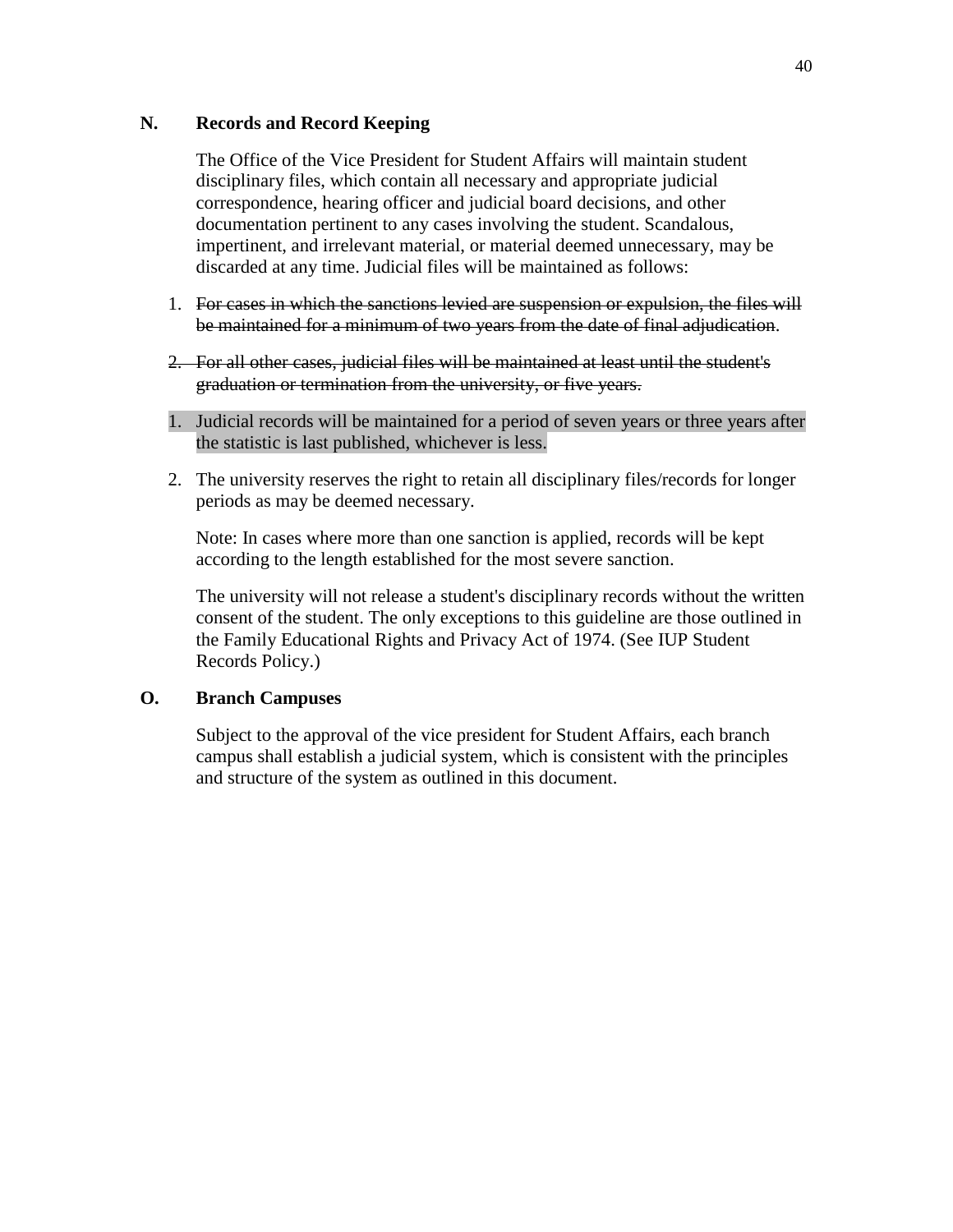#### *APPENDIX C-ACADEMIC COMMITTEE (CHAIRPERSON ANDREW)*

#### **FOR ACTION**

#### **Mid-term Grade Report Policy: Rationale, Implementation, Policy PASSED**

#### **Rationale:**

This proposed Mid-term Grade Report Policy provides students, faculty, and administrators with a timely, standardized means of informing students whether their performance in a class has been satisfactory or unsatisfactory. Currently, the University's (06/01/1995 Withdrawal Policy states "Instructors are required to inform students of their standing in class prior to [the last two-thirds of the term]" (2000-01 Undergraduate Catalog 29). The proposed Mid-term Grade Report Policy moves this deadline from the two-thirds point of the semester up to the halfway, or mid-term, point of the semester. Such a move enables students who are in danger of failing a course to be notified of this danger so that they have adequate time to improve their academic performance. The policy also standardizes the way faculty inform students whose work is below the "C" level that their performance is unsatisfactory. These revisions to the existing policy for reporting mid-term grades thus help to improve student/faculty communication, to improve students' ability to monitor their academic performance, and to strengthen the University's academic mission.

#### **Implementation:**

This policy will be implemented for Fall 2001 and will use the same technology that is currently used for entering final grades. The Registrar will inform faculty and students when mid-term grades may be posted and read. This policy will be applied to Fall and Spring semesters only.

#### **Mid-term Grade Report Policy**

To help undergraduate students monitor their academic performance, faculty will provide a warning to students with unsatisfactory performance at mid-term. Using the university's accepted grade reporting technology, faculty will assign a mid-term grade of "D" (danger or potential failure) or "F" (failure). Each semester the Registrar will establish and announce the dates for the window within which mid-term grades may be posted by faculty and read by students and advisers. The mid-term grade is an advisory grade and is not a permanent part of a student's academic history. It will not be used to determine enrollment status, dismissal, or eligibility for financial aid, housing or athletic eligibility.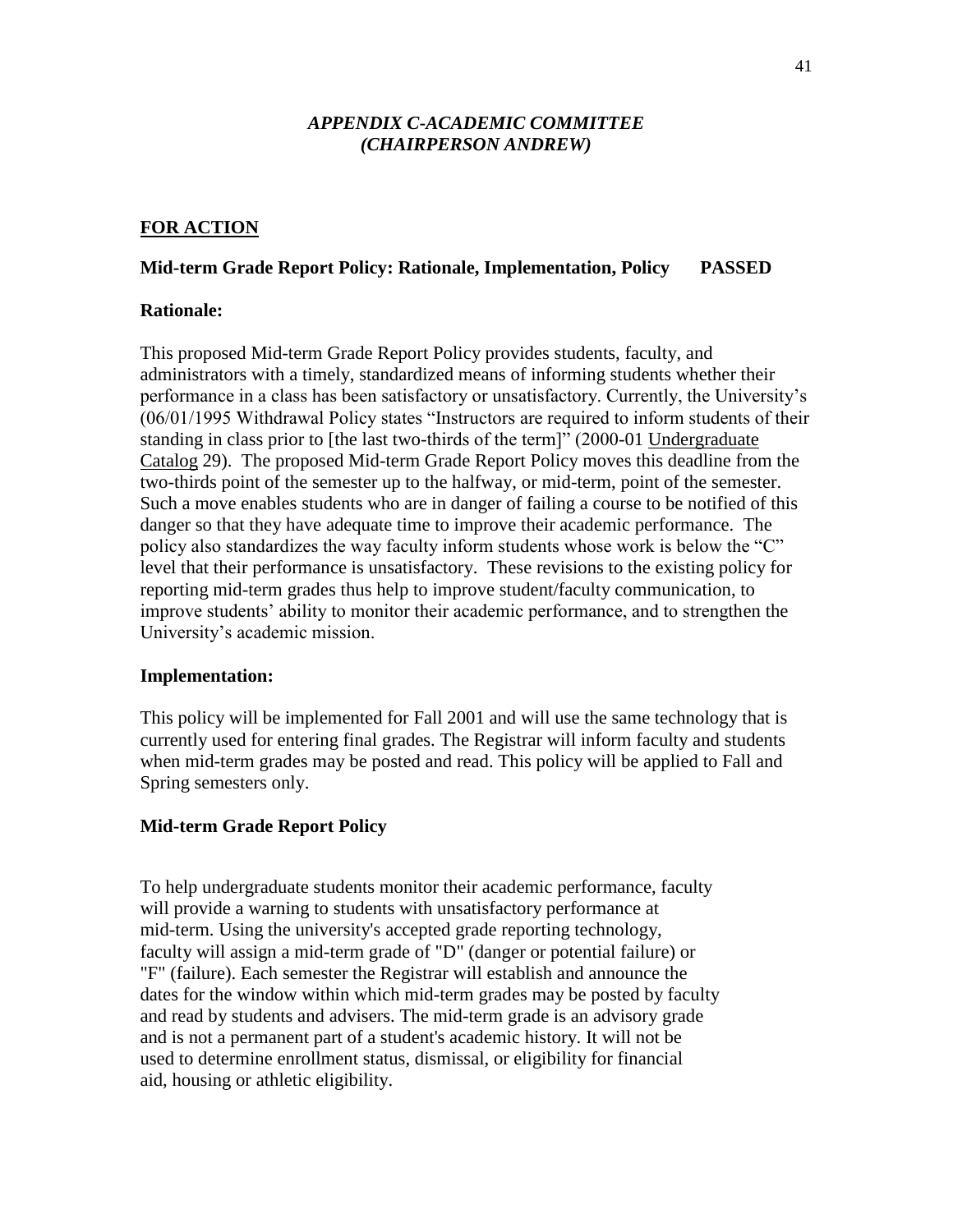# *APPENDIX D-UNIVERSITY WIDE UNDERGRADUATE CURRICULUM COMMITTEE (CHAIRPERSON SECHRIST)*

### *FOR INFORMATION*

- 1. Honors College Committee Report:
	- THTR 481 Righteous Lunatics, Holy Fools; Malcolm Bowes
	- LBST 499 Poetry and Song; James Dearing
	- LBST 499 New Orleans: Perspectives on a Multicultural City; Lorraine Wilson
	- MUHI 301 Music History I
	- MUHI 302 Music History II
	- PLSC 111 American Politics
- 2. Liberal Studies Committee Report:
	- Dr. Stephanie Taylor-Davis approved to teach LBST 499 Food and Culture as a one-time substitute for Dr. Mia Barker.
	- Dr. Lloyd Stires approved to teach LBST 499 Globalization

GEOG 261 Geography of Wine -- approved for Liberal Studies Elective category. MATH 115 Applied Mathematics for Business -- approved for Learning Skills Math category.

BIOL 119 Emerging Diseases -- approved for the non-lab science category.

SAFE 145 Workplace Safety Today and Tomorrow -- approved for the Liberal Studies Elective category.

3. Correction of Catalog credit listing error for FDED 441, which was originally approved to be offered 1-6 credits, but is listed in the catalog as var-6sh. The error was not noticed until the switch was made from Cosmos to Banner.

#### **FOR ACTION**

1. Department of Biology - New Course **PASSED**

#### **BIOL 119 Emerging Diseases 3c-0l-3sh**

# **Prerequisite:** Non-biology majors and non-biology minors only. This course is intended primarily to provide the student with an understanding of the biological basis of infectious diseases and the social, historical and ethical consequences of these types of afflictions. The course covers background material such as the germ theory of disease and the cell theory at an introductory level. The course includes specific cases of emerging or re-emerging infectious diseases with emphasis on current events relating to disease outbreaks.

 Rationale: The course is designed to be a 3 credit non-laboratory science course that students may use to fulfill part of their liberal studies natural science requirements. It is intended for students who are non-biology majors or minors.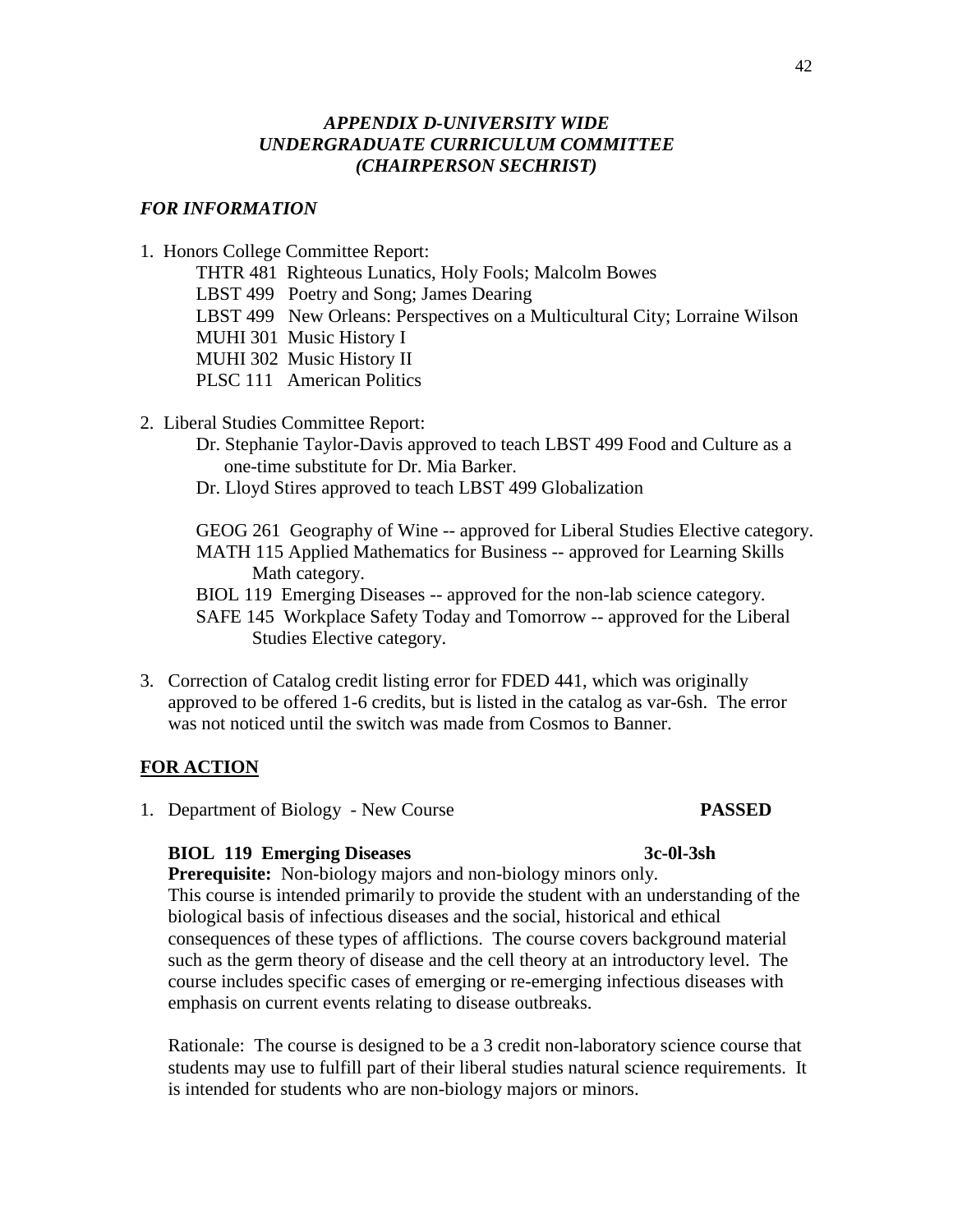#### 2. Department of Mathematics

#### A. New Course: **PASSED**

#### **MATH 115 Applied Mathematics for Business 4c-01-4sh**

 **Prerequisites:** MATH 105 or appropriate Placement Test Score or permission of the Mathematics Department chairperson.

 **Note:** A student may not take MATH 115 after successfully completing a calculus course without the written approval of the mathematics department chairperson. This course offers a review of elementary functions including logarithmic and exponential functions. Business majors are introduced to the mathematics of finance and central ideas of the calculus, including limit, derivative, and integral. Applications to business and economics are emphasized.

Rationale: The Mathematics Department currently offers two calculus sequences, MATH 123 - MATH 124 Calculus I and II for Physics, Chemistry, and Mathematics, and MATH 121-122 Calculus for Business, Natural and Social Sciences. Students in the College of Business are currently required to complete MATH 121, but the faculty of that college requested that a separate course be developed to replace MATH 121 for their majors. The Mathematics Department will continue to offer MATH 121 for students in Natural Sciences and Social Sciences.

|  |  |                                                    | <b>PASSED</b> |  |
|--|--|----------------------------------------------------|---------------|--|
|  |  | B. Program Revision of Minor in Applied Statistics |               |  |
|  |  |                                                    |               |  |

Current Program Proposed Program

- 
- **b**) Introductory statistics course: **b**) Introductory statistics course:
- **c)** MATH 417 **c)** MATH 417
- 

from the following: from the following:

- MATH 122 or 124 MATH 122 or 124
- **b)** MATH 171 **b)** MATH 171
- **c)** QBUS 215 **c)** QBUS 215
- **d)** Any course for mathematics majors **d)** Any course for mathematics majors Advisor. Advisor.

16 semester hours selected as follows: The minor in Applied Statistics consists of at least 16 semester hours selected as follows:

- **a)** Introductory calculus course: **a)** Introductory calculus course: MATH 121 or 123 MATH 115 or 121 or 123
	- MATH 214 or 216 or 217 MATH 214 or 216 or 217
		-
- **d)** MATH 418 **d)** MATH 418

The remaining hours may be chosen The remaining hours may be chosen

- **a)** A second calculus course: **a)** A second calculus course:
	-
	-
	- approved by the Applied Statistics approved by the Applied Statistics

 Rationale: MATH 115 Applied Mathematics for Business is being added to the minor because it was requested as a replacement for MATH 121 for Business majors.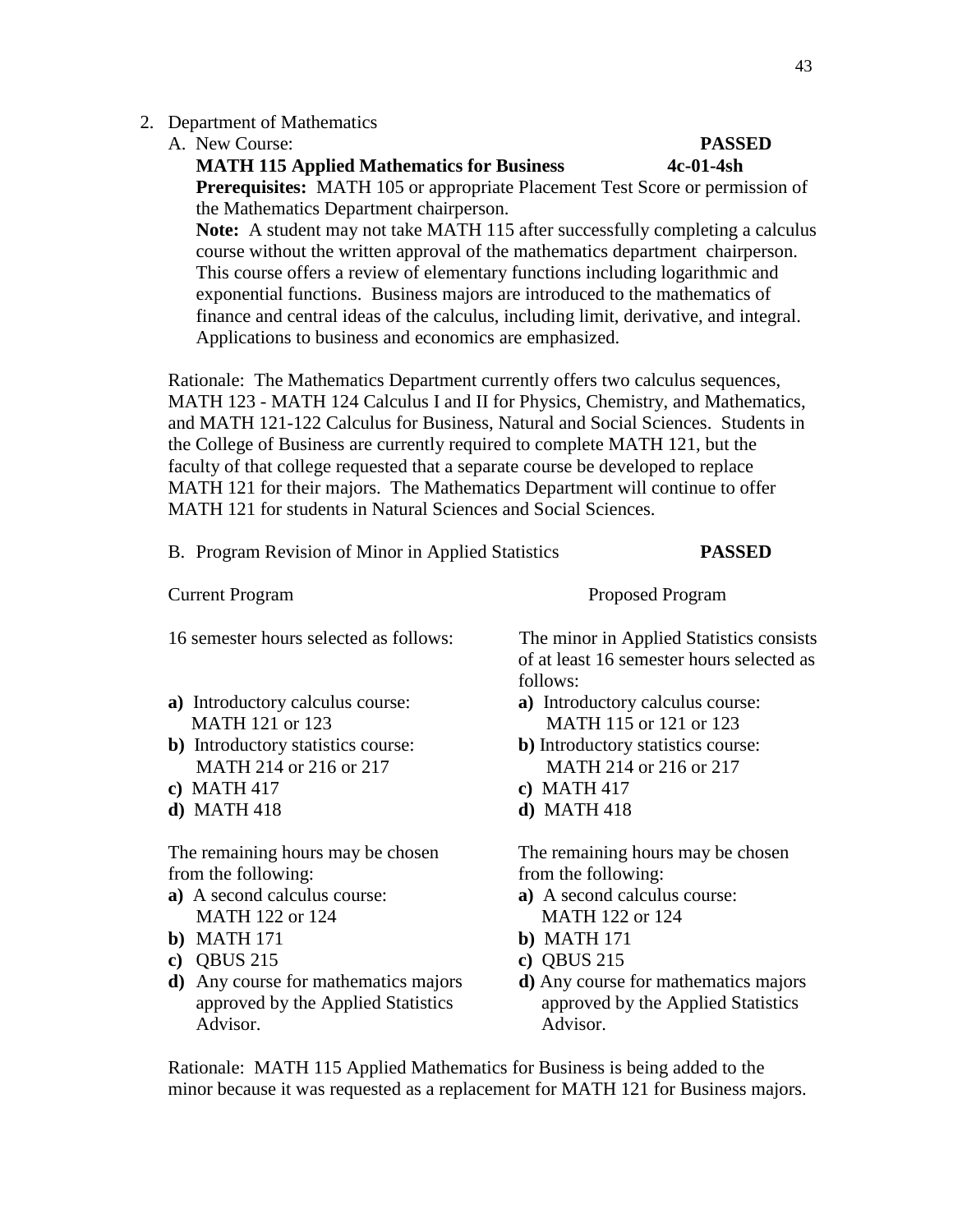#### 3. Department of Geoscience **PASSED**

A. Deletion of the Minor in Geoscience

 Rationale: The minor is inactive and no students in recent memory have declared the minor. Students will be directed to the department's Geology Minor.

- B. Course Revisions **PASSED**
	- 1. **GEOS 131**

Current Catalog Description:

# **Historical Geology 3c-01-3sh**

**Prerequisites:** Geoscience majors/minors, any Science or Science Education majors/minors, Anthropology, Geography/Regional Planning majors, or permission of instructor.

 An introduction to the history of the earth, including the fossil record and the history of biologic evolution; the growth and tectonic interactions of oceans and continents; and the physical evolution of the earth's atmosphere, lithosphere, and hydrosphere. Designed to prepare students for upper-level geology classes.

 Proposed Catalog Description:  **Historical Geology 3c-01-3sh**

 **Prerequisites:** GEOS 121 and 122

 **Corequisite:** Enrollment in GEOS 132

 An introduction to the history of Earth, including the fossil record and the history of biologic evolution. Topics will also include the growth and tectonic interactions of oceans and continents, and the physical evolution of the earth's atmosphere, lithosphere and hydrosphere. Designed to prepare majors and minors for upper-level geology classes.

2. **GEOS 132 PASSED**

Current Catalog Description:

**Historical Geology Laboratory 0c-3l-1sh**

 **Prerequisites:** GEOS 121/122, Geoscience majors/minors, any Science or Science Education majors/minors, Anthropology, Geography/Regional Planning majors, or permission of instructor.

#### **Corequisite:** Enrollment in GEOS 131

 Selected problems in stratigraphic analysis, paleontology, and structural geology; designed to prepare students for upper-level geology classes. Includes field trips.

Proposed Catalog Description: **Historical Geology Laboratory 0c-3l-1sh Prerequisites:** GEOS 121/122 **Corequisite:** Enrollment in GEOS 131

 Selected problems in stratigraphic analysis, paleontology, and structural geology; designed to prepare students for upper-level geology classes. Includes field trips.

# 44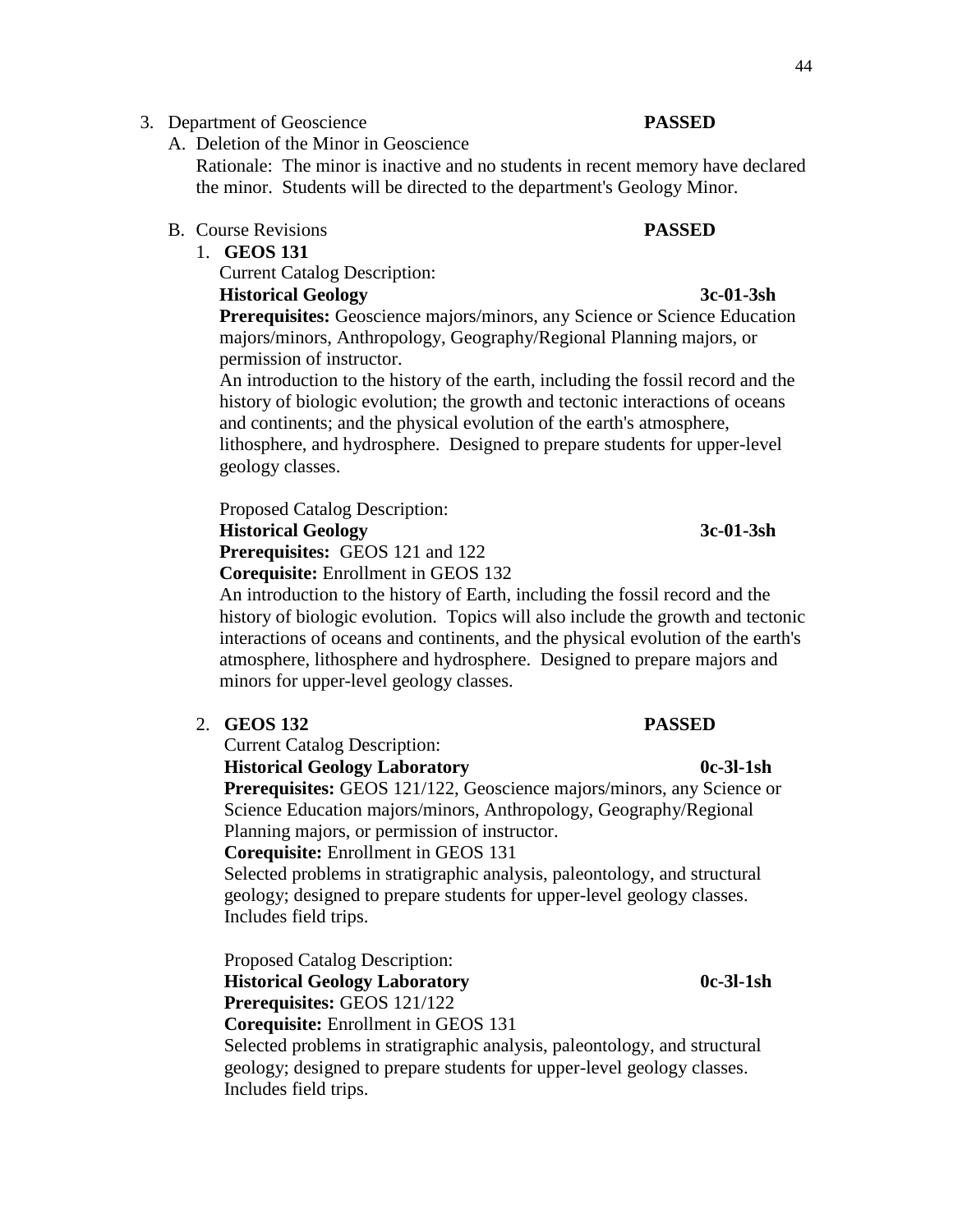Rationale: By deletion of the enrollment restriction, all majors may enroll in the course; this change makes 131/132 consistent with GEOS 121/122, which has recently been opened to non-majors.

3. Course Revision and Number Change **PASSED** Current Catalog Description: **GEOS 321 Mineralogy 2c-3l-3sh Prerequisite:** GEOS 121 or CHEM 111

 Concerned with the properties of minerals; introduction to crystallography and chemistry of crystals, followed by a determination of minerals and their probable genesis. Includes field trips which may occur on weekends.

 Proposed Catalog Description: **GEOS 220 Mineralogy 2c-3l-3sh Prerequisite:** GEOS 121

# **Prerequisite or Corequisite:** CHEM 111 or 113; or permission of instructor An introduction to crystallography, crystal chemistry, optical properties, and mineral associations and phase equilibria. Emphasis is on minerals pertinent to geology, Earth resources, and technology. Laboratory topics emphasize mineral identification in hand specimen, use of the petrographic microscope, and x-ray diffraction techniques. Includes field trips, which may occur on weekends.

 Rationale: The content of the course has been updated to meet the current needs of the Geoscience community. The course description and prerequisites have been revised to better reflect the nature and content of the course. It is impossible to undertake a serious study of minerals without having some exposure to chemistry so it is now listed as a pre or corequisite. Geoscience majors must take either CHEM 111 or 113. The course number has been changed to better reflect course progression in the Geoscience program.

4. Department of Safety Sciences - New Course **PASSED**

# **SAFE 145 Workplace Safety Today and Tomorrow 3c-01-3sh**

# **Prerequisites:** Non-Safety Sciences Major

 Introduces workplace safety, health and environmental aspects to students with limited knowledge of the subject. It includes the historical development of safety and health regulations, the impact of injury on society, identifying and evaluating hazards and hazard controls in specific industrial processes, basic principles of loss management, and the future of safety, health and environmental regulations.

Rationale: This course is a requirement for the proposed degrees Associate in Applied Science in Electro-Optics (A.A.S.E.O.) and Associate in Science in Electro-Optics (A.S.E.O.), where the course will be a Liberal Studies elective.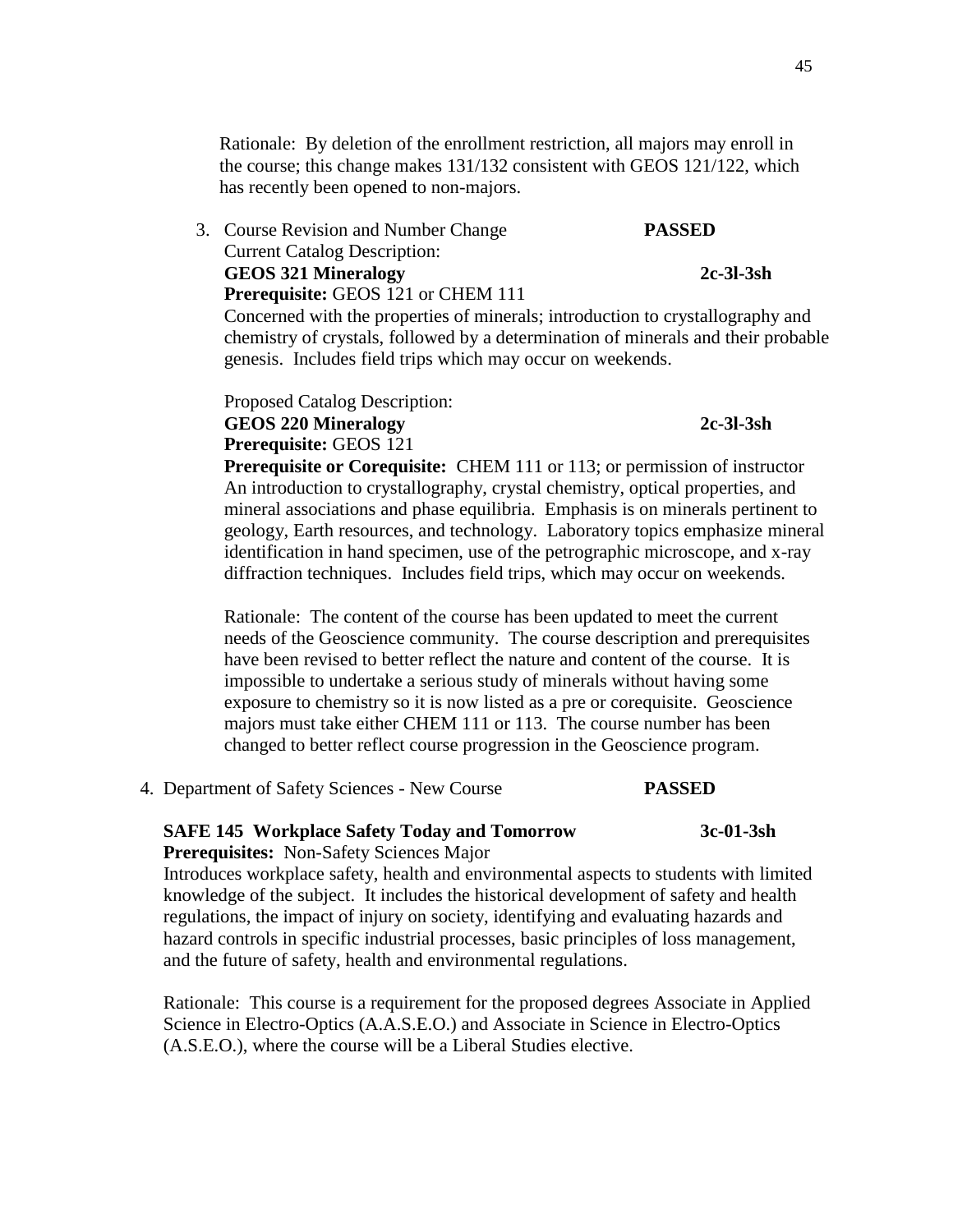#### 5. Department of Geography and Regional Planning - New Course

### **SENT BACK TO UWUCC BY VOTE OF 55-49 W/1 ABSENTION**

#### GEOG 261 Geography of Wine 3c-0l-3sh

**Prerequisites:** Verifiable proof of 21 years of age or permission The geography of the grape, its production, products, social significance, and consequences of the global wine trade are explored. Students will develop an appreciation for the environmental constraints and characteristics of wines and wine regions. Field trips to visit wineries are an essential element of the course. Includes voluntary tasting and evaluation of alcoholic beverage products.

 Rationale: This course will be a Liberal Studies elective for non-majors and it may be taken as a free elective by Geography majors.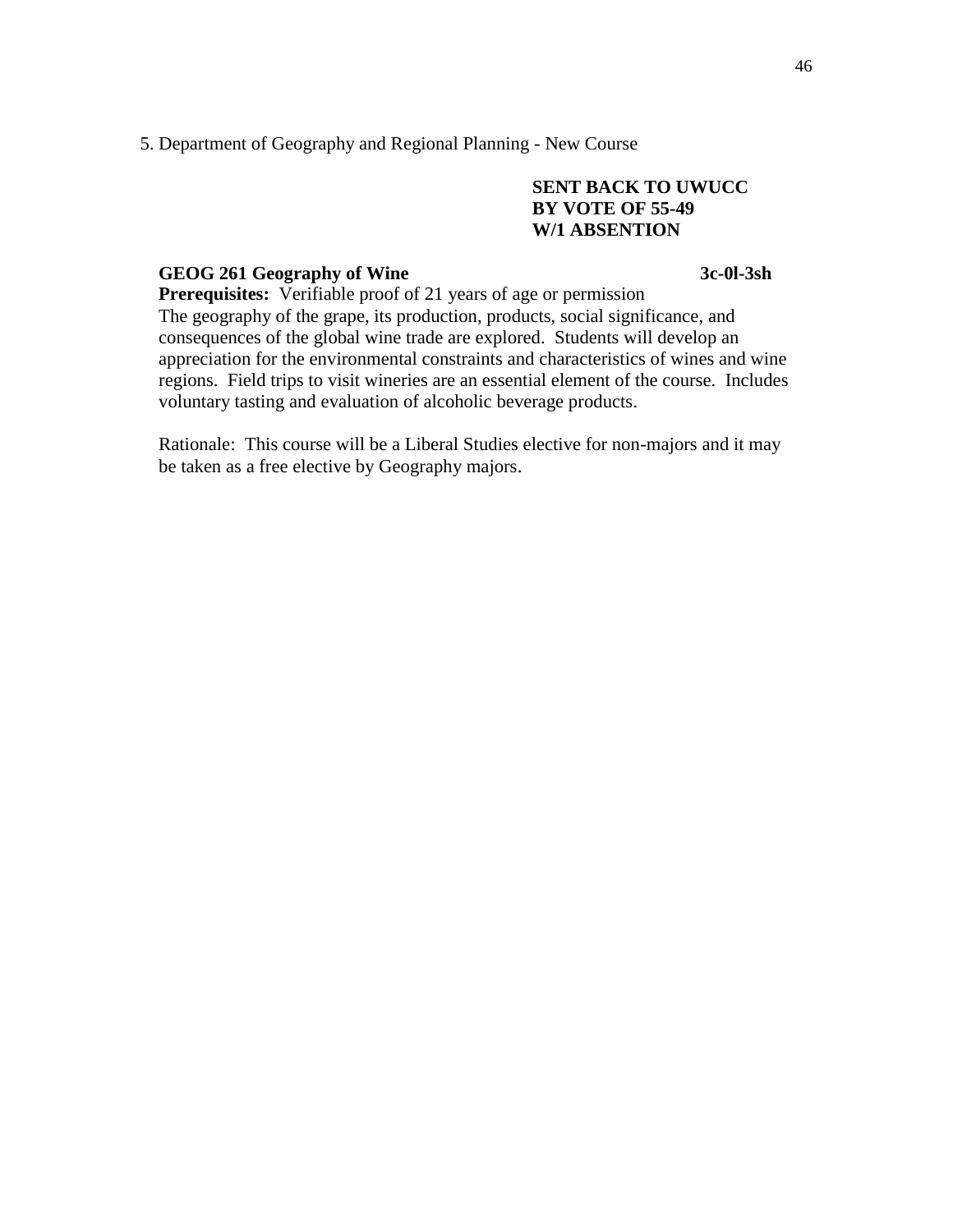# **APPENDIX E-GRADUATE COMMITTEE** *(Chairperson Kondo)*

# **FOR ACTION**

# **1. Dual Level Course PASSED**

EDSP 477/577 Assessment of Student Learning (Start term Summer 2001) 3c-0l-3sh This course is designed to acquaint students with major methods and techniques of evaluation used to assess and report growth, development, and academic achievement of learners in elementary and secondary schools, including interpretation of standardized test information.

**Rationale:** The request to change this course to dual level is being made in order to allow post baccalaureate students returning for certification to take the class for graduate credit. The course satisfies their educational assessment requirement. The change also allows more flexible scheduling for a class, which must be taken by so many students. EDSP 618, Interpretation of Tests, the course currently fulfilling this requirement, does not meet their needs as it does not address construction of classroom tests.

# **2. Minor Program Revision PASSED**

# **M.S. in Nursing (Start Term Fall 2001)**

# *A.* **Catalog Revision**

# **Current Catalog Description**

The program leading to a Master of Science degree in nursing is fully accredited by the Commission on Collegiate Education. It is designed to prepare the graduate for an advanced practice nursing role as a nurse administrator or a community health clinical nurse specialist and serves as a foundation for doctoral study.

Upon completion of the degree the student is prepared to:

Provide leadership that influences nursing practice and contributes to the advancement of the nursing profession.

- Synthesize advanced skills and scientific knowledge to practice as a community health clinical nurse specialist or nurse administrator
- Utilize advanced nursing practice knowledge and research skills in the identification, resolution, and evaluation of clinical nursing or management problems to provide high quality, cost effective health care for the community

Course work builds on the knowledge and skills gained in a basic nursing education program. It provides the theoretical and practical knowledge required for advanced nursing practice in diverse settings within a rapidly changing health care system. Nurse administrators assume leadership roles in planning, organizing and implementing care across the spectrum of health care settings. Clinical nurse specialists provide leadership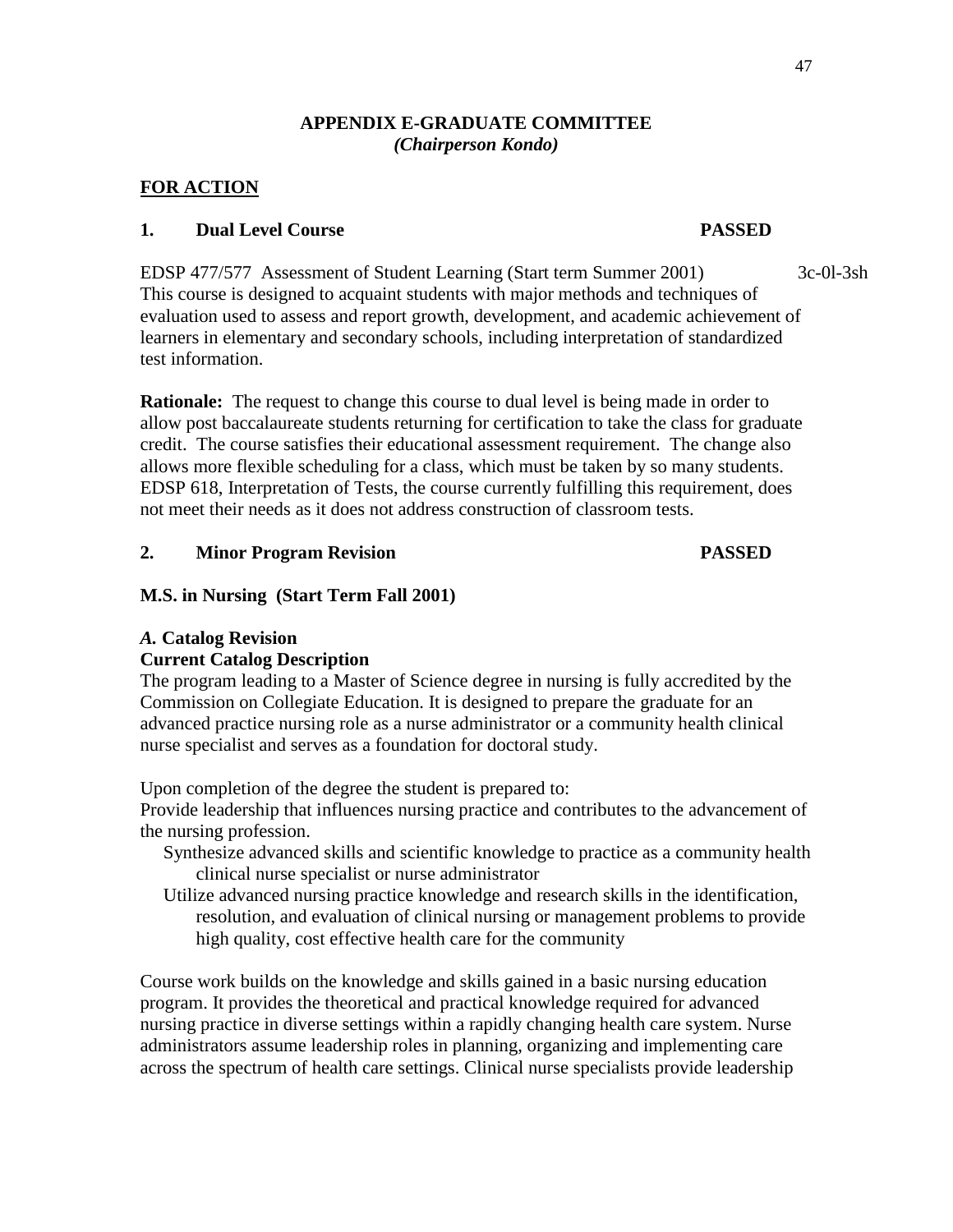in the provision of care for clients with multiple and/or complex needs within a variety of community settings.

Students may choose the 42 credit Community Health Clinical Nurse Specialist track or the 36 credit Nursing Administration track.

# **Proposed Catalog Description**

The program leading to a Master of Science degree in nursing is fully accredited by the Commission on Collegiate Education. It is designed to prepare the graduate for an advanced practice nursing role as a nurse administrator or a community health clinical nurse specialist and serves as a foundation for doctoral study.

Upon completion of the degree the student is prepared to:

Provide leadership that influences nursing practice and contributes to the advancement of the nursing profession.

Synthesize advanced skills and scientific knowledge to practice as a community health clinical nurse specialist or nurse administrator.

Utilize advanced nursing practice knowledge and research skills in the identification, resolution, and evaluation of clinical nursing or management problems to provide high quality, cost effective health care for the community

Course work builds on the knowledge and skills gained in a basic nursing education program. It provides the theoretical and practical knowledge required for advanced nursing practice in diverse settings within a rapidly changing health care system. Nurse administrators assume leadership roles in planning, organizing and implementing care across the spectrum of health care settings. Clinical nurse specialists provide leadership in the provision of care for clients with multiple and/or complex needs within a variety of community settings.

Students may choose the 42 credit Community Health Clinical Nurse Specialist track or the 36 credit Nursing Administration track.

Registered nurse students who enroll in the IUP Bachelor of Science in nursing program may take up to six credits of graduate level course work as part of the undergraduate program. These graduate level courses taken by IUP undergraduate nursing students would be used to partially fulfill the degree requirements of the IUP MS in nursing program.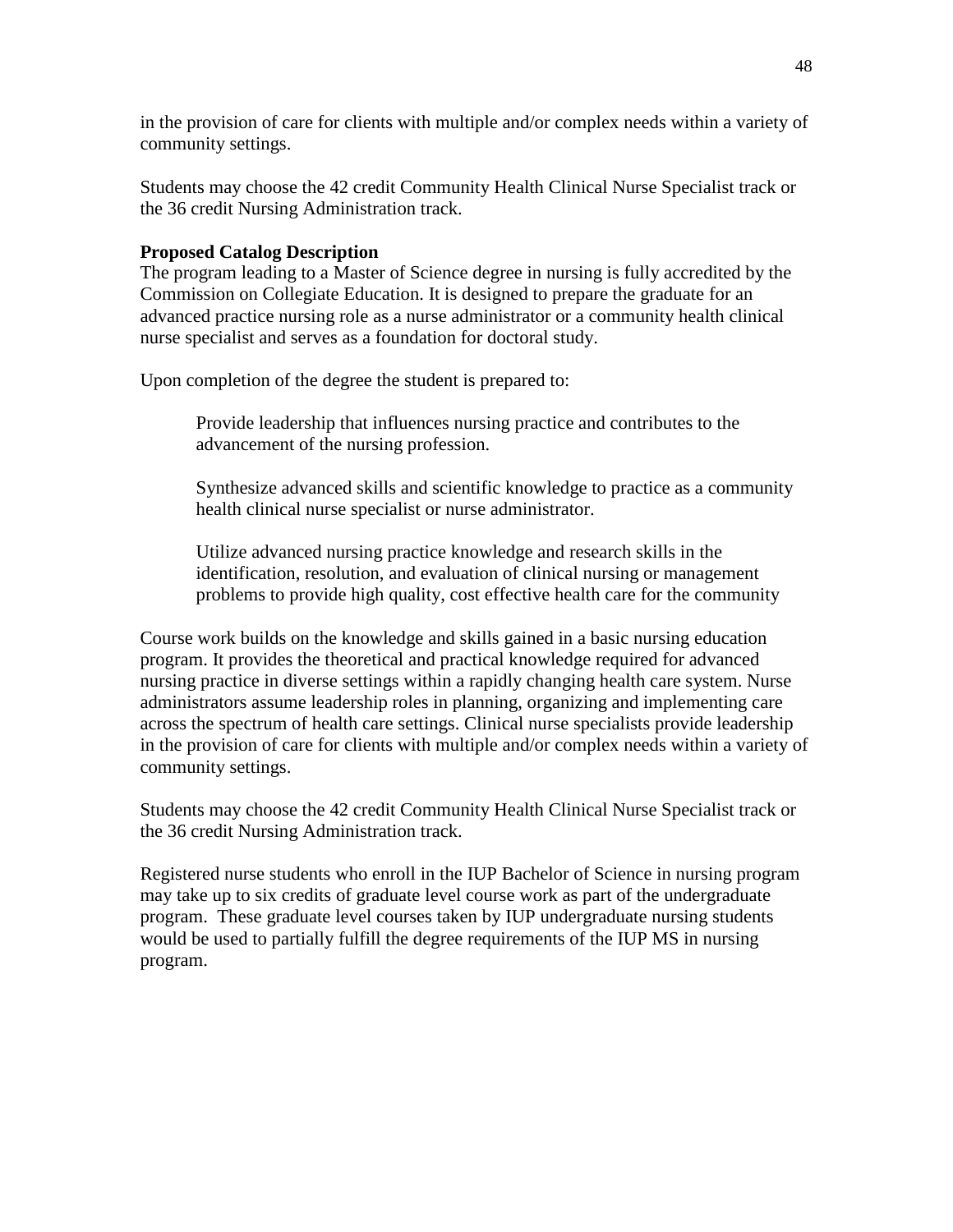# **B. Comparison of Current and Proposed Program: Nursing Administration Track**

| <b>Current Program</b> |
|------------------------|
|------------------------|

Proposed Program

| Courses                               | <b>Credits</b> | Courses                       | <b>Credits</b> |
|---------------------------------------|----------------|-------------------------------|----------------|
| <b>Graduate Nursing Core</b>          |                | <b>Graduate Nursing Core</b>  |                |
| NURS 610 Health Promotion $&$         | 3              | NURS 610 Health Promotion $&$ | 3              |
| Social Issues                         |                | <b>Social Issues</b>          |                |
| <b>NURS 614 Health Care</b>           | 3              | <b>NURS 614 Health Care</b>   | 3              |
| Organizations &                       |                | Organizations &               |                |
| Policy                                |                | Policy                        |                |
| NURS 620 Theoretical                  | 3              | NURS 620 Theoretical          | 3              |
| Foundations of                        |                | Foundations of                |                |
| <b>Nursing</b>                        |                | <b>Nursing</b>                |                |
| NURS 622 The Practice of              | 3              | NURS 622 The Practice of      | 3              |
| Nursing Research I                    |                | Nursing Research I            |                |
| NURS 623 The Practice of              | 3              | NURS 623 The Practice of      | 3              |
| Nursing Research II                   |                | Nursing Research II           |                |
| Electives **                          | 6              | Electives <sup>**</sup>       | 6              |
| <b>Administration Courses</b>         |                | <b>Administration Courses</b> |                |
| <b>NURS 619 Leadership Strategies</b> | 3              | NURS 619 Leadership           | 3              |
| For Nursing                           |                | <b>Strategies</b>             |                |
|                                       |                | For Nursing                   |                |
| <b>NURS 729 Nursing</b>               | 3              | <b>NURS 729 Nursing</b>       | 3              |
| Administration                        |                | Administration                |                |
| <b>NURS 730 Financial</b>             | 3              | <b>NURS 730 Financial</b>     | 3              |
| Management in                         |                | Management in                 |                |
| <b>Health Care</b>                    |                | <b>Health Care</b>            |                |
| NURS 731 Nursing                      | 6              | NURS 731 Nursing              | 6              |
| Administration                        |                | Administration                |                |
| Practicum                             |                | Practicum                     |                |
|                                       |                |                               |                |
| <b>Total Credits</b>                  | 36             | Total Credits <sup>*</sup>    | $30 - 36$      |

\* Up to six credits earned by taking graduate course work as an IUP undergraduate would be applied to fulfilling the degree requirements of the MS in nursing major.

\*\* Students may choose electives from IUP courses that are appropriate for their needs and interests as they work toward meeting the program objectives. Advisors will approve elective choices. Six credits of NURS 850 Thesis may be substituted for electives.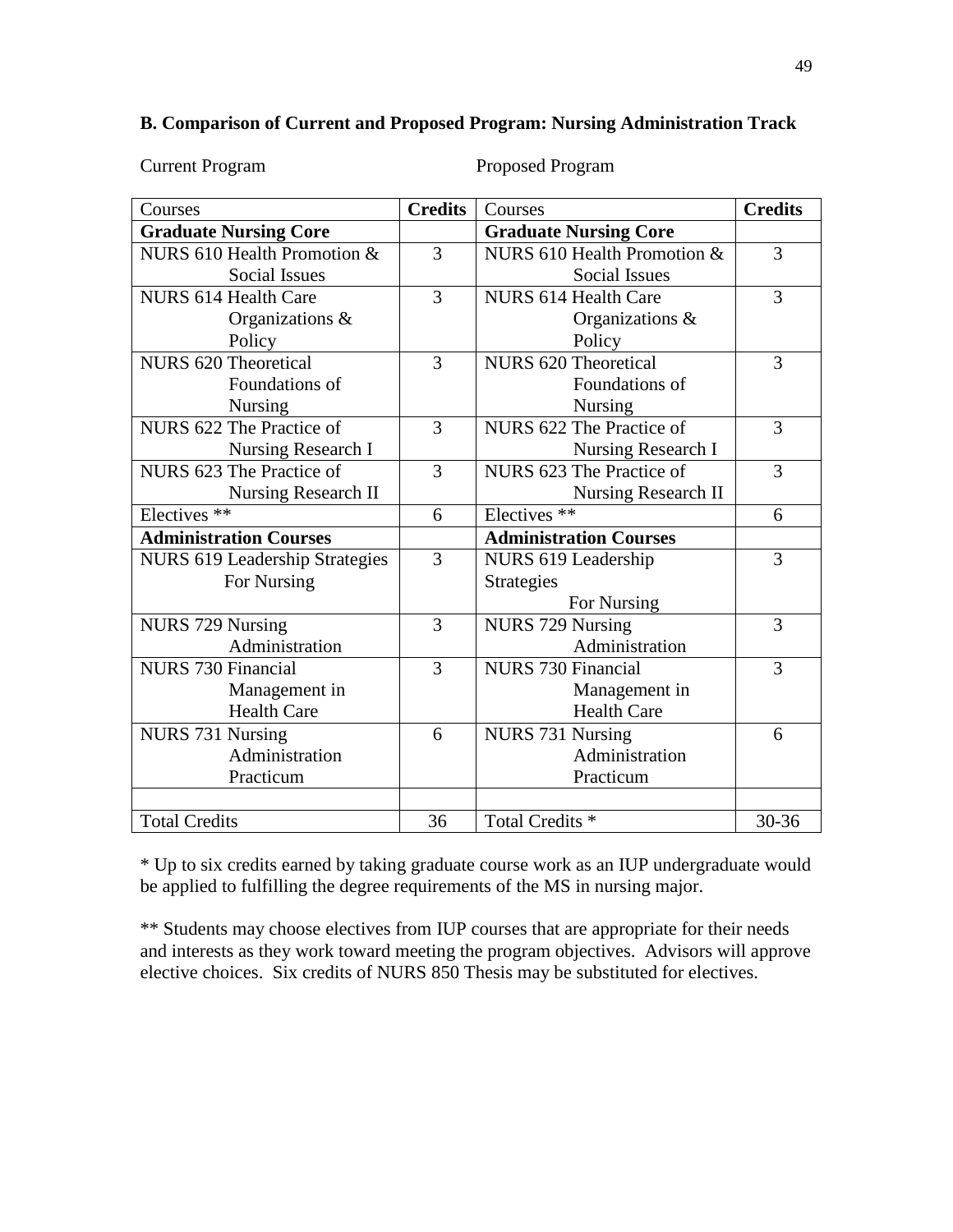# **Comparison of Current and Proposed Program: Clinical Nurse Specialist Track**

Current Program Proposed Program

| Courses                          | <b>Credits</b> | Courses                          | <b>Credits</b> |
|----------------------------------|----------------|----------------------------------|----------------|
| <b>Graduate Nursing Core</b>     |                | <b>Graduate Nursing Core</b>     |                |
| NURS 610 Health Promotion &      | $\overline{3}$ | NURS 610 Health Promotion &      | $\overline{3}$ |
| <b>Social Issues</b>             |                | <b>Social Issues</b>             |                |
| <b>NURS 614 Health Care</b>      | 3              | <b>NURS 614 Health Care</b>      | 3              |
| Organizations &                  |                | Organizations &                  |                |
| Policy                           |                | Policy                           |                |
| NURS 620 Theoretical             | 3              | NURS 620 Theoretical             | $\overline{3}$ |
| Foundations of                   |                | Foundations of                   |                |
| Nursing                          |                | Nursing                          |                |
| NURS 622 The Practice of         | 3              | NURS 622 The Practice of         | $\overline{3}$ |
| Nursing Research I               |                | <b>Nursing Research I</b>        |                |
| NURS 623 The Practice of         | 3              | NURS 623 The Practice of         | 3              |
| Nursing Research II              |                | Nursing Research II              |                |
| Electives $*$                    | 6              | Electives <sup>**</sup>          | 6              |
| <b>Advanced Practice Nursing</b> |                | <b>Advanced Practice Nursing</b> |                |
| Core                             |                | Core                             |                |
| <b>NURS 511 Advanced Health</b>  | 3              | <b>NURS 511 Advanced Health</b>  | 3              |
| Assessment                       |                | Assessment                       |                |
| NURS 612 Pathophysiology for     | 3              | NURS 612 Pathophysiology for     | 3              |
| <b>Advanced Practice</b>         |                | <b>Advanced Practice</b>         |                |
| Nursing                          |                | Nursing                          |                |
| NURS 613 Pharmacology for        | 3              | NURS 613 Pharmacology for        | 3              |
| <b>Advanced Practice</b>         |                | <b>Advanced Practice</b>         |                |
| Nursing                          |                | Nursing                          |                |
| <b>Community Health Courses</b>  |                | <b>Community Health Courses</b>  |                |
| NURS 734 Concepts of             | $\overline{3}$ | NURS 734 Concepts of             | 3              |
| <b>Community Health</b>          |                | <b>Community Health</b>          |                |
| Nursing                          |                | Nursing                          |                |
| NURS 735 Aggregates in the       | $\overline{3}$ | NURS 735 Aggregates in the       | 3              |
| Community                        |                | Community                        |                |
| NURS 736 Leadership in           | 6              | NURS 736 Leadership in           | 6              |
| <b>Community Health</b>          |                | <b>Community Health</b>          |                |
| Nursing                          |                | Nursing                          |                |
| <b>Total Credits</b>             | 42             | Total Credits <sup>*</sup>       | 36-42          |

\* Up to six credits earned by taking graduate course work as an IUP undergraduate would be applied to fulfilling the degree requirements of the MS in nursing major.

\*\* Students may choose electives from IUP courses that are appropriate for their needs and interests as they work toward meeting the program objectives. Advisors will approve elective choices. Six credits of NURS 850 Thesis may be substituted for electives.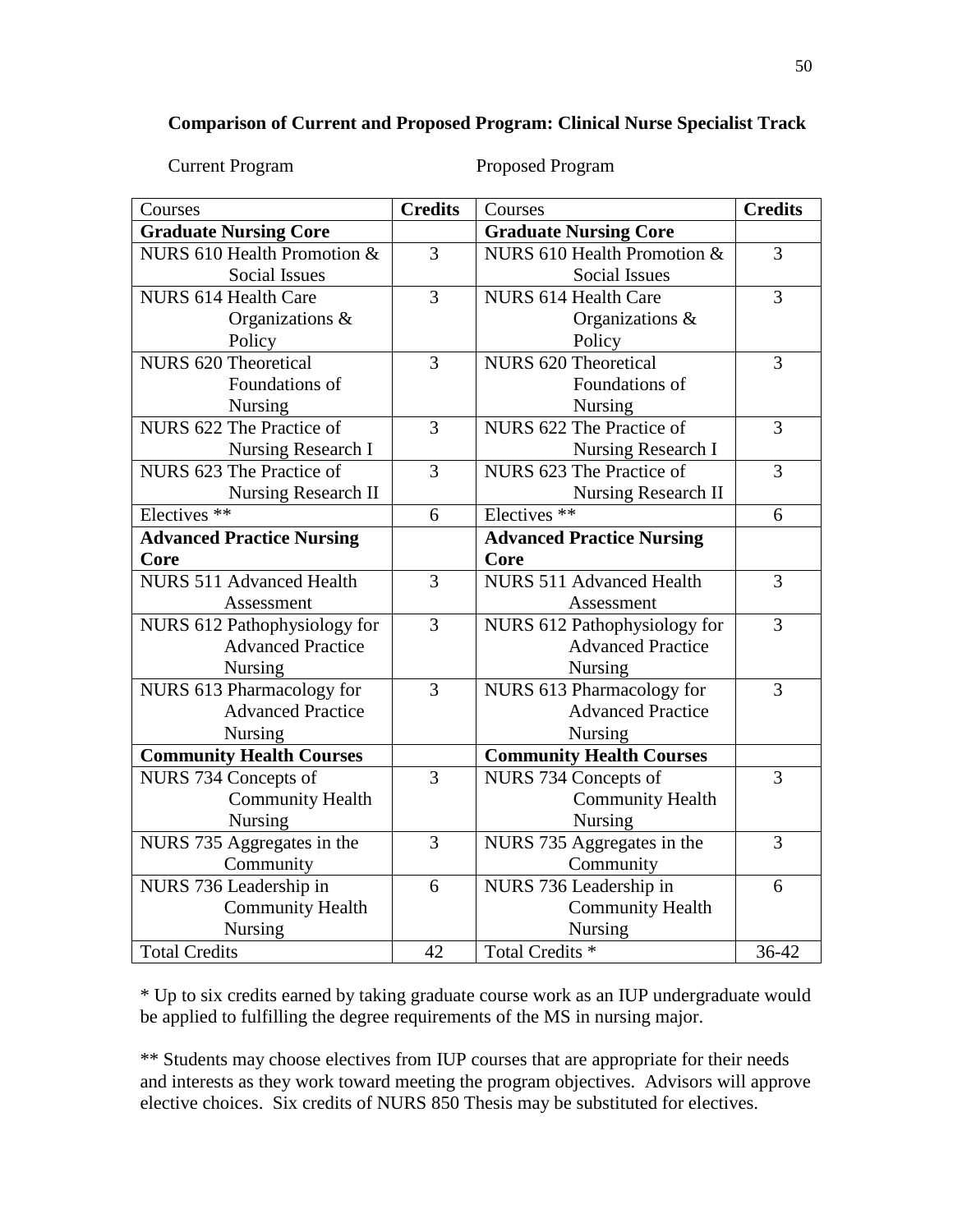# **C. Summary and Rationale**

This proposed change involves a change to variable credits required for the MS program in Nursing. Registered nurse students who enroll in the IUP BS in nursing program may take up to six credits of graduate level course work as part of the undergraduate program. These graduate level courses taken by IUP nursing students would be used to partially fulfill the degree requirements of the IUP MS in nursing program

Current trends in health care as well as data from faculty, alumni and communities of interest suggest the need for changes in nursing curricula for registered nurses. This minor program revision represents an effort to develop career initiatives to encourage registered nurses to pursue higher education by completing baccalaureate and master's degrees in a more streamlined and expedient manner.

# **3. New Course PASSED**

**SAHE 638 Topical Areas in Student Affairs** (Start Term: Fall, 2001) **3c-0l-3sh** The purpose of this course is to provide the graduate student an opportunity to examine four areas of content related to the study of student affairs (technology, academic governance, law and the community college) in higher education that have an impact on the student affairs profession and the work of practitioners.

**Rationale**: The course will be available to first and second year graduate students enrolled in the Department of Student Affairs in Higher Education as an elective. Space permitting, it will be available and appropriate for graduate students from other academic programs who plan to teach or work in a higher education setting. The course covers content suggested by the guidelines and standards of the Council for the Advancement of Standards in Higher Education for Masters Level Student Affairs Administration Preparation Programs.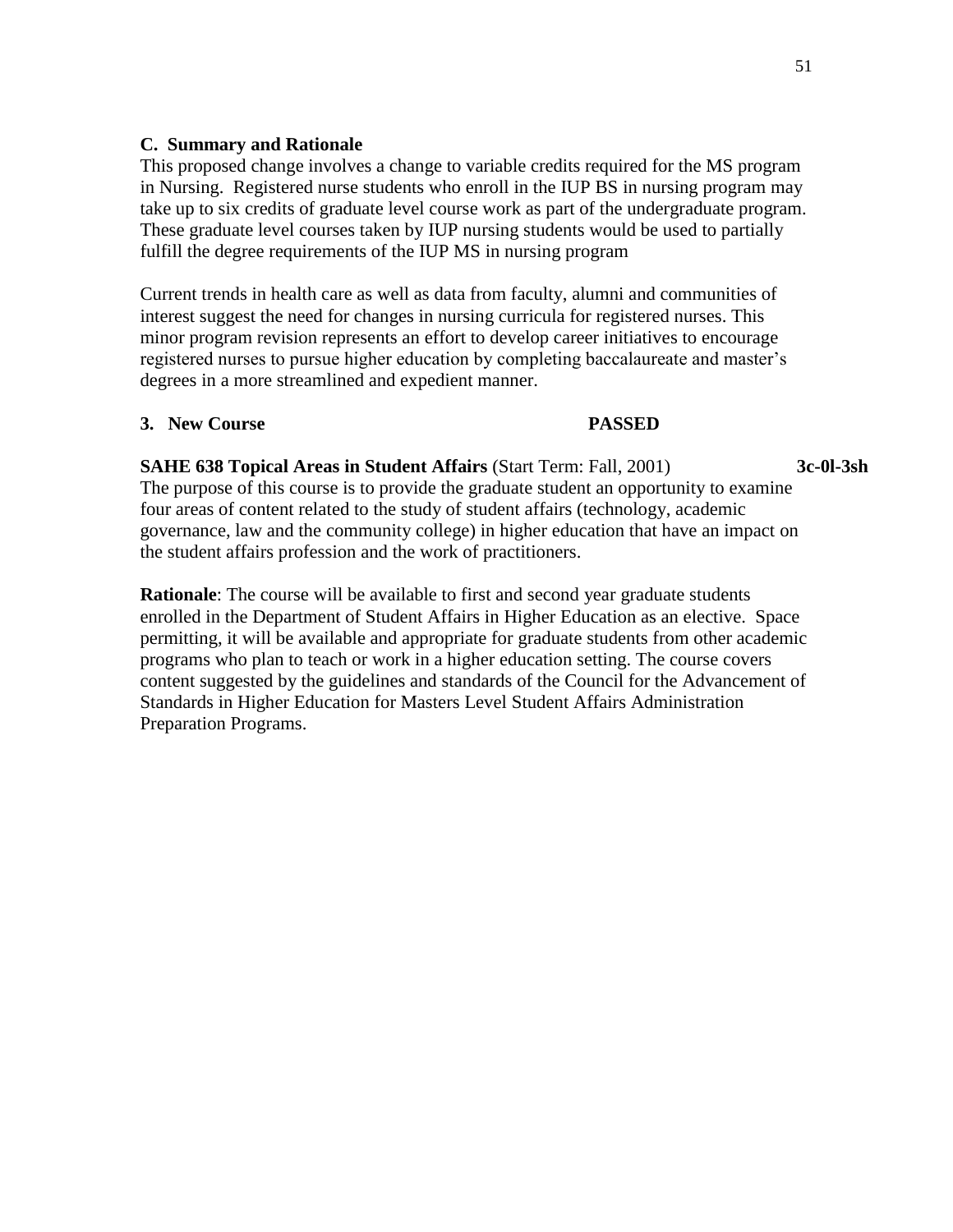# *APPENDIX F- LIBRARY AND EDUCATIONAL SERVICES COMMITTEE (CHAIRPERSON PAGNUCCI)*

# **For Senate Information from the LESC**:

1. The LESC and ACPAC are exploring beginning to use e-mail for some types of official correspondence with IUP students. A first step in this direction is making sure that all students either check their IUP e-mail accounts or have those accounts forwarded to their personal accounts. Students (and faculty and staff) may now set up automatic forwarding for their IUP e-mail accounts at the following web site: <http://www.iup.edu/email/setforward.htm>

2. In preparation for conversion to the Library of Congress filing system, the IUP library staff did an inventory of its holdings. The staff was able to complete approximately 80% of this inventory before work had to be stopped in order to prepare for the LC conversion. Some additional inventory work will take place as a natural side effect the LC conversion. The inventory work that was completed is expected to greatly reduce user problems with instances of lost and misplaced library books.

3. After full discussion, the LESC voted to approve the library's plan for converting the IUP book collection to the Library of Congress filing system. The committee feels that the LC conversion, which was cited as a high priority in the Middle States Review, is vital to the health and growth of the IUP library. The committee believes the present LC conversion plan is the best possible option, meets nearly all needs and concerns voiced by library constituents, and will provide fairly limited inconvenience to library users, especially given the scope of the planned conversion.

# **ADDITIONAL INFORMATION:**

Library Dean Fowler has already circulated the LC conversion plan via e-mail to faculty. It is included below to help further disseminate this important information to the IUP senate and to the broader IUP community.

From: Rena Fowler <rfowler@grove.jup.edu> Subject: Stapleton Library Services during Library of Congress (LC) Conversion, Summer 2001

Below, please find a memo addressed to all members of the university community regarding Stapleton Library during the book reclassification process this summer. If you have questions, please let me know. This information is also posted on the website for the IUP Libraries, [http://www.lib.iup.edu.](http://www.lib.iup.edu/) Library staff will attempt to distribute the information as widely as possible. I hope that these plans will minimize the impact of the project upon students and faculty.

I will add that we need to hire many students for this project and would be glad to hear from IUP students who wish to work this summer.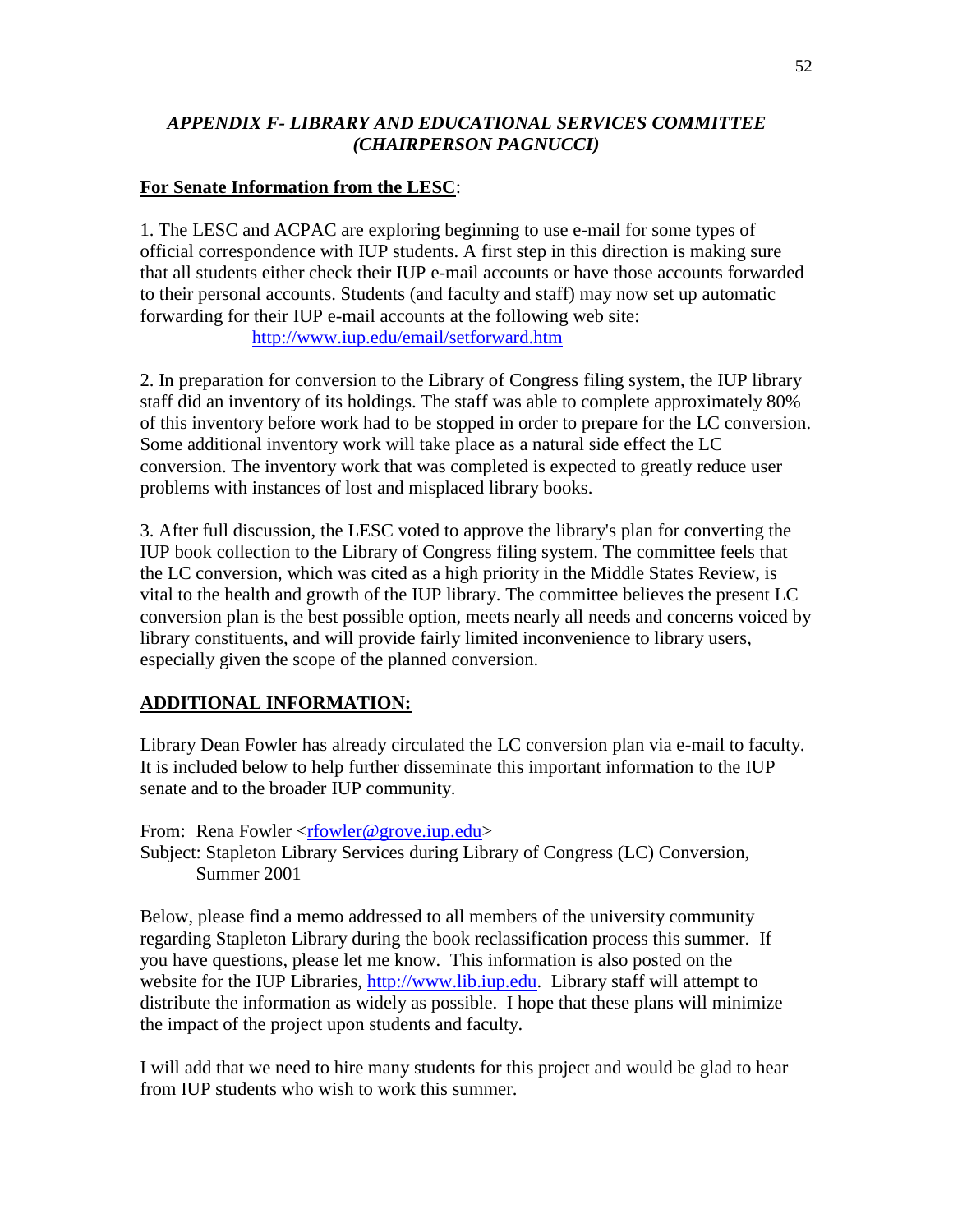March 12, 2001

TO: Members of the IUP University Community

FROM: Rena Fowler, Dean of Libraries

RE: Stapleton Library Services during Library of Congress (LC) Conversion

General Plan:

As earlier announced, this summer, the Stapleton Library book collection will be converted from the Dewey classification system to the Library of Congress (LC) classification. Conversion will be carried out in two phases. During the first, from May 14th through June 18th, the book collection, now bearing Dewey classification labels, will be re-labeled with LC call numbers. During the second, beginning immediately thereafter, the books will be re-shelved in their new LC order. During the first phase of the work, Stapleton Library will be open according to the normal intersession and summer schedule but services within the building will be limited and are described below. During the second phase of the work, the library will be open normally and all services will be available; however, the book stacks will not be open to public use. Through the balance of the summer session, books will be retrieved by staff for those who request them at the Circulation Desk. Re-shelving should be completed by mid-September. We will re-open the stacks to public use with the opening of the new academic

year. The area where re-shelving is being completed will be clearly identified so people can get assistance if they need it.

Services during Re-labeling:

Re-labeling will begin May 21st, following commencement and the annual steam outage, and is planned to be completed on June 18th. The first two weeks of the period occur during inter-session and the last two are the first two weeks of Summer I when regular classes are in session.

Normal hours will be observed:

· During inter-session, the Library will be open from 8 a.m. to 4 p.m., Monday through Friday. The Library will be closed, as usual, on Memorial Day.

· During Summer I and II, the Library will be open from 8 a.m. to 10 p.m., Monday through Thursday; 8 a.m. to 5 p.m. on Friday; 10 a.m. to 5 p.m. on Saturday; and 1 to 9 p.m. on Sunday.

The basement floor of Stapleton will be open for public use through Stapleton's main entrance. There, students and faculty may: